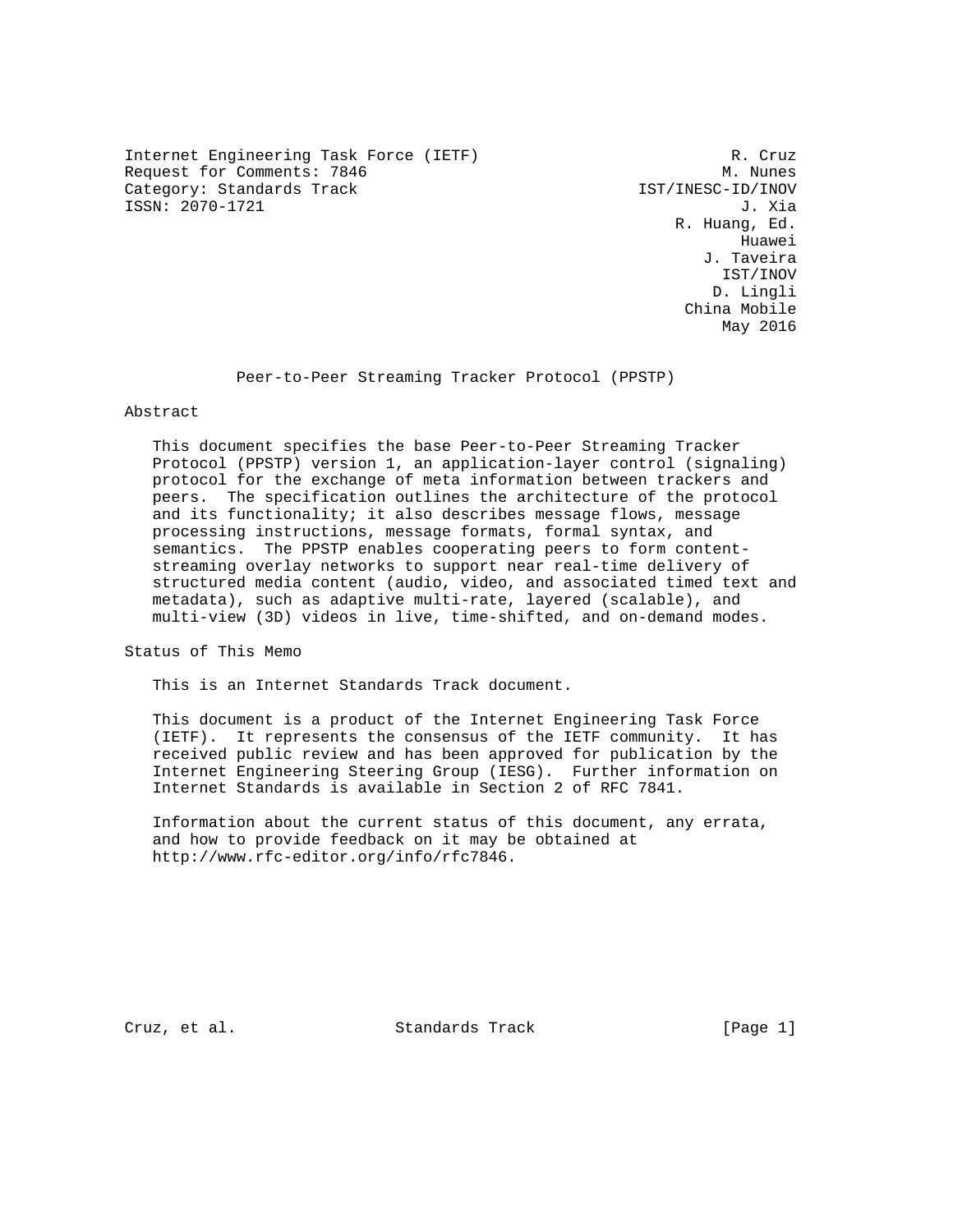# Copyright Notice

 Copyright (c) 2016 IETF Trust and the persons identified as the document authors. All rights reserved.

 This document is subject to BCP 78 and the IETF Trust's Legal Provisions Relating to IETF Documents

 (http://trustee.ietf.org/license-info) in effect on the date of publication of this document. Please review these documents carefully, as they describe your rights and restrictions with respect to this document. Code Components extracted from this document must include Simplified BSD License text as described in Section 4.e of the Trust Legal Provisions and are provided without warranty as described in the Simplified BSD License.

## Table of Contents

| 2. Protocol Architecture and Functional View 10      |
|------------------------------------------------------|
|                                                      |
|                                                      |
| 2.3. State Machines and Flows of the Protocol 12     |
| 2.3.1. Normal Operation 14                           |
|                                                      |
|                                                      |
|                                                      |
|                                                      |
|                                                      |
| 3.2.2. Peer Number Element 17                        |
|                                                      |
| $3.2.4$ . Peer Information Elements 18               |
| 3.2.5. Statistics and Status Information Element 20  |
|                                                      |
|                                                      |
|                                                      |
|                                                      |
|                                                      |
|                                                      |
| 4. Protocol Specification: Encoding and Operation 24 |
|                                                      |
|                                                      |
|                                                      |
|                                                      |
|                                                      |

Cruz, et al. Standards Track [Page 2]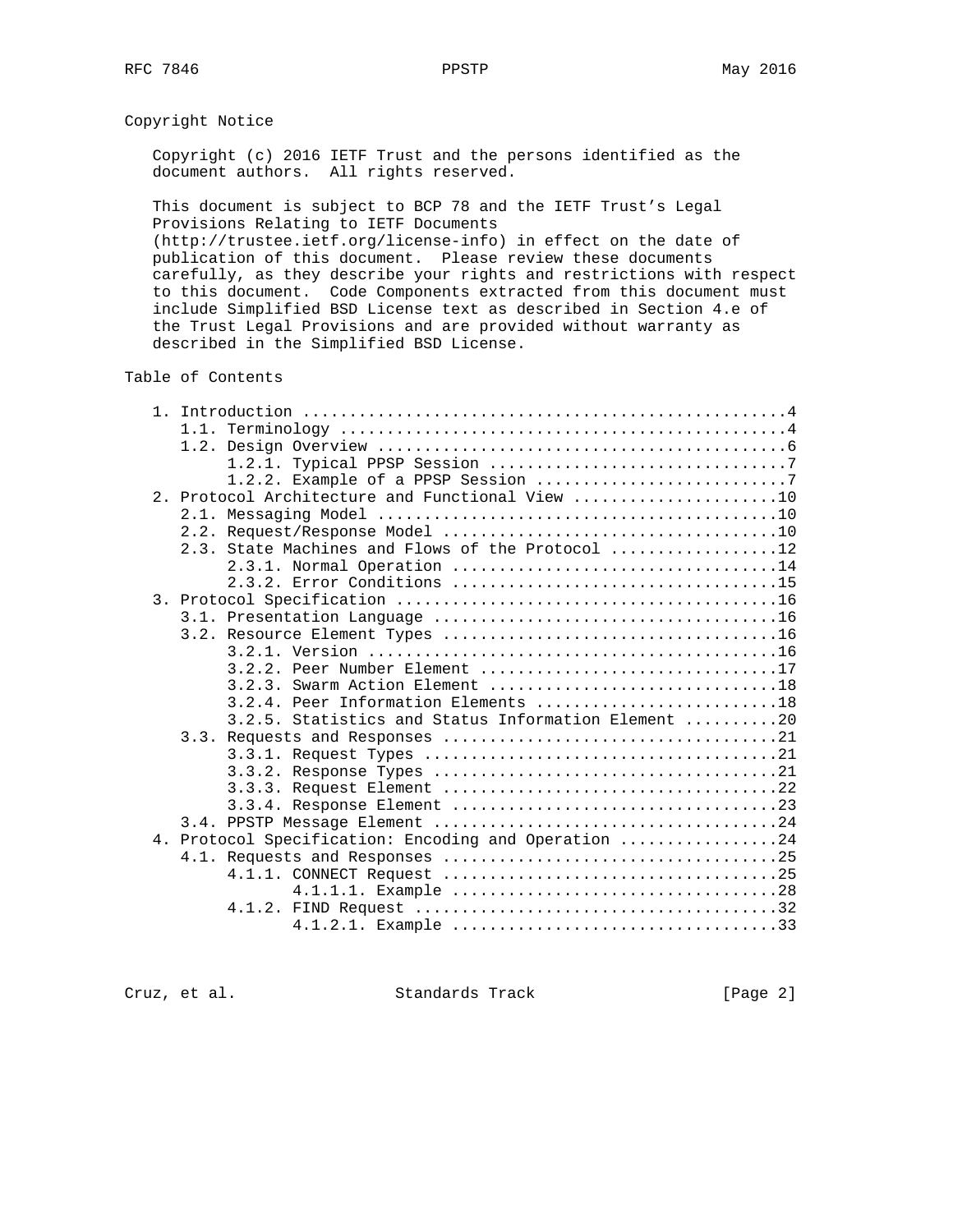|  | 4.1.3. STAT_REPORT Request 34                       |  |
|--|-----------------------------------------------------|--|
|  |                                                     |  |
|  | 4.2. Response Element in Response Messages 36       |  |
|  | 4.3. Error and Recovery Conditions 37               |  |
|  | 4.4. Parsing of Unknown Fields in message-body 38   |  |
|  |                                                     |  |
|  | 5.1. Operational Considerations 38                  |  |
|  | 5.1.1. Installation and Initial Setup 38            |  |
|  |                                                     |  |
|  | 5.1.3. Requirements on Other Protocols and          |  |
|  | Functional Components 39                            |  |
|  | 5.1.4. Impact on Network Operation 39               |  |
|  | 5.1.5. Verifying Correct Operation 40               |  |
|  |                                                     |  |
|  |                                                     |  |
|  | 5.2.2. Management Information 40                    |  |
|  |                                                     |  |
|  | 5.2.4. Configuration Management 41                  |  |
|  | 5.2.5. Accounting Management 41                     |  |
|  | 5.2.6. Performance Management 41                    |  |
|  | 5.2.7. Security Management 41                       |  |
|  |                                                     |  |
|  | 6.1. Authentication between Tracker and Peers 42    |  |
|  | 6.2. Content Integrity Protection against Polluting |  |
|  |                                                     |  |
|  | 6.3. Residual Attacks and Mitigation 43             |  |
|  | 6.4. Pro-incentive Parameter Trustfulness 44        |  |
|  |                                                     |  |
|  |                                                     |  |
|  |                                                     |  |
|  | 7.2. Issues to Be Addressed in PPSTP Extensions 47  |  |
|  |                                                     |  |
|  |                                                     |  |
|  | 8.2. PPSTP Version Number Registry 49               |  |
|  | 8.3. PPSTP Request Type Registry 49                 |  |
|  |                                                     |  |
|  |                                                     |  |
|  |                                                     |  |
|  |                                                     |  |
|  |                                                     |  |
|  |                                                     |  |
|  |                                                     |  |

Cruz, et al. Standards Track [Page 3]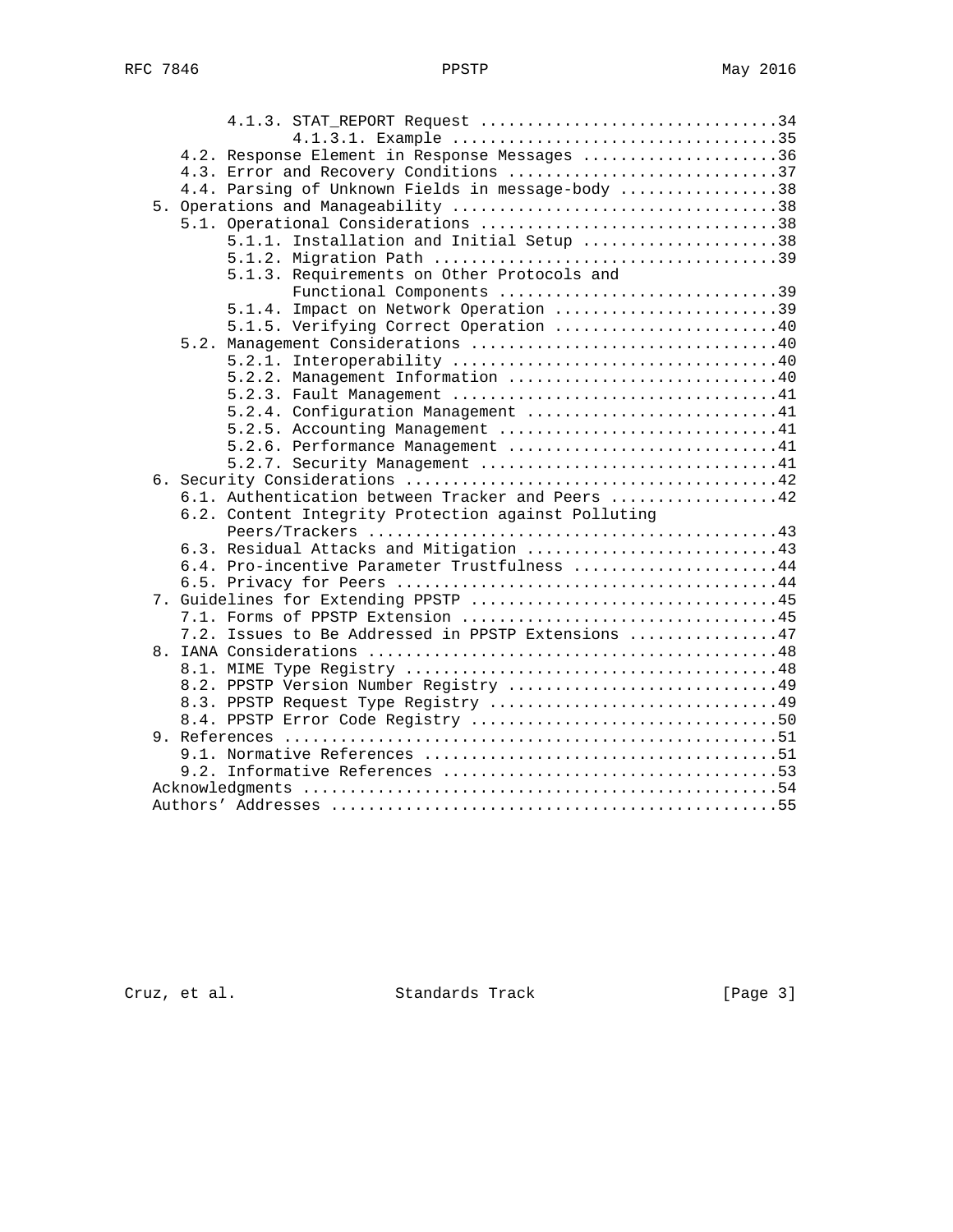# 1. Introduction

 The Peer-to-Peer Streaming Protocol (PPSP) is composed of two protocols: the Tracker Protocol (defined in this document) and the Peer Protocol (defined in [RFC7574]). [RFC6972] specifies that the Tracker Protocol should standardize the messages between PPSP peers and PPSP trackers and also defines the requirements.

 The Peer-to-Peer Streaming Tracker Protocol (PPSTP) provides communication between trackers and peers by which peers send meta information to trackers, report streaming status, and obtain peer lists from trackers.

 The PPSP architecture requires PPSP peers to be able to communicate with a tracker in order to participate in a particular streaming content swarm. This centralized tracker service is used by PPSP peers for acquisition of peer lists.

 The signaling and the media data transfer between PPSP peers is not in the scope of this specification.

 This document introduces a base Peer-to-Peer Streaming Tracker Protocol (PPSTP) that satisfies the requirements in [RFC6972].

1.1. Terminology

 The key words "MUST", "MUST NOT", "REQUIRED", "SHALL", "SHALL NOT", "SHOULD", "SHOULD NOT", "RECOMMENDED", "MAY", and "OPTIONAL" in this document are to be interpreted as described in [RFC2119].

- absolute time: Expressed as ISO 8601 timestamps, using zero UTC offset. Fractions of a second may be indicated, for example, December 25, 2010 at 14h56 and 20.25 seconds in basic format is 20101225T145620.25Z and in extended format is 2010-12-25T14:56:20.25Z.
- chunk: An uniformly atomic subset of the resource that constitutes the basic unit of data organized in P2P streaming for storage, scheduling, advertisement, and exchange among peers.
- chunk ID: A unique resource identifier for a chunk. The identifier type depends on the addressing scheme used, i.e., an integer, an HTTP-URL, and possibly a byte-range. The identifier type is described in the Media Presentation Description (MPD).
- LEECH: The peers in a swarm that download content from other peers as well as contribute downloaded content with others. A LEECH should join the swarm with uncompleted media content.

Cruz, et al. Standards Track [Page 4]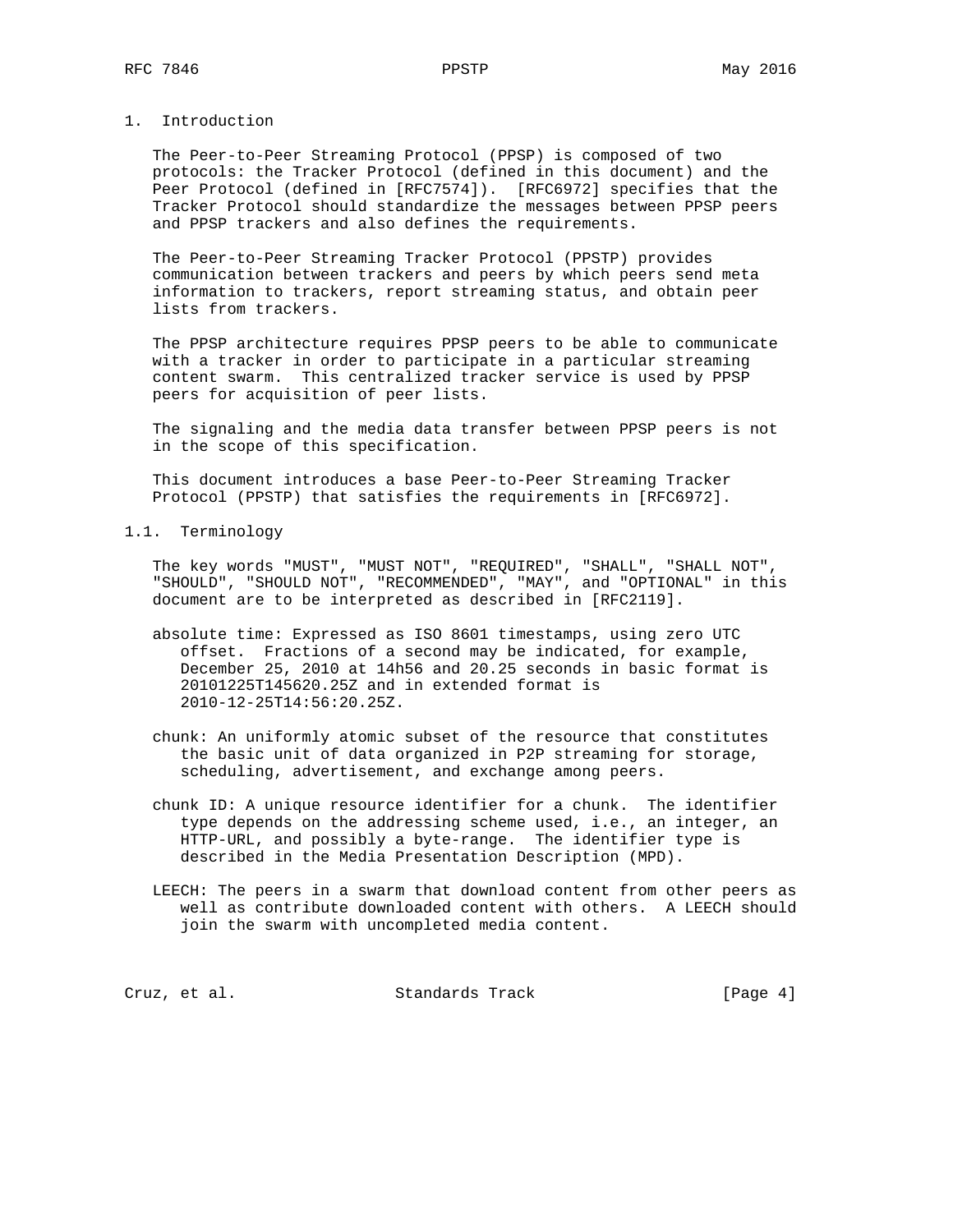- MPD (Media Presentation Description): Formalized description for a media presentation, i.e., describes the structure of the media, namely, the representations, the codecs used, the chunks, and the corresponding addressing scheme.
- peer: A participant in a P2P streaming system that not only receives streaming content, but also caches and streams streaming content to other participants.
- peer ID: The identifier of a peer such that other peers, or the Tracker, can refer to the peer using its ID. The peer ID is mandatory, can take the form of a universally unique identifier (UUID), defined in [RFC4122], and can be bound to a network address of the peer, i.e., an IP address or a uniform resource identifier/locator (URI/URL) that uniquely identifies the corresponding peer in the network. The peer ID and any required security certificates are obtained from an offline enrollment server.
- peer list: A list of peers that are in the same swarm maintained by the tracker. A peer can fetch the peer list of a swarm from the tracker.

PPSP: The abbreviation of Peer-to-Peer Streaming Protocol.

PPSTP: The abbreviation of Peer-to-Peer Streaming Tracker Protocol.

- SEEDER: The peers in a swarm that only contribute the content they have to others. A SEEDER should join the swarm with complete media content.
- service portal: A logical entity typically used for client enrollment and for publishing, searching, and retrieving content information. It is usually located in a server of a content provider.
- swarm: A group of peers that exchange data to distribute chunks of the same content (e.g., video/audio program, digital file, etc.) at a given time.
- swarm ID: The identifier of a swarm containing a group of peers sharing common streaming content. The swarm ID may use a universally unique identifier (UUID), e.g., a 64- or 128-bit datum to refer to the content resource being shared among peers.
- tracker: A directory service that maintains a list of peers participating in a specific audio/video channel or in the distribution of a streaming file. It is a logical component that can be deployed in a centralized or distributed way.

Cruz, et al. Standards Track [Page 5]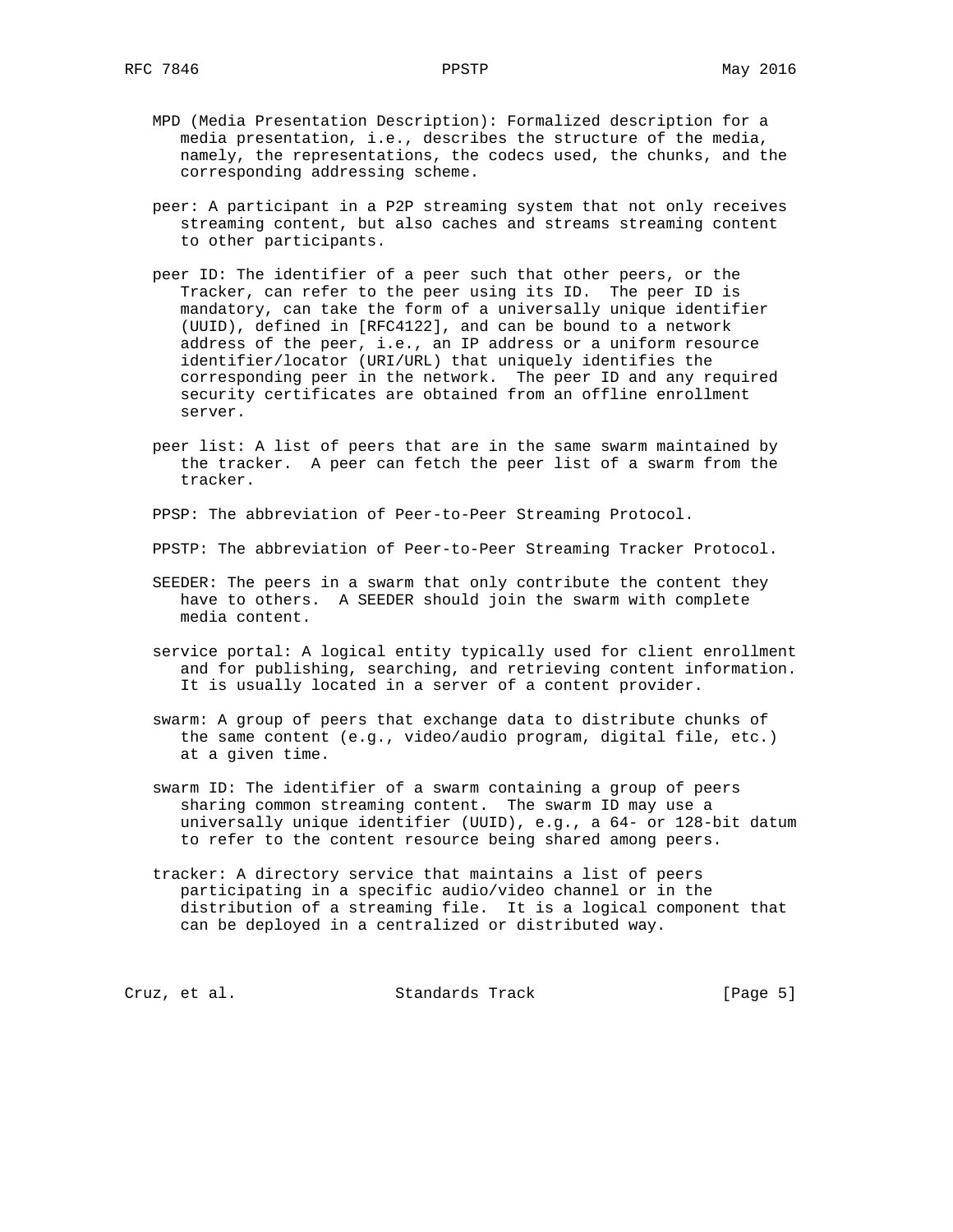transaction ID: The identifier of a request from the peer to the tracker. It is used to disambiguate responses that may arrive in a different order than the corresponding requests.

1.2. Design Overview

 The functional entities related to peer-to-peer streaming protocols are the Client Media Player, the service portal, the tracker, and the peers. The complete description of Client Media Player and service portal is not discussed here, as they are not in the scope of the specification. The functional entities directly involved in PPSTP are trackers and peers (which may support different capabilities).

 The Client Media Player is a logical entity providing direct interface to the end user at the client device and includes the functions to select, request, decode, and render content. The Client Media Player may interface with the local peer application using the standard format for HTTP request and response messages [RFC7230].

 The service portal is a logical entity typically used for client enrollment and for publishing, searching, and retrieving content information.

 A peer corresponds to a logical entity (typically in a user device) that actually participates in sharing media content. Peers are organized in various swarms; each swarm corresponds to the group of peers streaming certain content at any given time.

 A tracker is a logical entity that maintains the lists of peers storing chunks for a specific live media channel or on-demand media streaming content, answers queries from peers, and collects information on the activity of peers. While a tracker may have an underlying implementation consisting of more than one physical node, logically, the tracker can most simply be thought of as a single element; in this document, it will be treated as a single logical entity. Communication between these physical nodes to present them as a single tracker to peers is not considered in PPSTP, which is a protocol between a tracker and a peer.

 PPSTP is not used to exchange actual content data (either on demand or live streaming) with peers, but information about which peers can provide the content. PPSTP is not designed for applications for which in-sync reception is needed.

Cruz, et al. Standards Track [Page 6]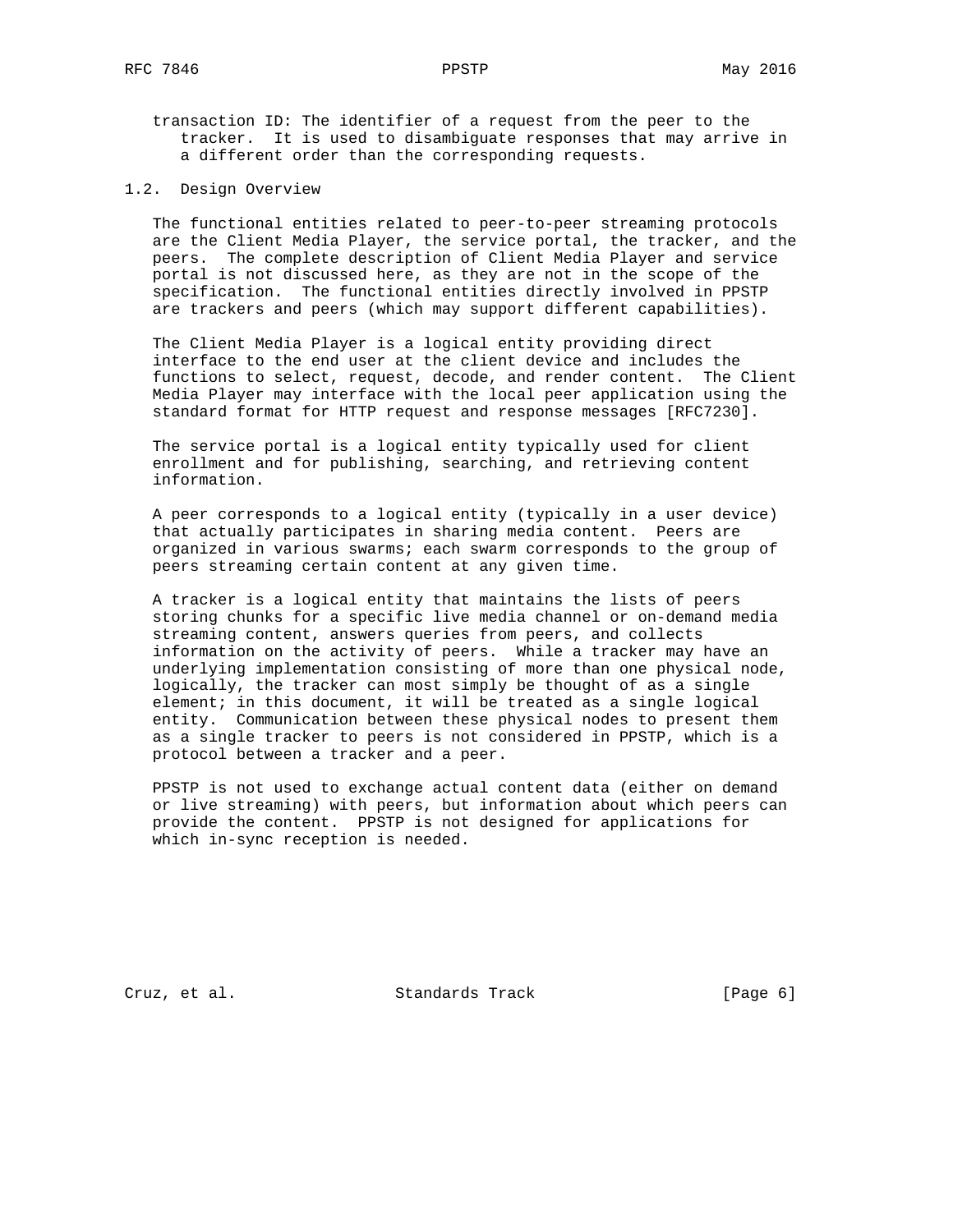## 1.2.1. Typical PPSP Session

 When a peer wants to receive streaming of selected content (LEECH mode):

- 1. Peer connects to a tracker and joins a swarm.
- 2. Peer acquires a list of other peers in the swarm from the tracker.
- 3. Peer exchanges its content availability with the peers on the obtained peer list.
- 4. Peer identifies the peers with desired content.
- 5. Peer requests content from the identified peers.

 When a peer wants to share streaming content (SEEDER mode) with other peers:

- 1. Peer connects to a tracker.
- 2. Peer sends information to the tracker about the swarms it belongs to (joined swarms).
- 3. Peer waits for other peers in LEECH mode to connect with it (see steps 3-5 in the previous list).

 After having been disconnected due to some termination conditions or user controls, a peer can resume previous activity by connecting and re-joining the corresponding swarm(s).

1.2.2. Example of a PPSP Session

 In order to be able to bootstrap in the P2P network, a peer must first obtain a peer ID and any required security certificates or authorization tokens from an enrollment service (end-user registration). The peer ID MUST be unique (see the definition of "peer ID" in Section 1.1); however, the representation of the peer ID is not considered in this document.

Cruz, et al. Standards Track [Page 7]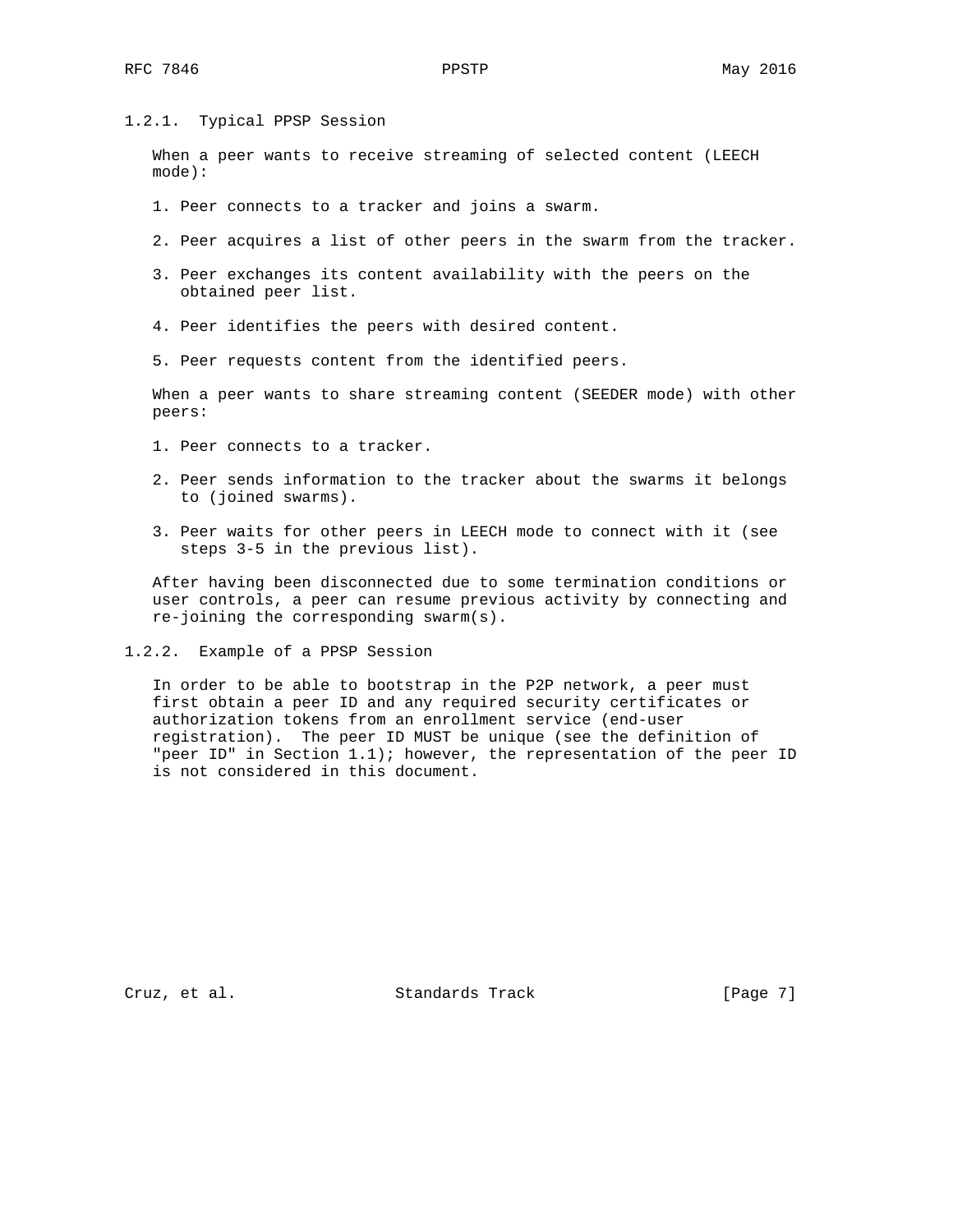

Figure 1: A Typical PPSP Session for Streaming Content

 To join an existing P2P streaming service and to participate in content sharing, a peer must first locate a tracker.

 As illustrated in Figure 1, a P2P streaming session may be initiated starting at point (a), with the Client Media Player browsing for the desired content in order to request it (to the local Peer\_1 in the figure), or resume a previously initiated stream, but starting at point (b). For this example, the Peer\_1 is in mode LEECH.

 At point (a) in Figure 1, the Client Media Player accesses the portal and selects the content of interest. The portal returns the Media Presentation Description (MPD) file that includes information about the address of one or more trackers (which can be grouped by tiers of priority) that control the swarm x for that media content (e.g., content x).

 With the information from the MPD, the Client Media Player is able to trigger the start of the streaming session, requesting to the local Peer\_1 the chunks of interest.

Cruz, et al. Standards Track [Page 8]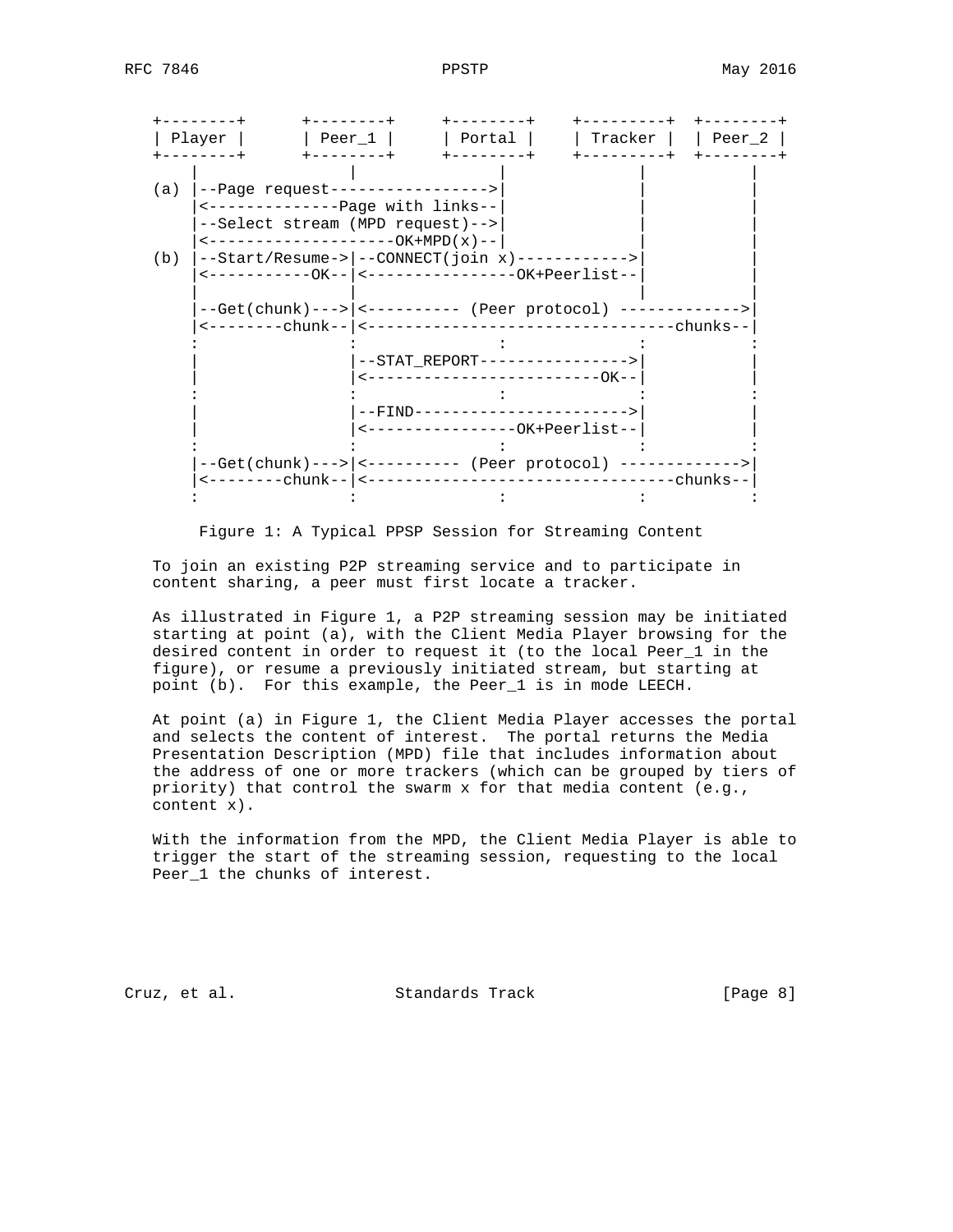The PPSP streaming session is then started (or resumed) at Peer\_1 by sending a PPSTP CONNECT message to the tracker in order to join swarm x. The tracker will then return the OK response message containing a peer list, if the CONNECT message is successfully accepted. From that point, every chunk request is addressed by Peer\_1 to its neighbors (Peer\_2 in Figure 1) using a peer protocol, e.g., [RFC7574], returning the received chunks to the Client Media Player.

 Once connected, Peer\_1 needs to periodically report its status and statistics data to the tracker using a STAT\_REPORT message.

 If Peer\_1 needs to refresh its neighborhood (for example, due to churn), it will send a PPSTP FIND message (with the desired scope) to the tracker.

 Peers that are only SEEDERs (i.e., serving content to other peers), as are the typical cases of service provider P2P edge caches and/or media servers, trigger their P2P streaming sessions for content x, y, z... (Figure 2), not from Media Player signals, but from some "Start" activation signal received from the service provider provisioning mechanism. In this particular case, the peer starts or resumes all its streaming sessions just by sending a PPSTP CONNECT message to the tracker (Figure 2), in order to "join" all the requested swarms.

 Periodically, the peer also reports its status and statistics data to the tracker using a PPSTP STAT\_REPORT message.



Figure 2: A Typical PPSP Session for a Streaming SEEDER

Cruz, et al. Standards Track [Page 9]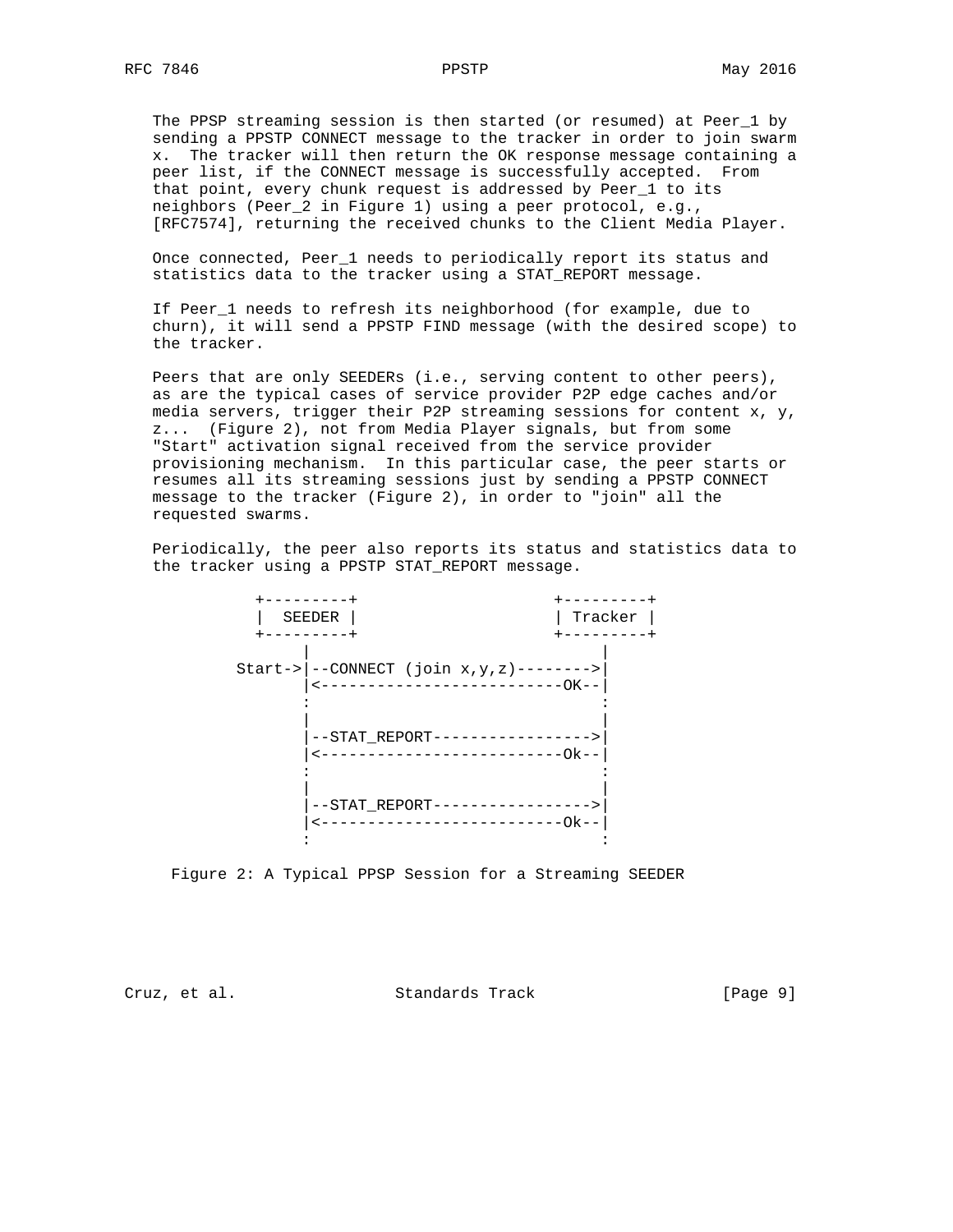The specification of the mechanisms used by the Client Media Player (or provisioning process) and the peer to signal start/resume of streams, request media chunks, and obtain a peer ID, security certificates, or tokens is not in the scope of this document.

2. Protocol Architecture and Functional View

 PPSTP is designed with a layered approach i.e., a PPSTP Request/Response layer, a Message layer, and a Transport layer (see Figure 3).



Figure 3: Abstract Layering of PPSTP

 The PPSTP Request/Response layer deals with the interactions between tracker and peers using request and response messages.

 The Message layer deals with the framing format for encoding and transmitting data through the underlying transport protocol, as well as the asynchronous nature of the interactions between tracker and peers.

 The Transport layer is responsible for the actual transmission of requests and responses over network transports, including the determination of the connection to use for a request or response message when using TCP or Transport Layer Security (TLS) [RFC5246] over it.

2.1. Messaging Model

 The messaging model of PPSTP aligns with HTTP, which is currently in version 1.1 [RFC7230], and the semantics of its messages. PPSTP is intended to also support future versions of HTTP.

2.2. Request/Response Model

 PPSTP uses a design like REST (Representational State Transfer) with the goal of leveraging current HTTP implementations and infrastructure, as well as familiarity with existing REST-like

Cruz, et al. Standards Track [Page 10]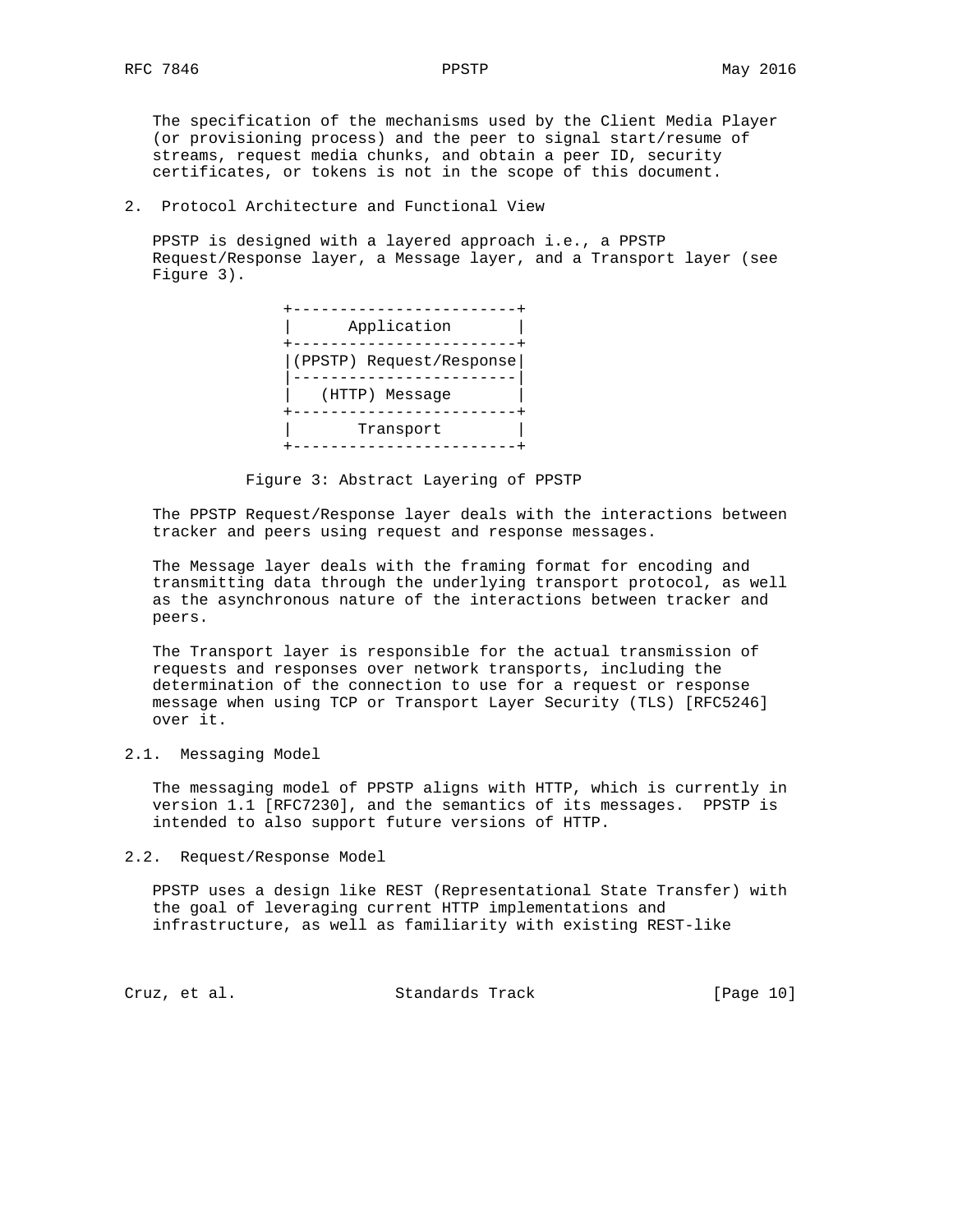services in popular use. PPSTP messages use the UTF-8 character set [RFC3629] and are either requests from peers to a tracker service or responses from a tracker service to peers. The request and response semantics are carried as entities (header and body) in messages that correspond to either HTTP request methods or HTTP response codes, respectively.

 PPSTP uses the HTTP POST method to send parameters in requests. PPSTP messages use JavaScript Object Notation (JSON) [RFC7159] to encode message bodies.

 Peers send requests to trackers. Trackers send a single response for each request though both requests and responses can be subject to fragmentation of messages in transport.

The request messages of the base protocol are listed in Table 1:

| PPSTP Request Messages |  |
|------------------------|--|
|                        |  |
| CONNECT                |  |
| FTND                   |  |
| STAT REPORT            |  |
|                        |  |
|                        |  |

Table 1: Request Messages

CONNECT:

 This request message is used when a peer registers in the tracker to notify it about participation in the named swarm(s). If the peer is already registered in the tracker, this request message simply notifies the tracker about participation in the named swarm(s). The tracker records the peer ID, connect-time (referenced to the absolute time), peer IP addresses (and associated location information), link status, and peer mode for the named swarm(s). The tracker also changes the content availability of the valid named swarm(s), i.e., changes the peer's lists of the corresponding swarm(s) for the requesting peer ID. On receiving a CONNECT message, the tracker first checks the peer mode type (SEEDER/LEECH) for the specified swarm(s) and then decides the next steps (see Section 4.1 for more details).

## FIND:

 This request message is used by peers to request a list of peers active in the named swarm from the tracker whenever needed. On receiving a FIND message, the tracker finds the peers listed in the content status of the specified swarm that can satisfy the requesting peer's requirements and returns the list to the

Cruz, et al. Standards Track [Page 11]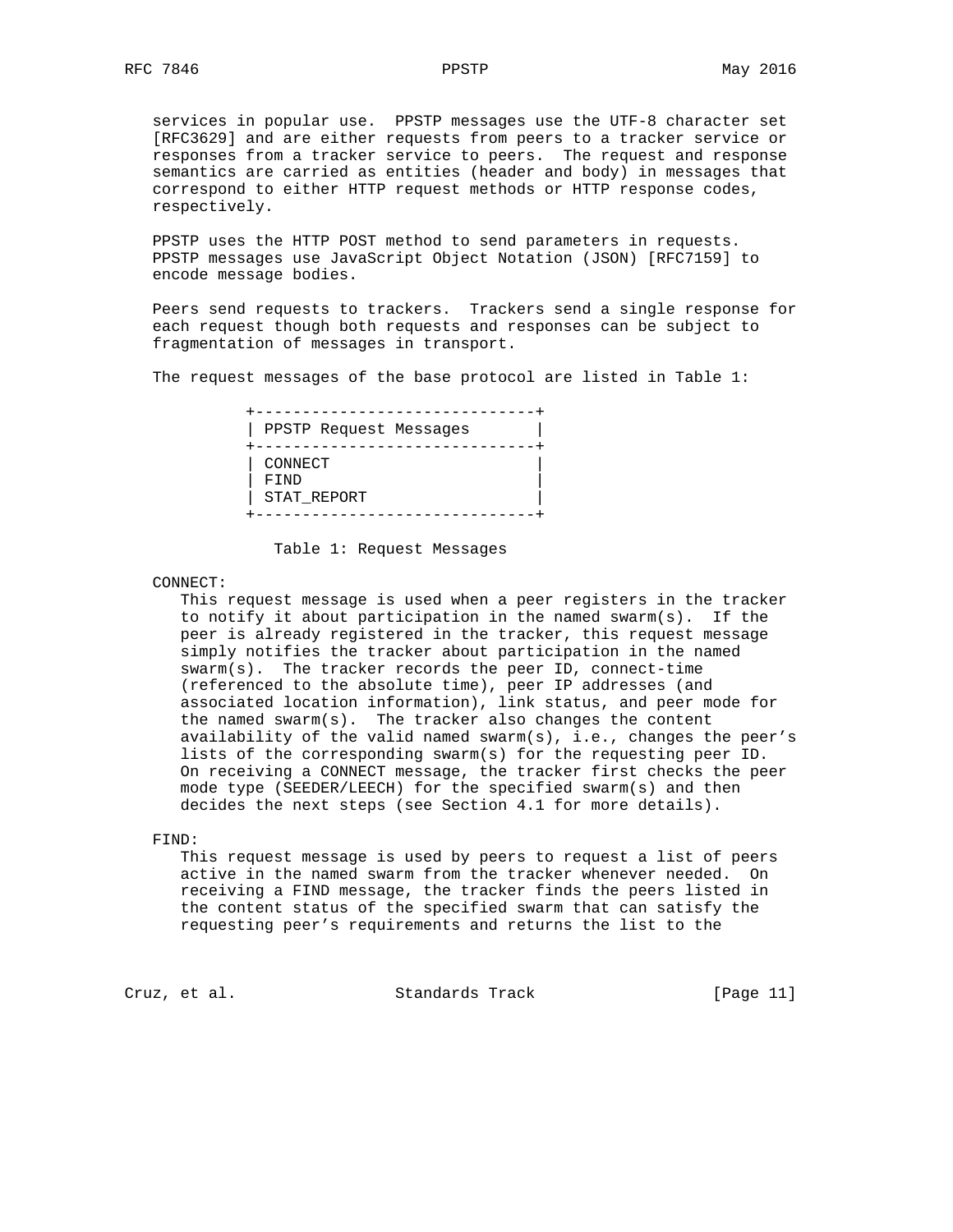requesting peer. To create the peer list, the tracker may take peer status, capabilities, and peer priority into consideration. Peer priority may be determined by network topology preference, operator policy preference, etc.

#### STAT\_REPORT:

 This request message is used to allow an active peer to send status (and optionally statistic data) to the tracker to signal continuing activity. This request message MUST be sent periodically to the tracker while the peer is active in the system.

# 2.3. State Machines and Flows of the Protocol

 The state machine for the tracker is very simple, as shown in Figure 4. Peer ID registrations represent a dynamic piece of state maintained by the network.

 --------------------------------------------  $\sqrt{2}$  | +------------+ +=========+ +======+ |  $\setminus$ -| TERMINATED  $|$ <--- $|$  STARTED  $|$ <--- $|$  INIT  $|$ <-/ +------------+ +=========+ +======+ (Transient)  $\setminus$ - (start tracker)

# Figure 4: Tracker State Machine

 When there are no peers connected in the tracker, the state machine is in INIT state.

 When the first peer connects to register with its peer ID, the state machine moves from INIT to STARTED. As long as there is at least one active registration of a peer ID, the state machine remains in STARTED state. When the last peer ID is removed, the state machine transitions to TERMINATED. From there, it immediately transitions back to INIT state. Because of this, TERMINATED state is transient.

 Once in STARTED state, each peer is instantiated (per peer ID) in the tracker state machine with a dedicated transaction state machine (Figure 5), which is deleted when the peer ID is removed.

Cruz, et al. Standards Track [Page 12]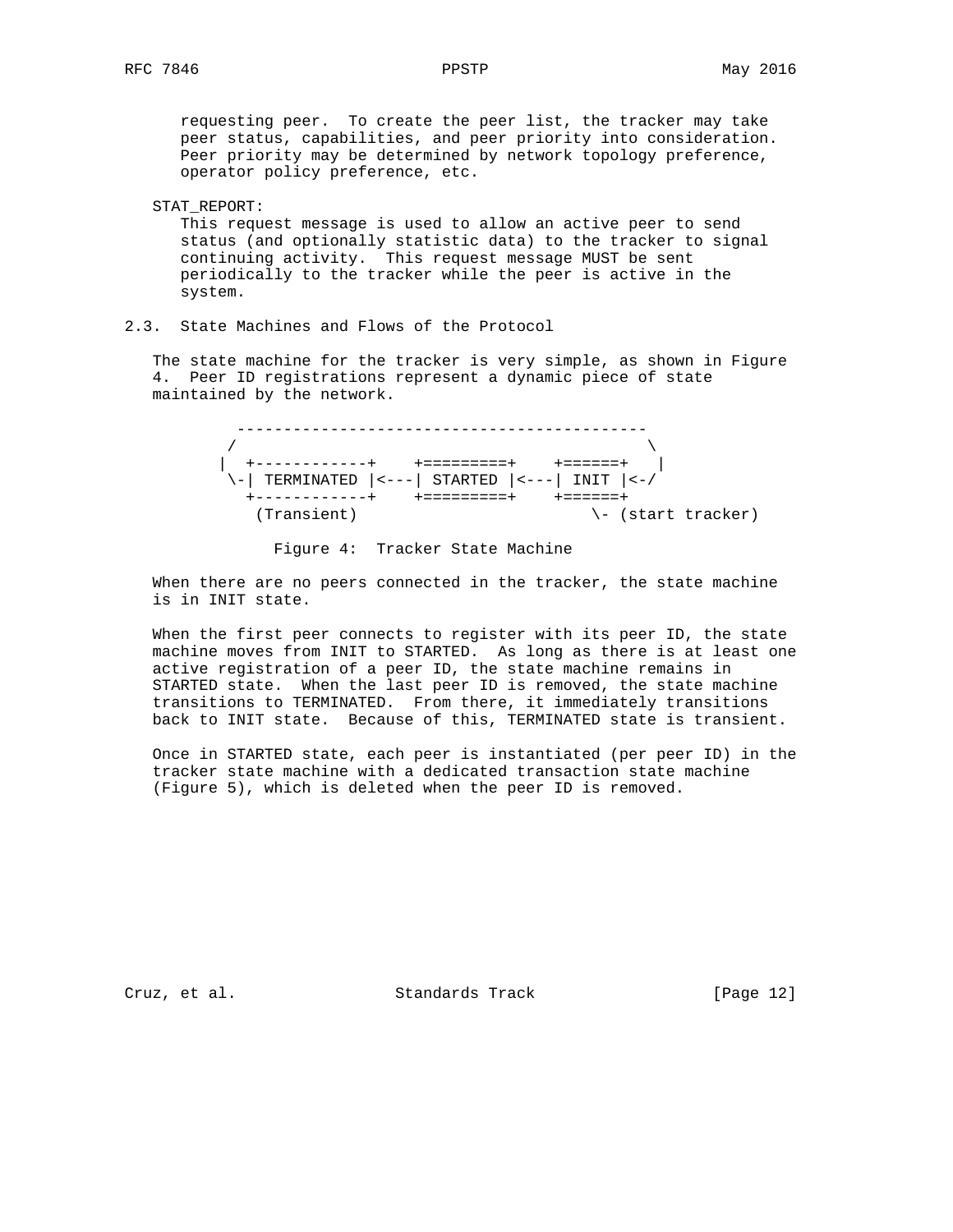--------------------------------------------  $\sqrt{ }$  | +------------+ +=========+ +======+ |  $\setminus$ -| TERMINATED  $|$ <---| STARTED  $|$ <---| INIT  $|$ <-/ +------------+ +=========+ +======+  $(Transient)$   $(1)$   $\qquad \qquad$  (start tracker) V +-----------+ +-------+ rcv CONNECT (Transient) | TERMINATE | | START | --------------- (1) +-----------+ +-------+ strt init timer rcv FIND  $(B)$   $\uparrow$   $\uparrow$  | rcv STAT\_REPORT (B) | | on registration error (B)| v on action error (A)  $|$  +------------+ ---------------- +<--| PEER | (Transient) stop init timer  $|$  | REGISTERED | snd error  $\vert$  +-----------+ | | on timeout (D) | | process swarm actions ---------------- | | --------------------- (2) stop track timer  $|$  | snd OK (PeerList) clean peer info  $\vert$  / stop init timer del registration  $\vert$  / strt track timer | / | | | | rcv FIND STAT\_REPORT ERR(C)  $\setminus$  | ---- -------------- (3) FIND ERR(C) ---- \ | / \ snd OK (PeerList) CONNECT ERR(C) / \ \ | | | | rst track timer rcv CONNECT | (4) | | | | | ----------- | v | v v | rcv STAT\_REPORT snd OK \ +==============+ / --------------- (3) rst track timer ----| TRACKING |---- snd OK response snd error (C) +==============+ rst track timer

Figure 5: "Per-Peer-ID" State Machine and Flow Diagram

 Unlike the tracker state machine, which exists even when no peer IDs are registered, the "per-Peer-ID" State Machine is instantiated only when the peer ID starts registration in the tracker and is deleted when the peer ID is de-registered/removed. This allows for an implementation optimization whereby the tracker can destroy the objects associated with the "per-Peer-ID" State Machine once it enters the TERMINATE state (Figure 5).

 When a new peer ID is added, the corresponding "per-Peer-ID" State Machine is instantiated, and it moves into the PEER REGISTERED state. Because of that, the START state here is transient.

Cruz, et al. Standards Track [Page 13]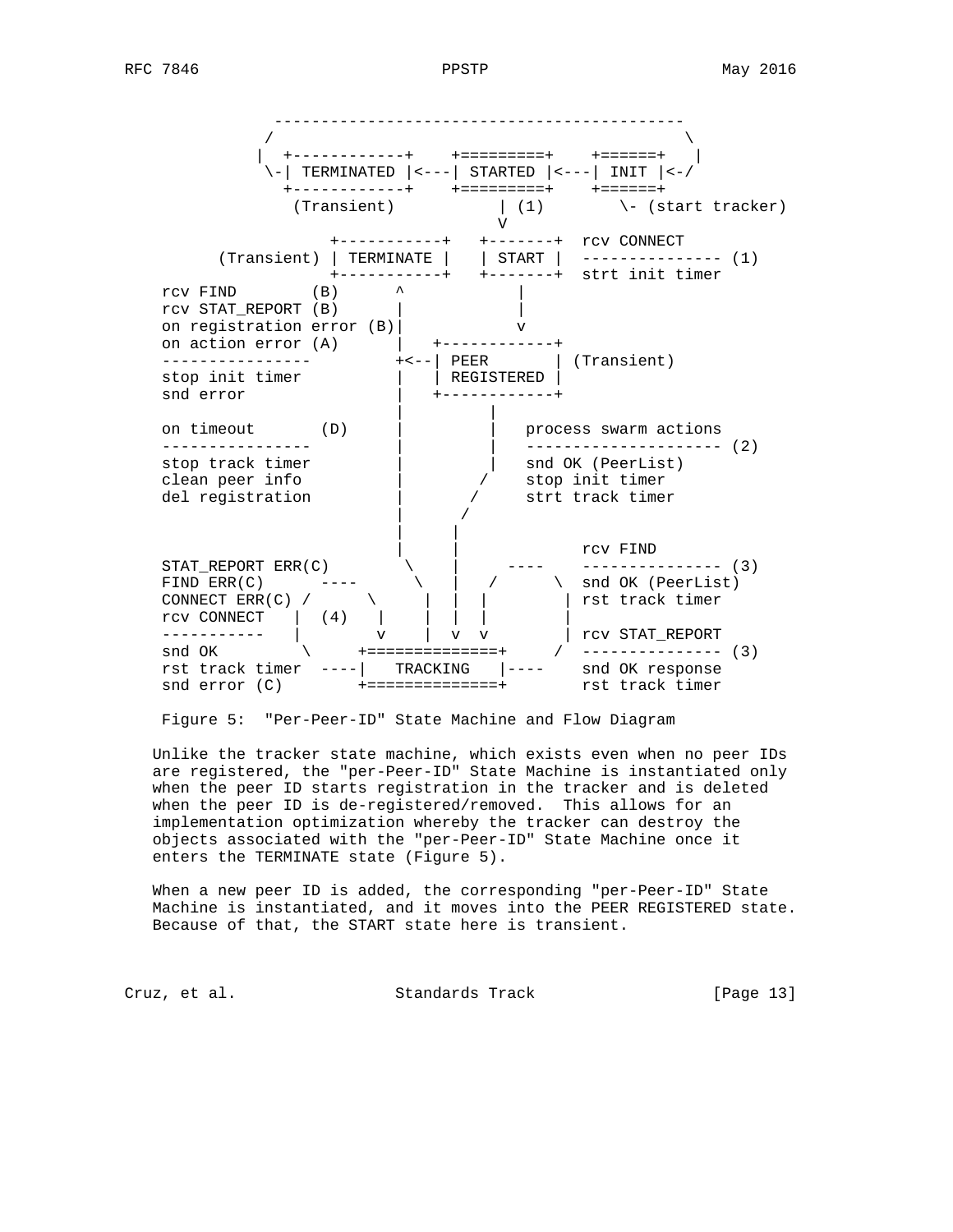When the peer ID is no longer bound to a registration, the "per-Peer- ID" State Machine moves to the TERMINATE state, and the state machine is destroyed.

 During the lifetime of streaming activity of a peer, the instantiated "per-Peer-ID" State Machine progresses from one state to another in response to various events. The events that may potentially advance the state include:

- o Reception of CONNECT, FIND, and STAT\_REPORT messages
- o Timeout events

 The state diagram in Figure 5 illustrates state changes, together with the causing events and resulting actions. Specific error conditions are not shown in the state diagram.

## 2.3.1. Normal Operation

For normal operation, the process consists of the following steps:

- 1) When a peer wants to access the system, it needs to register with a tracker by sending a CONNECT message asking for the swarm(s) it wants to join. This request from a new peer ID triggers the instantiation in the tracker of a "per-Peer-ID" State Machine. In the START state of the new "per-Peer-ID" State Machine, the tracker registers the peer ID and associated information (IP addresses), starts the "init timer", and moves to PEER REGISTERED state.
- 2) In PEER REGISTERED state, if the peer ID is valid, the tracker either:
	- a) processes the requested action(s) for the valid swarm information contained in the CONNECT requests, and if successful, the tracker stops the "init timer", starts the "track timer", and sends the response to the peer (the response may contain the appropriate list of peers for the joining swarm(s), as detailed in Section 4.1), or
	- b) moves the valid FIND request to TRACKING state.
- 3) In TRACKING state, STAT\_REPORT or FIND messages received from that peer ID will reset the "track timer", and the tracker responds to the requests with the following, respectively:

Cruz, et al. Standards Track [Page 14]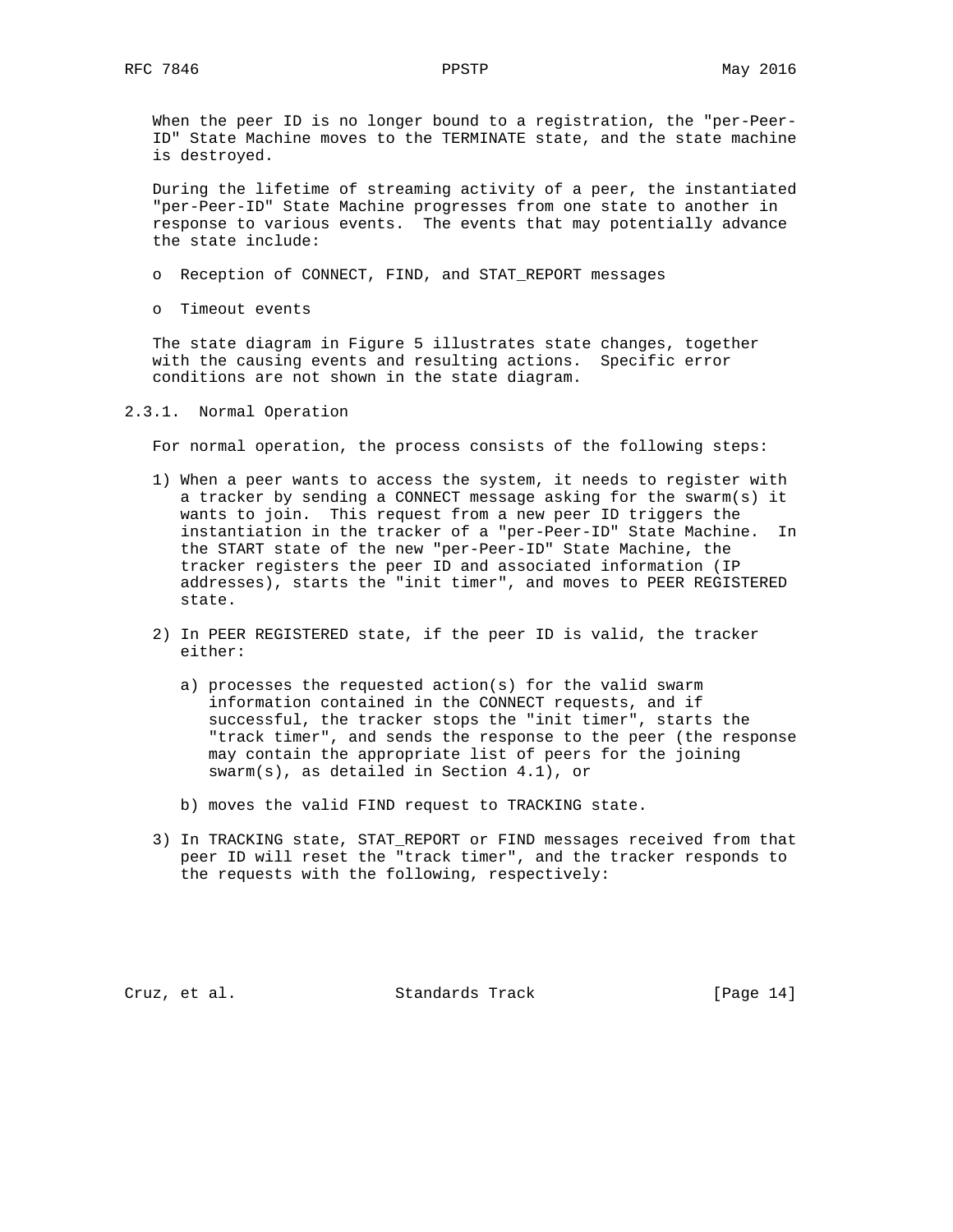- a) a successful condition, or
- b) a successful condition containing the appropriate list of peers for the named swarm (Section 4.2).
- 4) While in TRACKING state, a CONNECT message received from that peer ID with valid swarm action information (Section 4.1.1) resets the "track timer", and the tracker responds to the request with a successful condition.

### 2.3.2. Error Conditions

 Peers are required not to generate protocol elements that are invalid. However, several situations may lead to abnormal conditions in the interaction with the tracker. These situations may be related to peer malfunction or communication errors. The tracker reacts to these abnormal situations depending on its current state related to a peer ID, as follows:

- A) In PEER REGISTERED state, when a CONNECT request only contains invalid swarm actions (Section 4.1.1), the tracker responds with a PPSTP error code as specified in Section 4.3, deletes the registration, and transitions to TERMINATE state for that peer ID. The state machine is destroyed.
- B) In PEER REGISTERED state, if the peer ID is considered invalid (in the case of a CONNECT request or in the case of FIND or STAT\_REPORT requests received from an unregistered peer ID), the tracker responds with either a 06 (Authentication Required) error\_code or a 03 (Forbidden Action) error\_code as described in Section 4.3 and transitions to TERMINATE state for that peer ID. The state machine is destroyed.
- C) In TRACKING state (while the "track timer" has not expired), receiving a CONNECT message from a peer ID with invalid swarm actions (Section 4.1.1) or receiving a FIND/STAT\_REPORT message from a peer ID with an invalid swarm ID is considered an error condition. The tracker responds with the corresponding error code (described in Section 4.3).
- D) In TRACKING state, without receiving messages from the peer on timeout (the "track timer" has expired), the tracker cleans all the information associated with the peer ID in all swarms it was joined, deletes the registration, and transitions to TERMINATE state for that peer ID. The state machine is destroyed.

Cruz, et al. Standards Track [Page 15]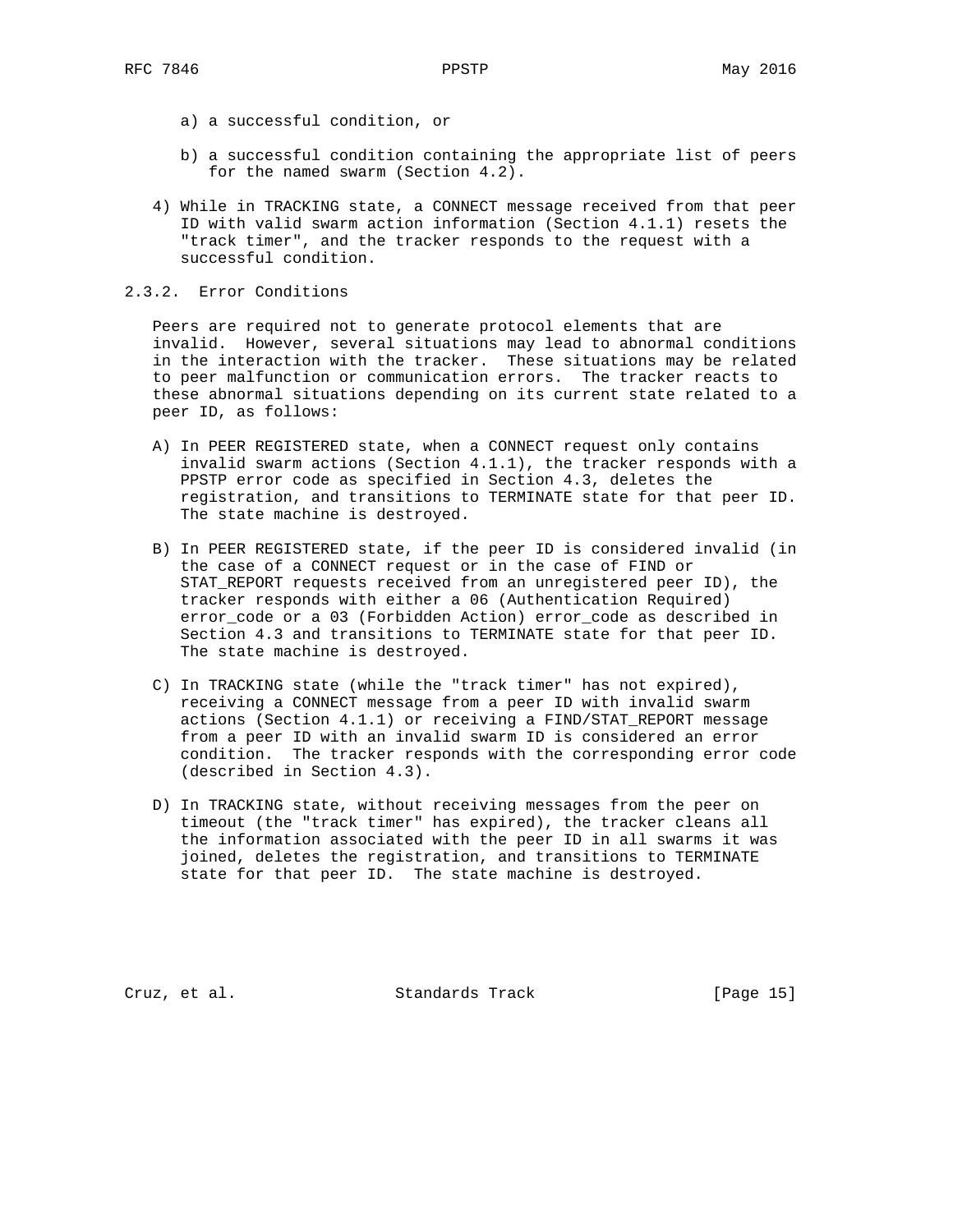NOTE: These situations may correspond to malfunctions at the peer or to malicious conditions. As a preventive measure, the tracker proceeds to TERMINATE state for that peer ID.

- 3. Protocol Specification
- 3.1. Presentation Language

 PPSTP uses a REST-like design, encoding the requests and responses using JSON [RFC7159]. For a generalization of the definition of protocol elements and fields, as well as their types and structures, this document uses a C-style notation, similar to the presentation language used to define TLS [RFC5246].

 A JSON object consists of name/value pairs with the grammar specified in [RFC7159]. In this document, comments begin with "//", and the "ppsp\_tp\_string\_t" and "ppsp\_tp\_integer\_t" types are used to indicate the JSON string and number, respectively. Optional fields are enclosed in "[ ]" brackets. An array is indicated by two numbers in angle brackets, <min..max>, where "min" indicates the minimal number of values and "max" the maximum. An "\*" is used to denote a no upper-bound value for "max".

3.2. Resource Element Types

This section details the format of PPSTP resource element types.

3.2.1. Version

 For both requests and responses, the version of PPSTP being used MUST be indicated by the attribute version, defined as follows:

ppsp\_tp\_integer\_t ppsp\_tp\_version\_t = 1

The defined value for ppsp\_tp\_version\_t is listed in Table 2.

| ppsp_tp_version_t   Description |                 |
|---------------------------------|-----------------|
|                                 | Reserved        |
|                                 | PPSTP version 1 |
| $2 - 255$                       | Unassigned      |

Table 2: PPSTP Version Numbers

Cruz, et al. Standards Track [Page 16]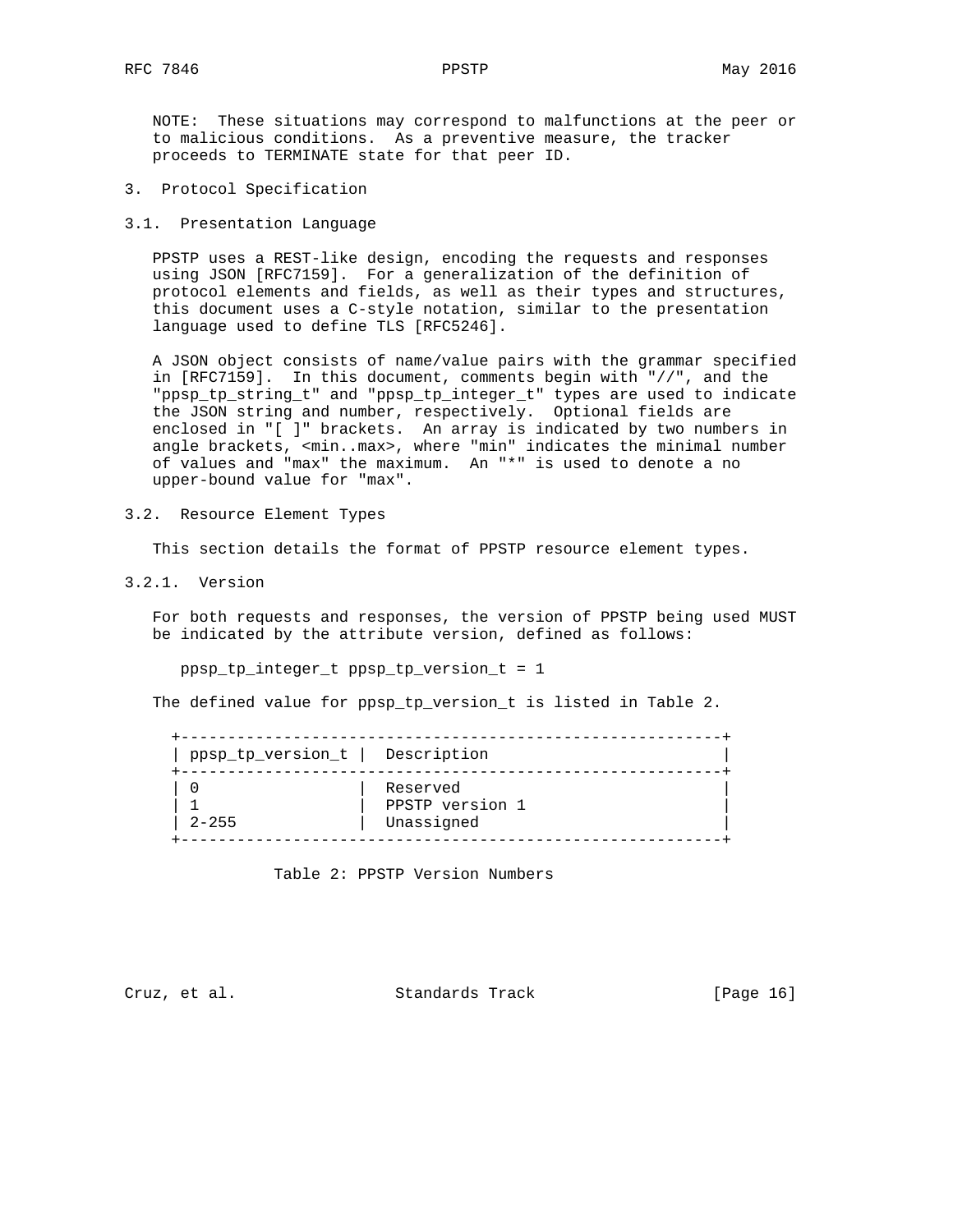3.2.2. Peer Number Element

 The peer number element is a scope selector optionally present in CONNECT and FIND requests.

 This element contains the attribute peer\_count to indicate the maximum number of peers in the returned peer list. peer\_count should be less than 30 in this specification. The other 4 attributes, i.e., ability\_nat, concurrent\_links, online\_time, and upload\_bandwidth may also be contained in this element to inform the tracker the status of the peer so that the tracker could return some eligible peers based on the implementing rules set by the service providers:

- o ability\_nat is used to indicate the preferred NAT traversal situation of the requesting peer.
- o concurrent\_links means the number of P2P links the peer currently has.
- o online\_time represents online duration time of the peer. The unit is second.
- o upload\_bandwidth is the maximum upload bandwidth capability of the peer. The unit is Kbps.

The scope selector element and its attributes are defined as follows:

| Object |                     |                          |             |
|--------|---------------------|--------------------------|-------------|
|        | ppsp_tp_integer_t   | peer_count;              |             |
|        | [ppsp_tp_string_t   | $ability_nat = "NO_NAT"$ |             |
|        |                     |                          | " STUN"     |
|        |                     |                          | "TURN"; $]$ |
|        | [ppsp_tp_integer_t  | concurrent_links; ]      |             |
|        | [ppsp_tp_integer_t  | online_time; ]           |             |
|        | [ppsp_tp_integer_t  | upload_bandwidth; ]      |             |
|        | ppsp_tp_peer_num_t; |                          |             |

Cruz, et al. Standards Track [Page 17]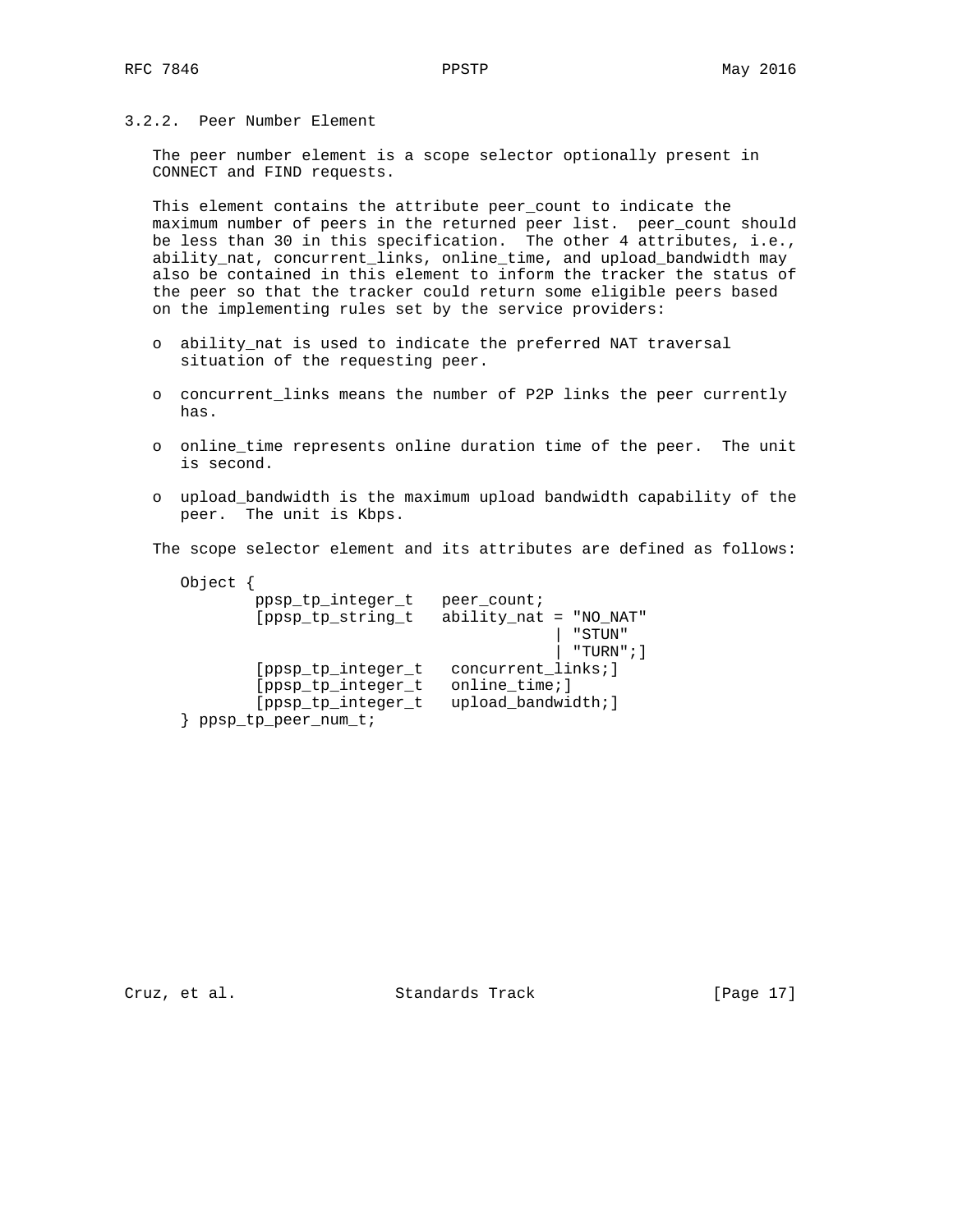# 3.2.3. Swarm Action Element

 The swarm action element identifies the action(s) to be taken in the named swarm(s) as well as the corresponding peer mode (if the peer is LEECH or SEEDER in that swarm).

 Object { ppsp\_tp\_string\_t swarm\_id; //swarm ID ppsp\_tp\_string\_t action = "JOIN" |"LEAVE"; // Action type of // the CONNECT // message ppsp\_tp\_string\_t peer\_mode = "SEEDER" | "LEECH"; // Mode of the peer // participating // in this swarm } ppsp\_tp\_swarm\_action\_t;

3.2.4. Peer Information Elements

 The peer information elements provide network identification information of peers. A peer information element consists of a peer identifier and the IP-related addressing information.

```
 Object {
         ppsp_tp_string_t peer_id;
         ppsp_tp_peer_addr_t peer_addr;
 } ppsp_tp_peer_info_t;
```
 The ppsp\_tp\_peer\_addr\_t element includes the IP address and port, with a few optional attributes related to connection type and network location (in terms of ASN) as well as, optionally, the identifier of the peer protocol being used.

| ppsp_tp_ip_address   | ip_address;             |
|----------------------|-------------------------|
| ppsp_tp_integer_t    | port;                   |
| ppsp_tp_integer_t    | priority;               |
| ppsp_tp_string_t     | $type = "HOST"$         |
|                      | "REFLEXIVE"             |
|                      | "PROXY";                |
| [ppsp_tp_string_t    | connection = "wireless" |
|                      | $\vert$ "wired";]       |
| [ppsp_tp_string_t    | asn; ]                  |
| [ppsp_tp_string_t    | peer_protocol; ]        |
| ppsp_tp_peer_addr_t; |                         |
|                      |                         |

Cruz, et al. Standards Track [Page 18]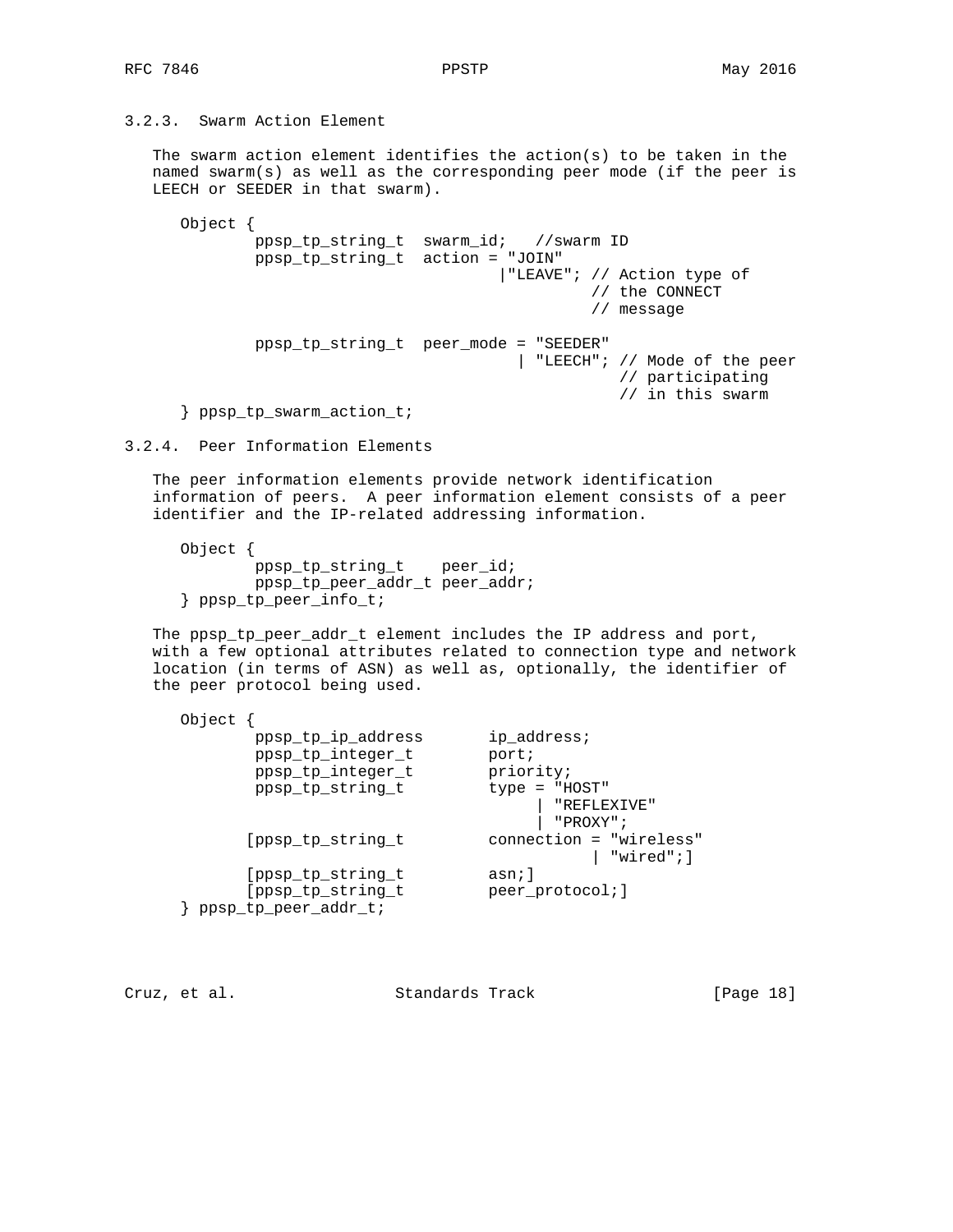The semantics of ppsp\_tp\_peer\_addr\_t attributes are listed in Table 3:

| Element or Attribute   Description |                                  |
|------------------------------------|----------------------------------|
| ip address                         | IP address information           |
| port                               | IP service port value            |
| priority                           | The priority of this interface.  |
|                                    | It may be determined by network  |
|                                    | topology preference, operator    |
|                                    | policy preference, etc. How to   |
|                                    | create a priority is outside of  |
|                                    | the scope. The larger the value, |
|                                    | the higher the priority.         |
| type                               | Describes the address for NAT    |
|                                    | traversal, which can be HOST     |
|                                    | REFLEXIVE Or PROXY               |
| connection                         | Access type (wireless or wired)  |
| asn                                | Autonomous System Number         |
| peer protocol                      | Peer-to-Peer Streaming Peer      |
|                                    | Protocol (PPSPP) supported       |

Table 3: Semantics of ppsp\_tp\_peer\_addr\_t

 In this document, IP address is specified as ppsp\_tp\_addr\_value. The exact characters and format depend on address\_type:

- o The IPv4 address is encoded as specified by the "IPv4address" rule in Section 3.2.2 of [RFC3986].
- o The IPv6 address is encoded as specified in Section 4 of [RFC5952].

 Object { ppsp\_tp\_string\_t address\_type; ppsp\_tp\_addr\_value address; } ppsp\_tp\_ip\_address;

 The peer information in responses is grouped in a ppsp\_tp\_peer\_group\_t element:

```
 Object {
        ppsp_tp_peer_info_t peer_info<1..*>;
 } ppsp_tp_peer_group_t;
```
Cruz, et al. Standards Track [Page 19]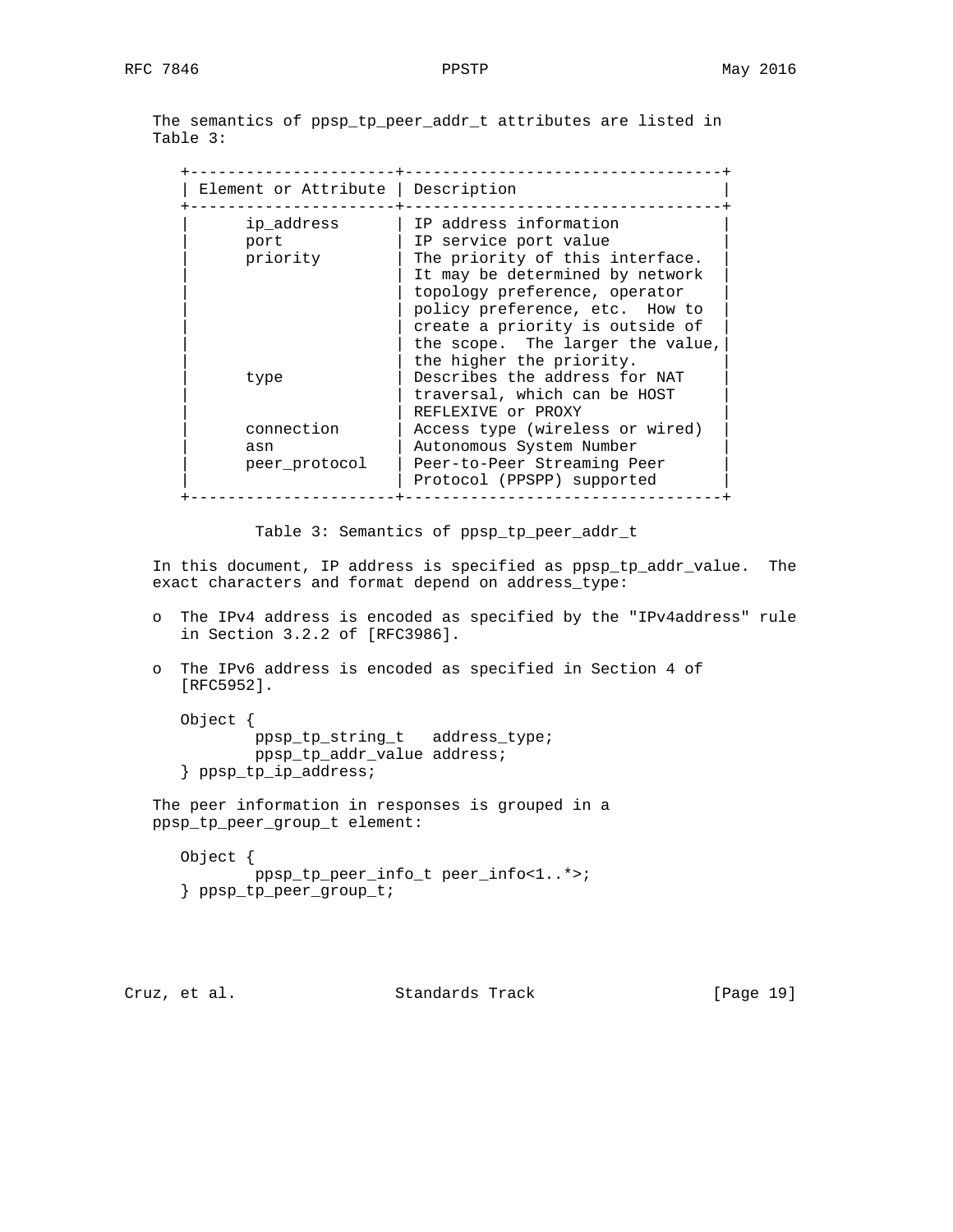3.2.5. Statistics and Status Information Element

 The statistics element (stat) is used to describe several properties relevant to the P2P network. These properties can be related to stream statistics and peer status information. Each stat element will correspond to a property type, and several stat blocks can be reported in a single STAT\_REPORT message, corresponding to some or all the swarms the peer is actively involved. This specification only defines the property type "STREAM\_STATS".

The definition of the statistic element and attributes is as follows:

```
 Object {
       ppsp_tp_string_t swarm_id;
        ppsp_tp_integer_t uploaded_bytes;
        ppsp_tp_integer_t downloaded_bytes;
        ppsp_tp_integer_t available_bandwidth;
        ppsp_tp_integer_t concurrent_links;
 } stream_stats;
```
The semantics of stream\_stats attributes are listed in Table 4:

| Element or Attribute                           | Description                                                  |
|------------------------------------------------|--------------------------------------------------------------|
| swarm id<br>uploaded bytes<br>downloaded bytes | Swarm ID<br>Bytes sent to swarm<br>Bytes received from swarm |
| available_bandwidth                            | Available instantaneous upload<br>bandwidth                  |
| concurrent links                               | Number of concurrent links                                   |

Table 4: Semantics of stream\_stats

The stat information is grouped in the ppsp\_tp\_stat\_group\_t element:

| Object {               |                                         |
|------------------------|-----------------------------------------|
| ppsp tp string t       | type = "STREAM_STATS"; // property type |
| stream stats           | stat<1 $\star$ >;                       |
| ppsp_tp_stat_group_t } |                                         |

 Other properties may be defined, related, for example, to incentives and reputation mechanisms like "peer online time" or connectivity conditions like physical "link status", etc.

Cruz, et al. Standards Track [Page 20]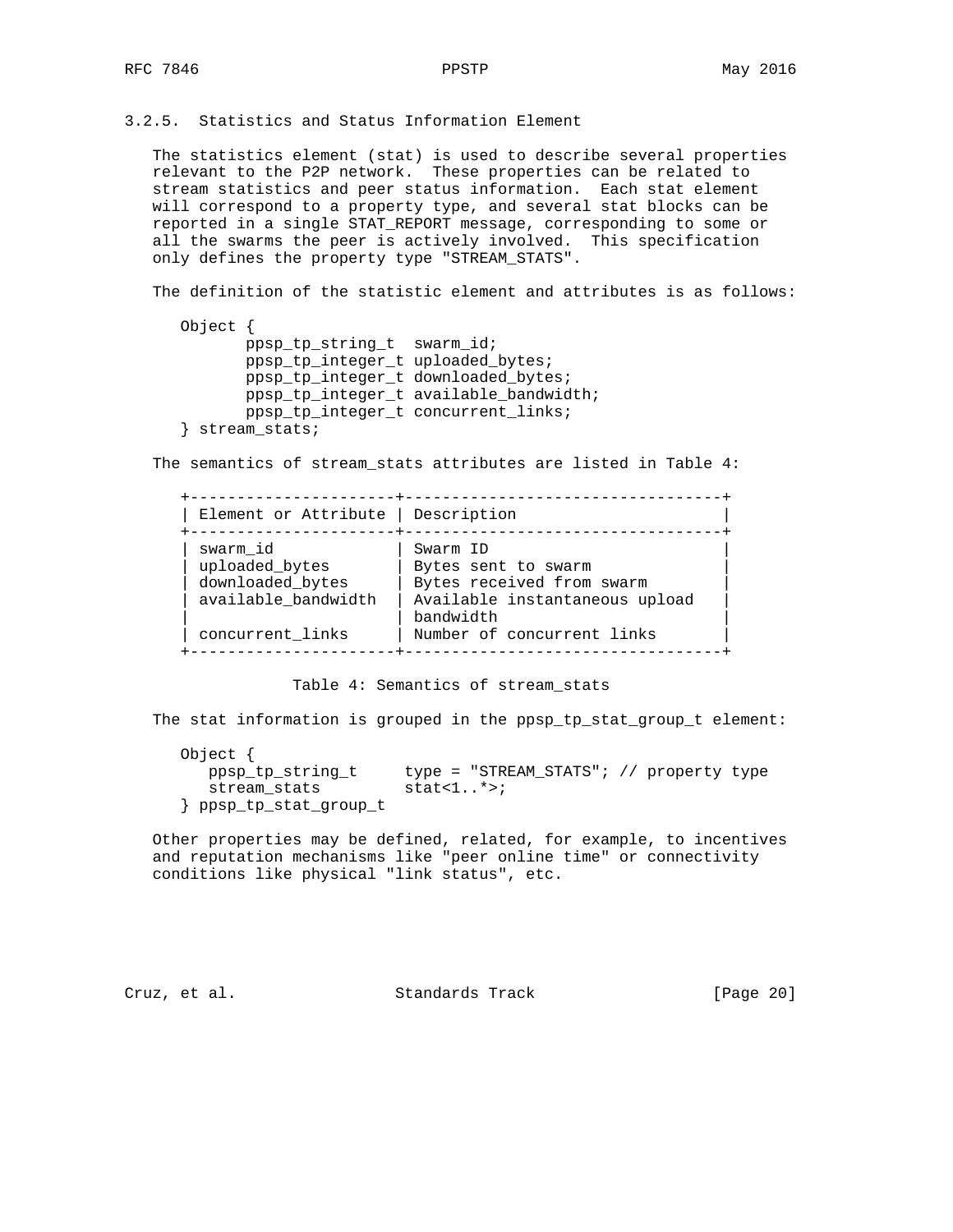For that purpose, the stat element may be extended to provide additional specific information for new properties, elements, or attributes (see the guidelines in Section 7).

3.3. Requests and Responses

This section defines the structure of PPSTP requests and responses.

3.3.1. Request Types

 The request type includes CONNECT, FIND, and STAT\_REPORT, defined as follows:

 ppsp\_tp\_string\_t ppsp\_tp\_request\_type\_t = "CONNECT" | "FIND" | "STAT\_REPORT";

## 3.3.2. Response Types

 Response type corresponds to the response method type of the message, defined as follows:

 JSONValue ppsp\_tp\_response\_type\_t = 0x00 // SUCCESSFUL  $\begin{array}{cc} | & 0x01; \end{array}$  // FAILED

Cruz, et al. Standards Track [Page 21]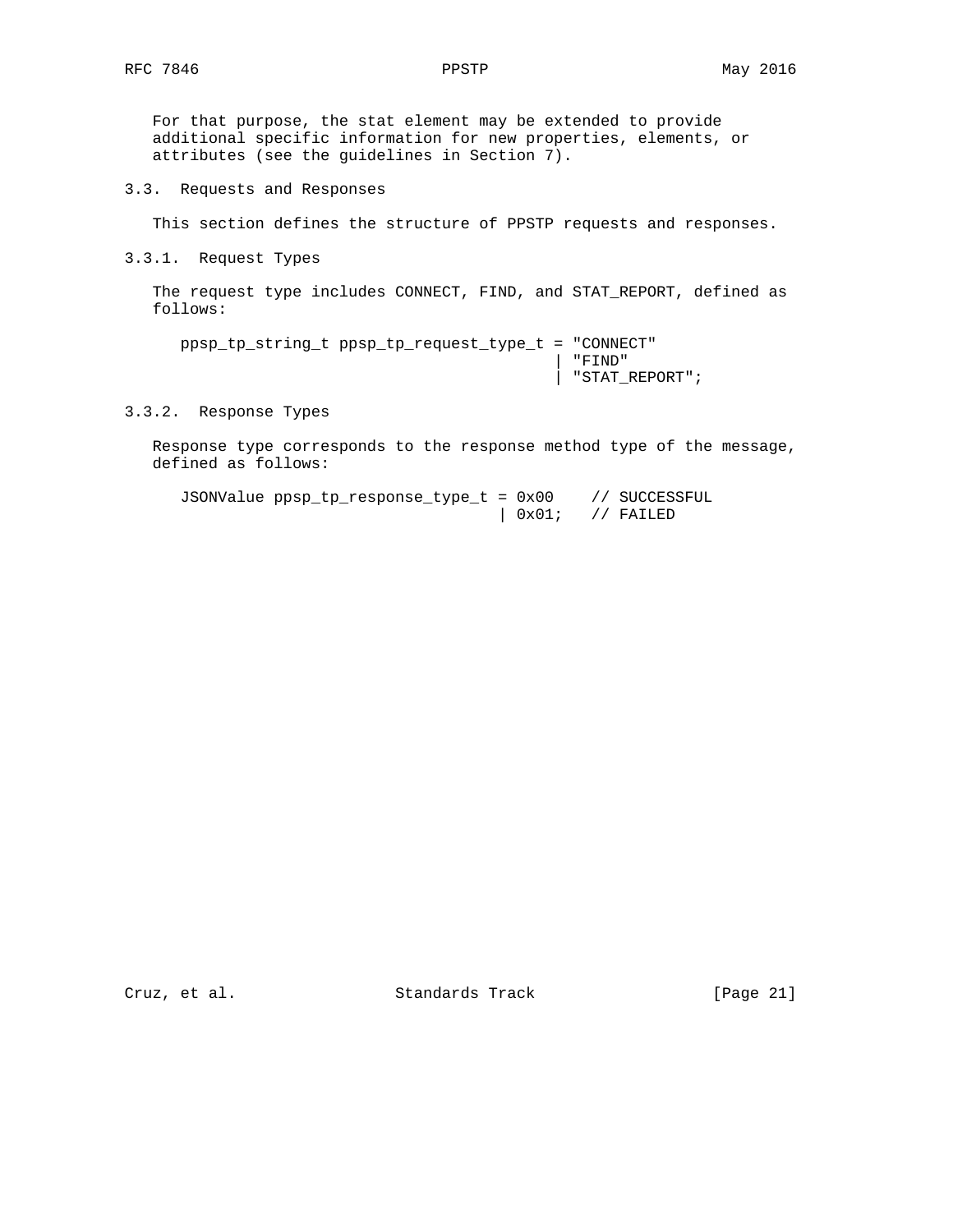3.3.3. Request Element

 The request element MUST be present in requests and corresponds to the request method type for the message.

The generic definition of a request element is as follows:

| Object      | lppsp_tp_peer_num_t<br>[ppsp_tp_peer_addr_t<br>ppsp_tp_swarm_action_t<br>ppsp_tp_request_connect;       | peer_num;]<br>$peer\_addr < 1$ *>;]<br>swarm $action < 1*>$                                                                                                                       |
|-------------|---------------------------------------------------------------------------------------------------------|-----------------------------------------------------------------------------------------------------------------------------------------------------------------------------------|
| Object $\{$ | ppsp_tp_string_t<br>[ppsp_tp_peer_num_t<br>ppsp_tp_request_find;                                        | swarm_id;<br>peer_num;]                                                                                                                                                           |
| Object      | ppsp_tp_version_t<br>ppsp_tp_request_type_t<br>ppsp_tp_string_t<br>ppsp_tp_string_t<br>ppsp_tp_request; | version;<br>request_type;<br>transaction id;<br>peer id;<br>JSONValue request_data = ppsp_tp_req_connect connect<br>ppsp_tp_req_find<br>find<br>ppsp_tp_stat_group_t stat_report; |

 A request element consists of the version of PPSTP, the request type, a transaction ID, the requesting peer ID, and requesting body (i.e., request\_data). The request\_data MUST be correctly set to the corresponding element based on the request type (see Table 5).

| request_type  | request_data  |
|---------------|---------------|
| "CONNECT"     | "connect"     |
| יי חוזידיי    | "find"        |
| "STAT REPORT" | "stat_report" |

Table 5: The Relationship between request\_type and request\_data

Cruz, et al. Standards Track [Page 22]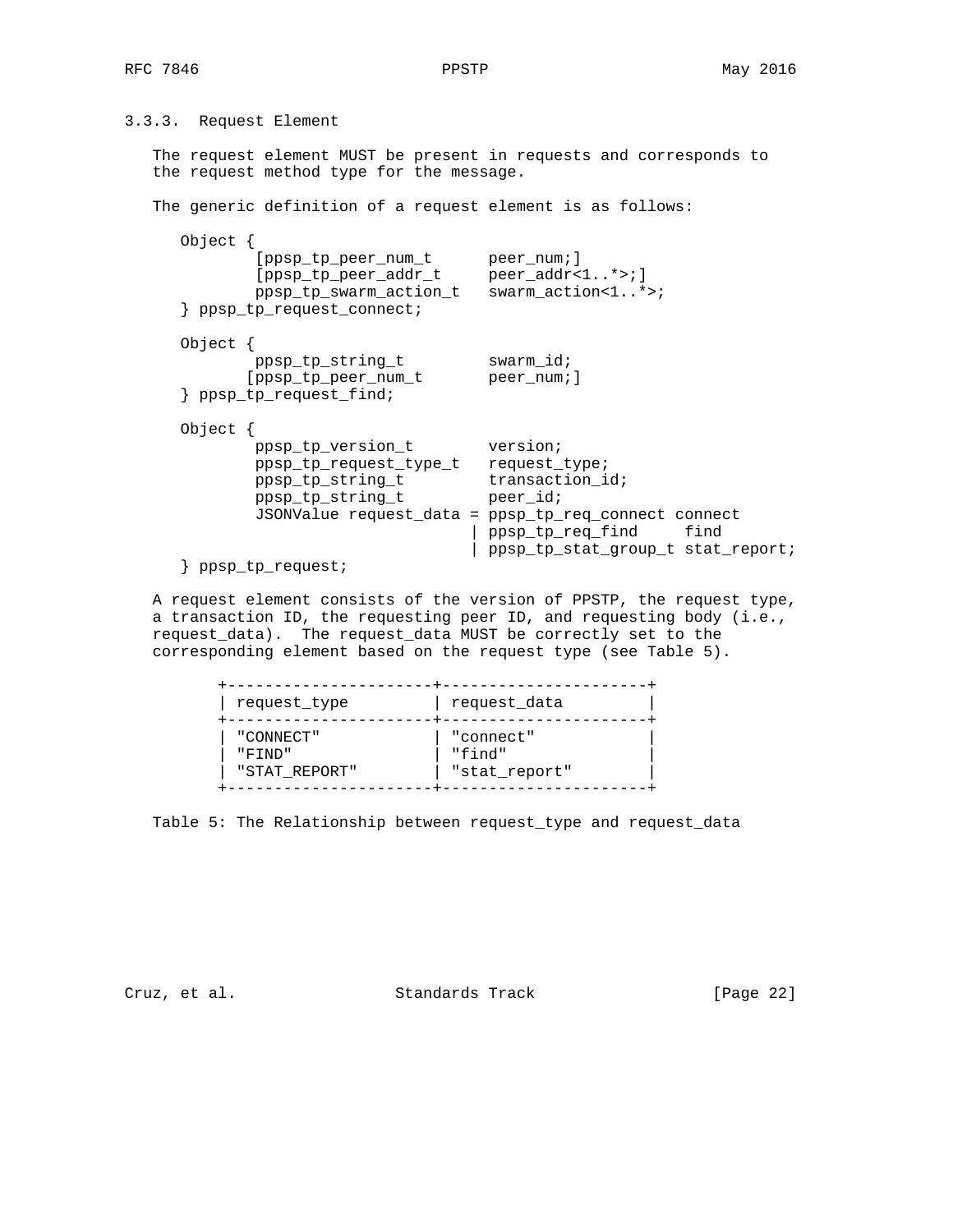# 3.3.4. Response Element

The generic definition of a response element is as follows:

| Object |                                                   |                 |
|--------|---------------------------------------------------|-----------------|
|        | ppsp_tp_version_t                                 | version;        |
|        | ppsp_tp_response_type_t                           | response_type;  |
|        | ppsp_tp_integer_t                                 | error code;     |
|        | ppsp_tp_string_t                                  | transaction id; |
|        | [ppsp_tp_peer_addr_t                              | peer addr; ]    |
|        | [ppsp tp swarm action result t swarm result<1*>;] |                 |
| ppsp   | tp response;                                      |                 |

 A response element consists of the version of PPSTP, the response type, the error code, a transaction ID, and optionally the public address of the requesting peer and one or multiple swarm action result elements. Normally, swarm action result elements SHOULD be present and error\_code MUST be set to 00 (No Error) when response\_type is 0x00. Swarm action result elements SHOULD NOT be set when error\_code is 01 (Bad Request). Detailed selection of error\_code is introduced in Section 4.3.

 Object { ppsp\_tp\_string\_t swarm\_id; ppsp\_tp\_response\_type\_t result; [ppsp\_tp\_peer\_group\_t peer\_group; ] } ppsp\_tp\_swarm\_action\_result\_t;

 A swarm action result element represents the result of an action requested by the peer. It contains a swarm identifier that globally indicates the swarm, the result for the peer of this action (which could be CONNECT ("JOIN" or "LEAVE"), FIND, or STAT\_REPORT), and optionally one peer group element. The attribute result indicates the operation result of the corresponding request. When the response element corresponds to the STAT\_REPORT request or the result attribute is set to 0x01, the peer group element SHOULD NOT be set.

Cruz, et al. Standards Track [Page 23]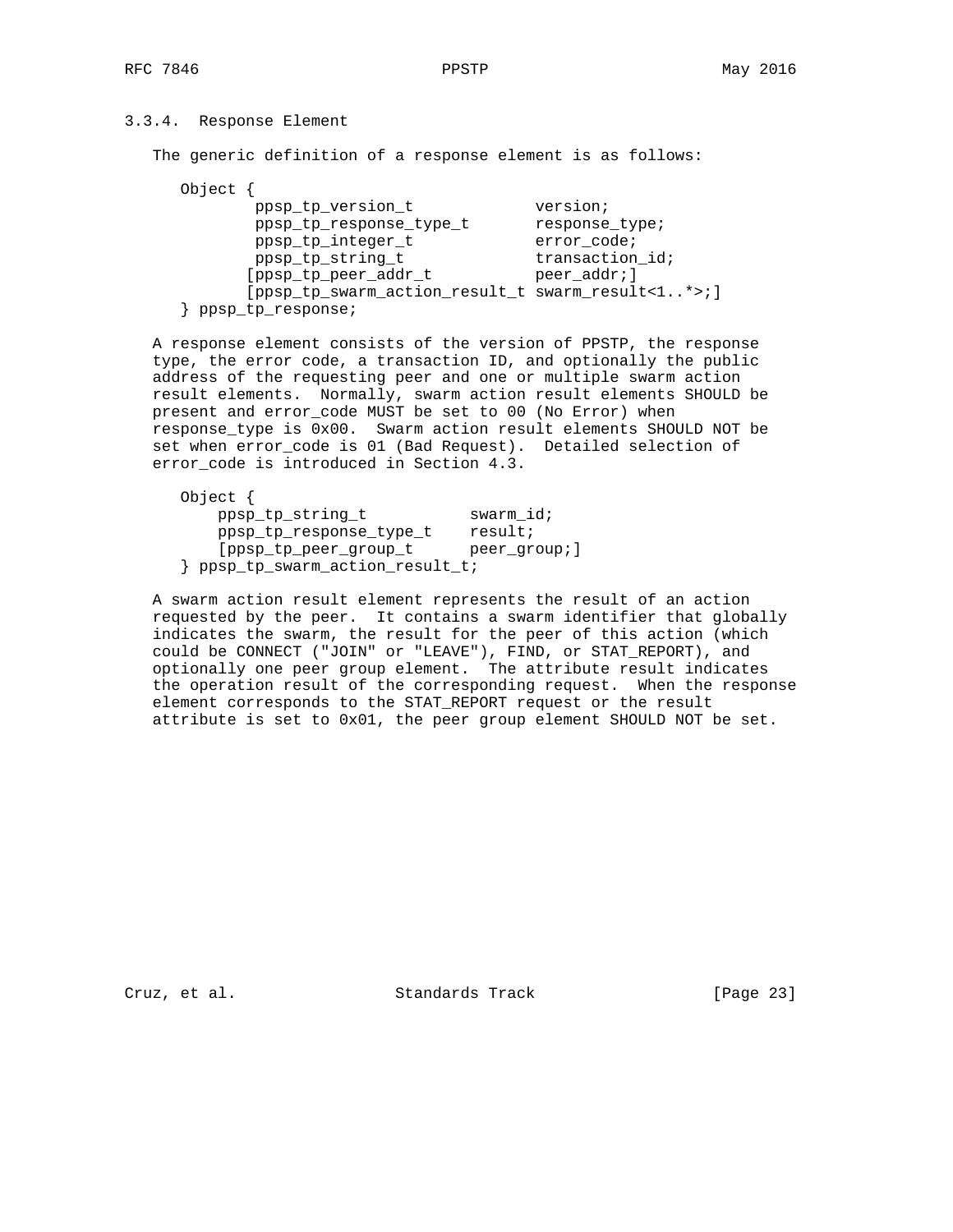3.4. PPSTP Message Element

 PPSTP messages (requests or responses) are designed to have a similar structure with a root field named "PPSPTrackerProtocol" containing meta information and data pertaining to a request or a response.

The base type of a PPSTP message is defined as follows:

 Object { JSONValue PPSPTrackerProtocol = ppsp\_tp\_request Request | ppsp\_tp\_response Response; } ppsp\_tp\_message\_root;

4. Protocol Specification: Encoding and Operation

 PPSTP is a message-oriented request/response protocol. PPSTP messages use a text type encoding in JSON [RFC7159], which MUST be indicated in the Content-Type field in HTTP/1.1 [RFC7231], specifying the "application/ppsp-tracker+json" media type for all PPSTP request parameters and responses.

 Implementations MUST support the "https" URI scheme [RFC2818] and Transport Layer Security (TLS) [RFC5246].

 For deployment scenarios where peer (client) authentication is desired at the tracker, HTTP Digest Access Authentication [RFC7616] MUST be supported, with TLS Client Authentication as the preferred mechanism, if available.

 PPSTP uses the HTTP POST method to send parameters in requests to provide information resources that are the function of one or more of those input parameters. Input parameters are encoded in JSON in the HTTP entity body of the request.

 The section describes the operation of the three types of requests of PPSTP and provides some examples of usage.

Cruz, et al. Standards Track [Page 24]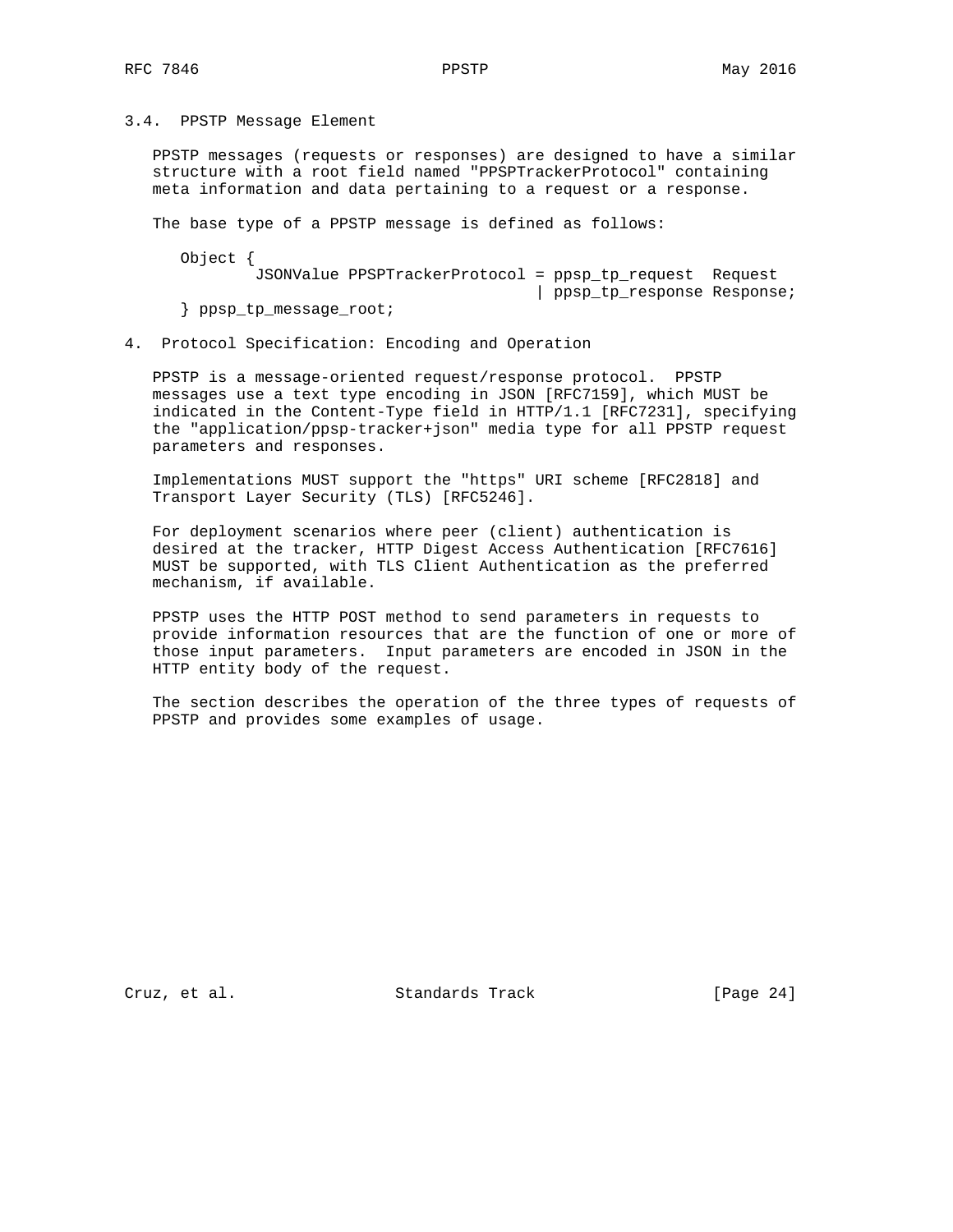#### 4.1. Requests and Responses

### 4.1.1. CONNECT Request

 This method is used when a peer registers to the system and/or requests some swarm actions (join/leave). The peer MUST properly set the request type to CONNECT, generate and set the transaction\_ids, set the peer\_id, and include swarms the peer is interested in, followed by the corresponding action type and peer mode.

- o When a peer already possesses content and agrees to share it with others, it should set the action type to the value JOIN, as well as set the peer mode to SEEDER during its start (or re-start) period.
- o When a peer makes a request to join a swarm to consume content, it should set the action type to the value JOIN, as well as set the peer mode to LEECH during its start (or re-start) period.

 In the above cases, the peer can provide optional information on the addresses of its network interface(s), for example, the priority, type, connection, and ASN.

 When a peer plans to leave a previously joined swarm, it should set action type to LEAVE, regardless of the peer mode.

 When receiving a well-formed CONNECT request message, the tracker starts by pre-processing the peer authentication information (provided as authorization scheme and token in the HTTP message) to check whether it is valid and that it can connect to the service, then proceed to register the peer in the service and perform the swarm actions requested. If successful, a response message with a corresponding response value of SUCCESSFUL will be generated.

 The valid sets of the number of swarms whose action type is combined with peer mode for the CONNECT request logic are enumerated in Table 6 (referring to the "per-Peer-ID" State Machine in Section 2.3).

Cruz, et al. Standards Track [Page 25]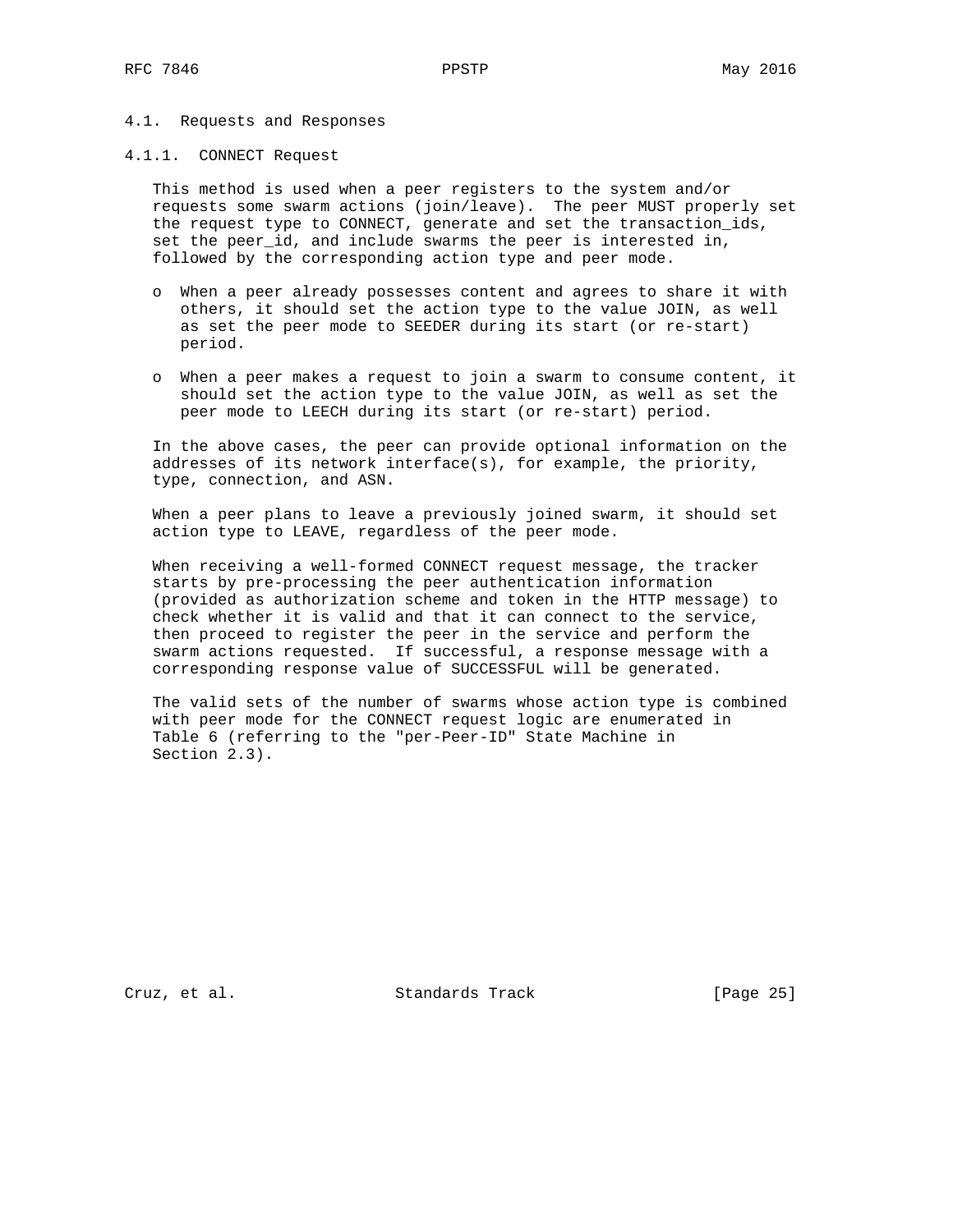| Swarm<br>Number | peer mode<br>Value | action<br>Value      | Initial<br>State | Final<br>State | Request<br>Validity |
|-----------------|--------------------|----------------------|------------------|----------------|---------------------|
|                 | LEECH              | JOIN                 | <b>START</b>     | TRACKING       | Valid               |
|                 | LEECH              | LEAVE                | <b>START</b>     | TERMINATE      | Invalid             |
|                 | LEECH              | LEAVE                | TRACKING         | TERMINATE      | Valid               |
|                 | LEECH<br>LEECH     | <b>JOIN</b><br>LEAVE | <b>START</b>     | TERMINATE      | Invalid             |
|                 | LEECH<br>LEECH     | <b>JOIN</b><br>LEAVE | TRACKING         | TRACKING       | Valid               |
| N               | <b>SEEDER</b>      | JOIN                 | START            | TRACKING       | Valid               |
| N               | <b>SEEDER</b>      | <b>JOIN</b>          | TRACKING         | TERMINATE      | Invalid             |
| N               | <b>SEEDER</b>      | LEAVE                | TRACKING         | TERMINATE      | Valid               |
|                 |                    |                      |                  |                |                     |

Table 6: Validity of Action Combinations in CONNECT Requests

 In the CONNECT request message, multiple swarm action elements ppsp\_tp\_swarm\_action\_t could be contained. Each of them contains the request action and the peer\_mode of the peer. The peer\_mode attribute MUST be set to the type of participation of the peer in the swarm (SEEDER or LEECH).

 The CONNECT message may contain multiple peer\_addr elements with attributes ip\_address, port, priority, and type (if Interactive Connectivity Establishment (ICE) [RFC5245] NAT traversal techniques are used), and optionally connection, asn, and peer\_protocol corresponding to each of the network interfaces the peer wants to advertise.

 The element peer\_num indicates the maximum number of peers to be returned in a list from the tracker. The returned peer list can be optionally filtered by some indicated properties, such as ability\_nat for NAT traversal, and concurrent\_links, online\_time and upload\_bandwidth for the preferred capabilities.

 The element transaction\_id MUST be present in requests to uniquely identify the transaction. Responses to completed transactions use the same transaction\_id as the request they correspond to.

Cruz, et al. Standards Track [Page 26]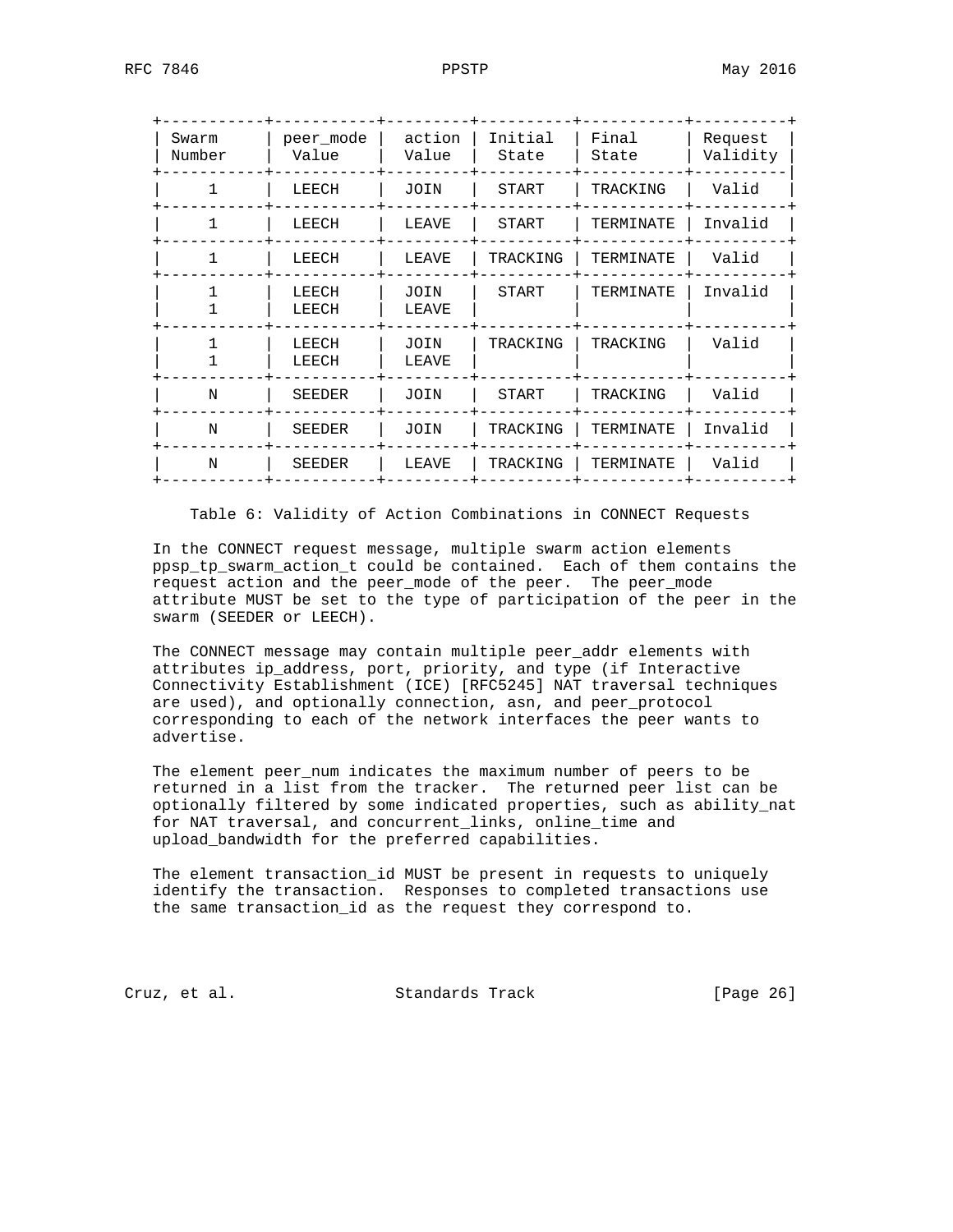The response may include peer\_addr data of the requesting peer public IP address. Peers can use Session Traversal Utilities for NAT (STUN) [RFC5389] and Traversal Using Relays around NAT (TURN) [RFC5766] to gather their candidates, in which case peer\_addr SHOULD NOT present in the response. If no STUN is used and the tracker is able to work as a "STUN-like" server that can inspect the public address of a peer, the tracker can return the address back with a "REFLEXIVE" attribute type. The swarm\_result may also include peer\_addr data corresponding to the peer IDs and public IP addresses of the selected active peers in the requested swarm. The tracker may also include the attribute asn with network location information of the transport address, corresponding to the Autonomous System Number of the access network provider of the referenced peer.

 If the peer\_mode is SEEDER, the tracker responds with a SUCCESSFUL response and enters the peer information into the corresponding swarm activity. If the peer\_mode is LEECH (or if a SEEDER includes a peer\_num element in the request), the tracker will search and select an appropriate list of peers satisfying the conditions set by the requesting peer. The peer list returned MUST contain the peer IDs and the corresponding IP addresses. To create the peer list, the tracker may take peer status and network location information into consideration to express network topology preferences or operators' policy preferences with regard to the possibility of connecting with other IETF efforts such as Application-Layer Traffic Optimization (ALTO) [RFC7285].

 IMPLEMENTATION NOTE: If no peer\_num attributes are present in the request, the tracker may return a random sample from the peer population.

Cruz, et al. Standards Track [Page 27]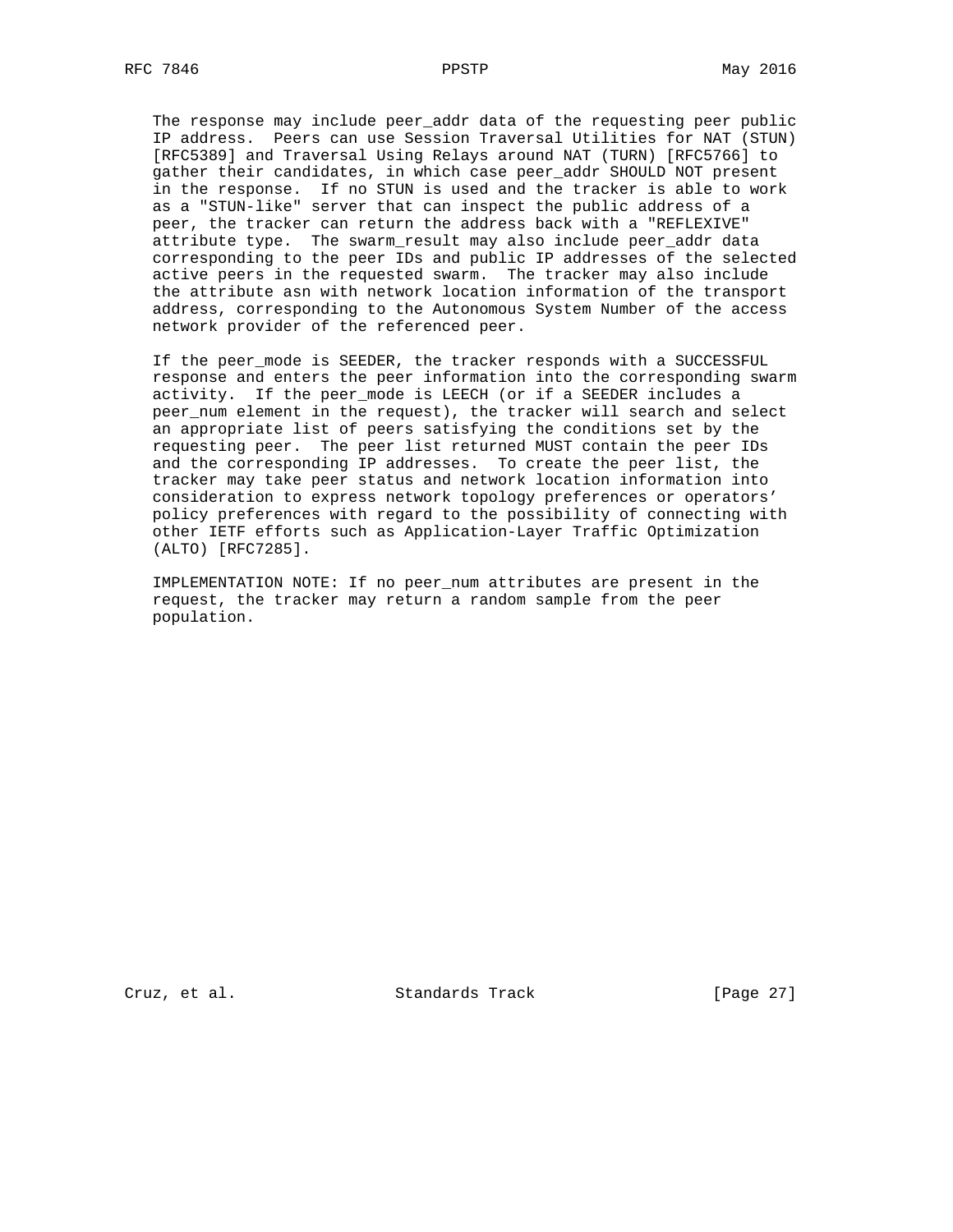4.1.1.1. Example

 The following example of a CONNECT request corresponds to a peer that wants to start (or re-start) sharing its previously streamed content (peer\_mode is SEEDER).

```
 POST https://tracker.example.com/video_1 HTTP/1.1
 Host: tracker.example.com
 Content-Length: 494
 Content-Type: application/ppsp-tracker+json
 Accept: application/ppsp-tracker+json
```

```
 {
      "PPSPTrackerProtocol": {
 "version": 1,
 "request_type": "CONNECT",
 "transaction_id": "12345",
 "peer_id": "656164657220",
        "connect":{
          "peer_addr": {
               "ip_address": {
                   "address_type": "ipv4",
              "address":<br>},
\},
 "port": 80,
"priority": 1,
 "type": "HOST",
              "connection": "wired",<br>"asn": "45645"
              "ann": },
           "swarm_action": [{
             "swarm_id": "1111",
             "action": "JOIN",
            "peer mode": "SEEDER"
          },
 {
             "swarm_id": "2222",
            "action":
             "peer_mode": "SEEDER"
          }]
       }
      }
     }
```
 Another example of the message-body of a CONNECT request corresponds to a peer (peer\_mode is LEECH, meaning that the peer is not in possession of the content) requesting join to a swarm, in order to

Cruz, et al. Standards Track [Page 28]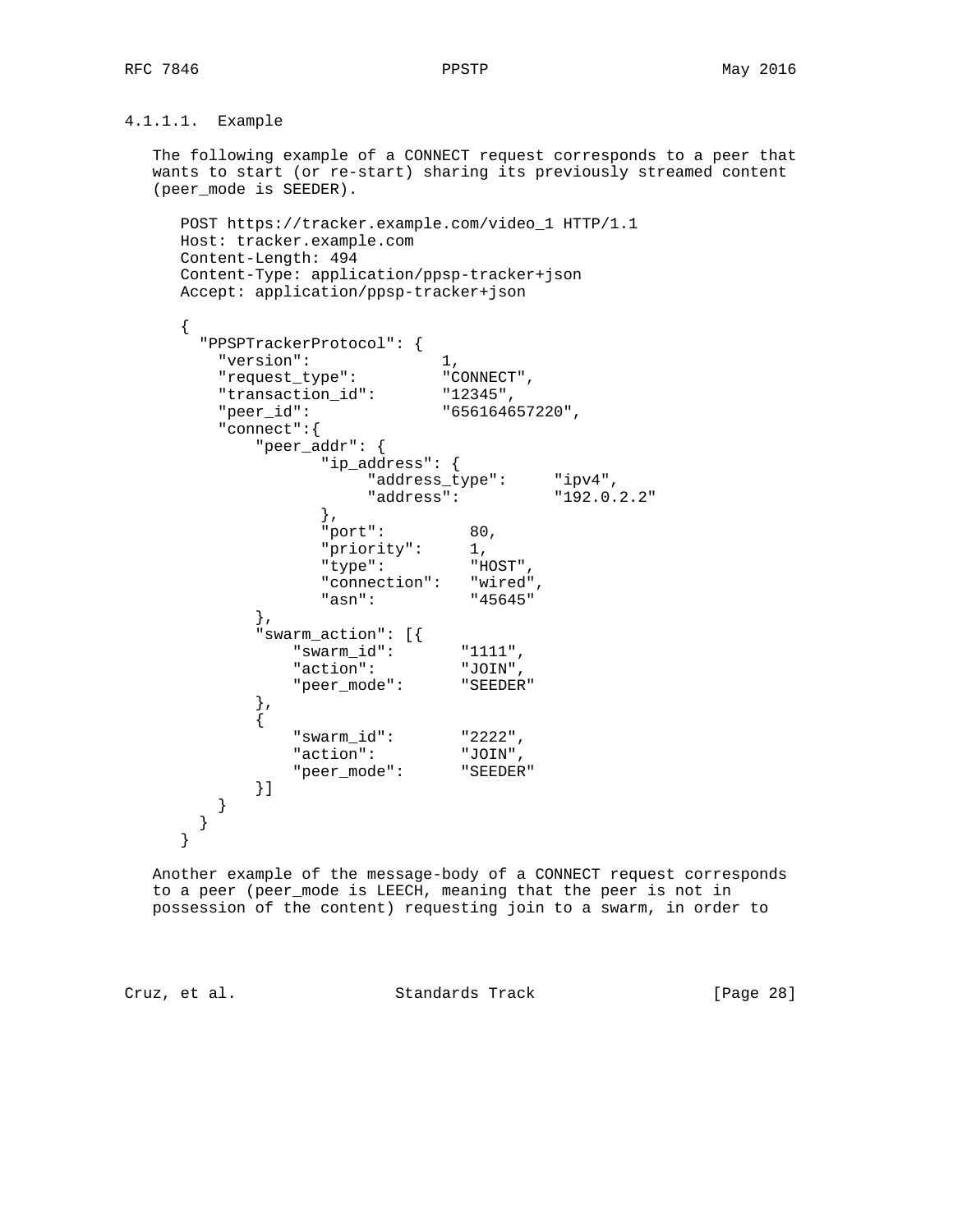start receiving the stream and providing optional information on the addresses of its network interface(s):

```
 {
      "PPSPTrackerProtocol": {
 "version": 1,
 "request_type": "CONNECT",
 "transaction_id": "12345.0",
       "peer_id": "656164657221",
       "connect":{
         "peer_num": {<br>"peer_count":
 "peer_count": 5,
 "ability_nat": "STUN",
 "concurrent_links": "5",
 "online_time": "200",
            "upload_bandwidth": "600"
          },
           "peer_addr": [{
              "ip_address": {
 "address_type": "ipv4",
 "address": "192.0.2.2"
\},
 "port": 80,
 "priority": 1,
 "type": "HOST",
             "connection": "wired",<br>"asn": "3256546"
             "ann":\left\{ \begin{array}{c} \text{ } \\ \text{ } \\ \text{ } \\ \text{ } \end{array} \right. {
              "ip_address":{
 "address_type": "ipv6",
 "address": "2001:db8::2"
\},
              "port": 80,
 "priority": 2,
 "type": "HOST",
 "connection": "wireless",
 "asn": "34563456",
              "peer_protocol": "PPSP-PP"
          }],
           "swarm_action": {
            "swarm_id": "1111",
            "action": "JOIN",
            "peer_mode": "LEECH"
 }
 }
 }
 }
```
Cruz, et al. Standards Track [Page 29]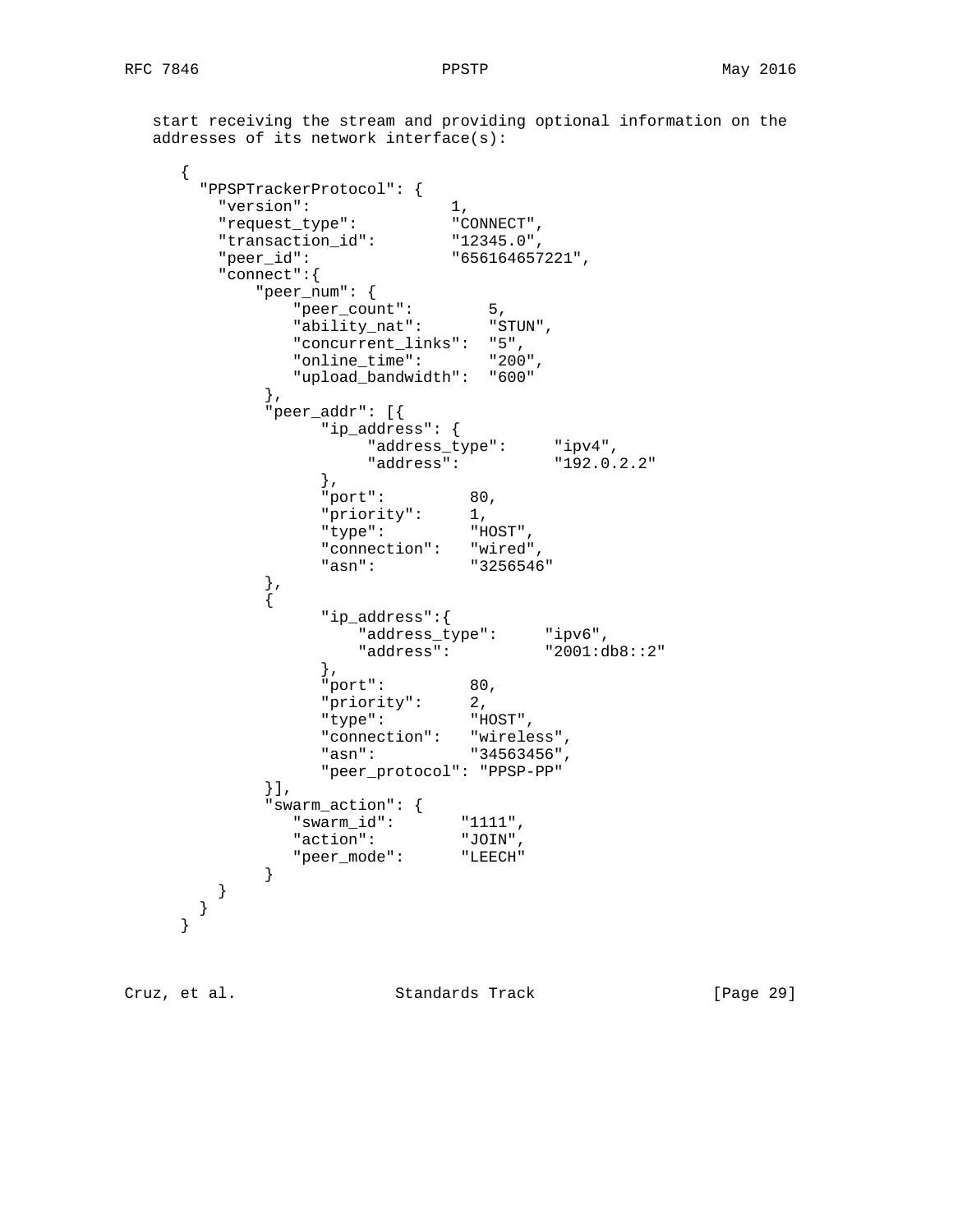The next example of a CONNECT request corresponds to a peer leaving a previously joined swarm and requesting to join a new swarm. This is the typical example of a user watching a live channel but then deciding to switch to a different one:

```
 {
        "PPSPTrackerProtocol": {
 "version": 1,
 "request_type": "CONNECT",
 "transaction_id": "12345",
          "peer_id": "656164657221",
          "connect":{
              "peer_num": {
                 "peer_count": 5,<br>"ability nat": "STUN",
                  "ability_nat": "STUN",
                  "concurrent_links": "5",
                  "online_time": "200",
                  "upload_bandwidth": "600"
              },
              "swarm_action": [{
                  "swarm_id": "1111",
                 "action": "LEAVE",<br>"peer mode": "LEECH"
                 "peer_mode":
              },
\{"swarm_id":
                 "swarm_id":<br>
"action": "JOIN",<br>
"beer mode": "LEECH"
                 "peer_mode":
              }]
          }
        }
      }
```
 The next example illustrates the response for the previous example of a CONNECT request where the peer requested two swarm actions and not more than 5 other peers, receiving from the tracker a peer list with only two other peers in the swarm "2222":

```
 HTTP/1.1 200 OK
 Content-Length: 1342
 Content-Type: application/ppsp-tracker+json
 {
   "PPSPTrackerProtocol": {
    "version": 1,
    "response_type": 0,
    "error_code": 0,
    "transaction_id": "12345",
```
Cruz, et al. Standards Track [Page 30]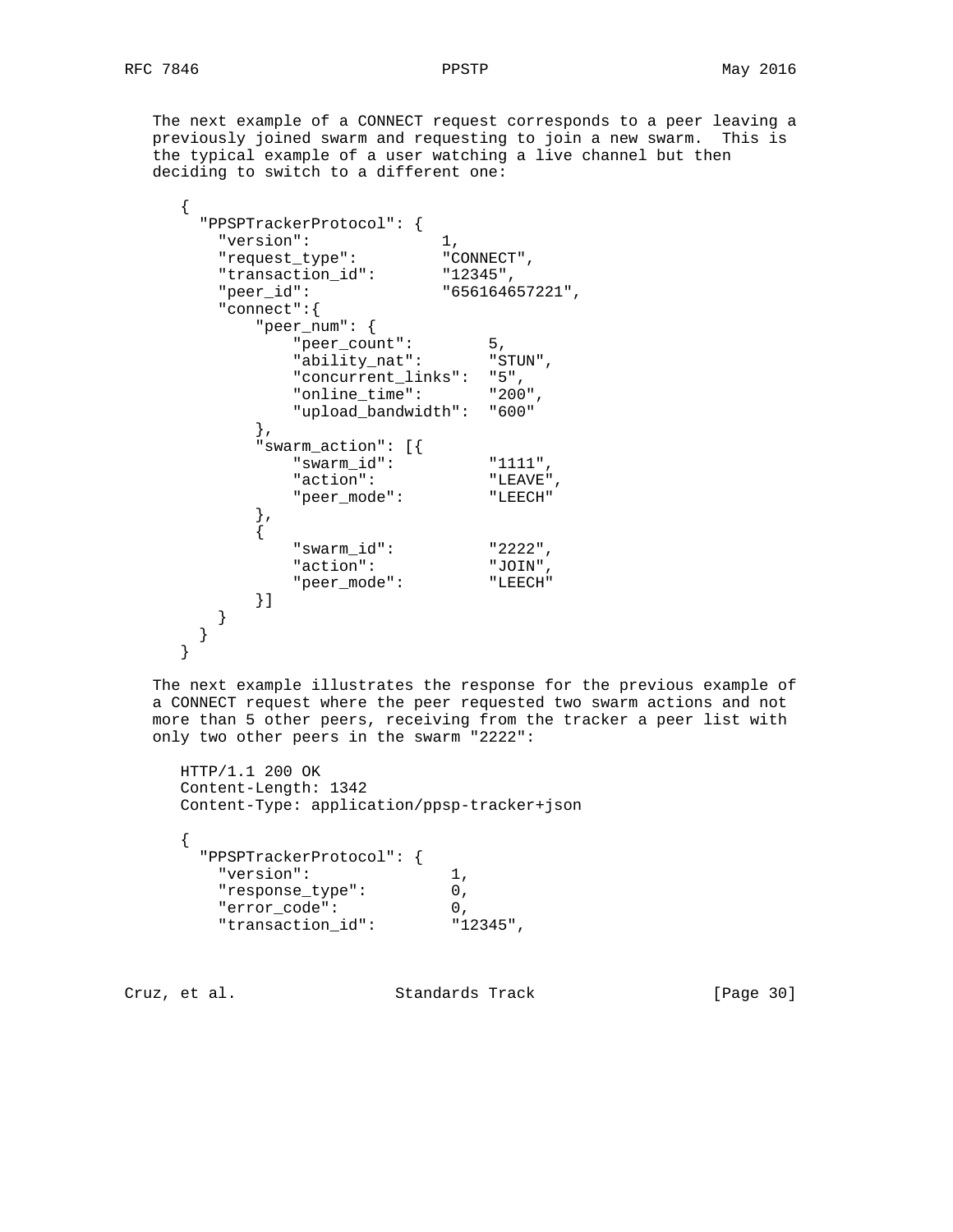```
 "peer_addr": {
        "ip_address": {
 "address_type": "ipv4",
 "address": "198.51.100.1"
        },
        "port": 80,
       "priority": 1,<br>"asn": "64496"
       "ann": },
     "swarm_result": {
              "2222",<br>0,
        "result": 0,
        "peer_group": {
 "peer_info": [{
 "peer_id": "956264622298",
            "peer_addr": {
              "ip_address": {
 "address_type": "ipv4",
 "address": "198.51.100.22"
\}, \{ "port": 80,
 "priority": 2,
 "type": "REFLEXIVE",
 "connection": "wired",
 "asn": "64496",
               "peer_protocol": "PPSP-PP"
 }
          },
\{ "peer_id": "3332001256741",
            "peer_addr": {
               "ip_address": {
 "address_type": "ipv4",
 "address": "198.51.100.201"
\}, \{ "port": 80,
 "priority": 2,
 "type": "REFLEXIVE",
 "connection": "wired",
 "asn": "64496",
               "peer_protocol": "PPSP-PP"
 }
          }]
         }
       }
     }
    }
```
Cruz, et al. Standards Track [Page 31]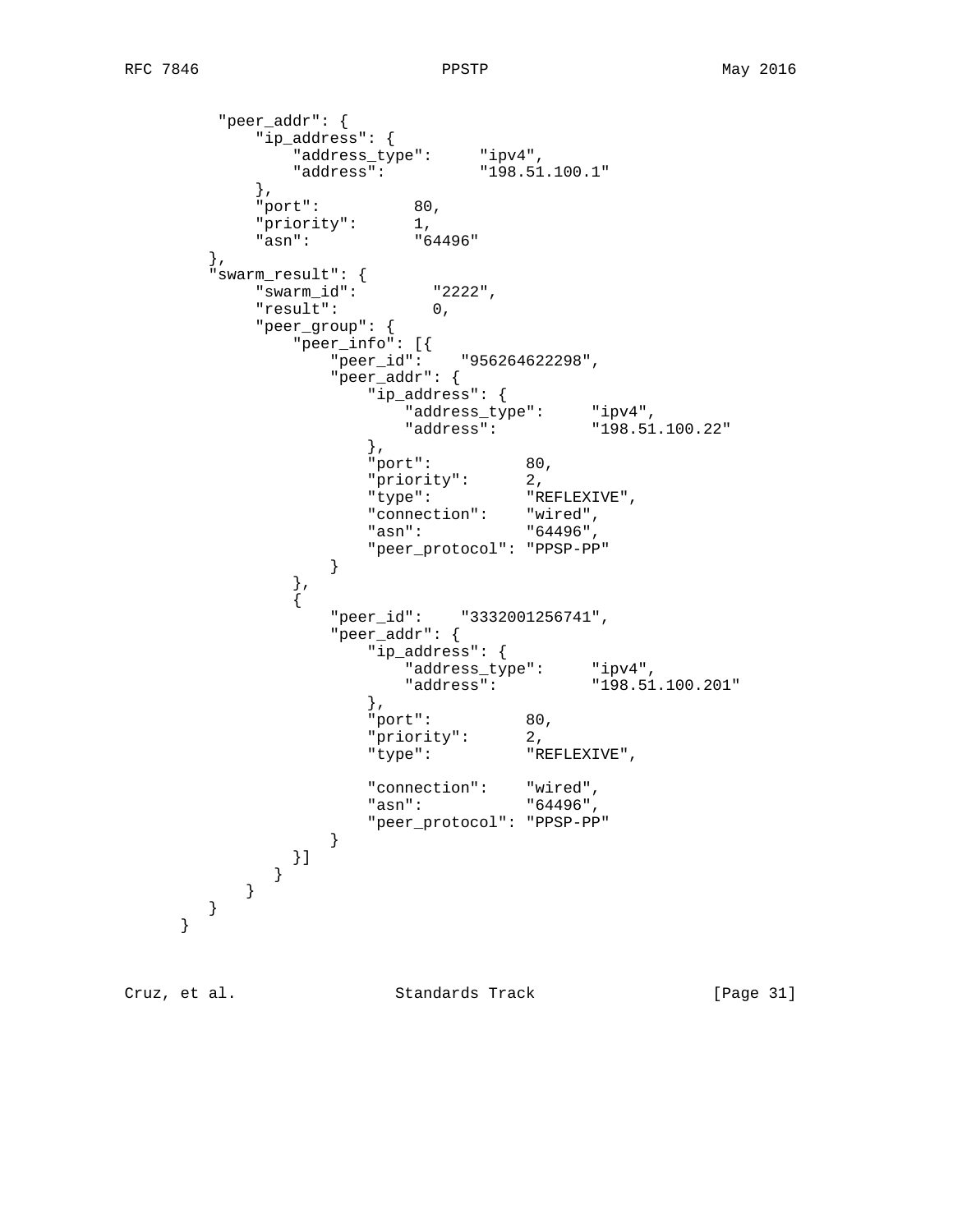# 4.1.2. FIND Request

 This method allows peers to request a new peer list for the swarm from the tracker whenever needed.

 The FIND request may include a peer\_number element to indicate to the tracker the maximum number of peers to be returned in a list corresponding to the indicated conditions set by the requesting peer, being ability\_nat for NAT traversal (considering that PPSP-ICE NAT traversal techniques may be used), and optionally concurrent\_links, online\_time, and upload\_bandwidth for the preferred capabilities.

 When receiving a well-formed FIND request, the tracker processes the information to check if it is valid. If successful, a response message with a response value of SUCCESSFUL will be generated, and the tracker will search out the list of peers for the swarm and select an appropriate peer list satisfying the conditions set by the requesting peer. The peer list returned MUST contain the peer IDs and the corresponding IP addresses.

 The tracker may take the ability of peers and popularity of the requested content into consideration. For example, the tracker could select peers with higher ability than the current peers that provide the content if the content is relatively popular (see Section  $5.1.1$ ); the tracker could also select peers with lower ability than the current peers that provide the content when the content is relatively uncommon. The tracker may take network location information into consideration as well, to express network topology preferences or operators' policy preferences. It can implement other IETF efforts like ALTO [RFC7285], which is out of the scope of this document.

 The response MUST include a peer\_group element that contains the peer IDs and the corresponding IP addresses; it may also include the attribute asn with network location information of the transport address, corresponding to the Autonomous System Number of the access network provider of the referenced peer.

 The response may also include a peer\_addr element that includes the requesting peer public IP address. If no STUN is used and the tracker is able to work as a "STUN-like" server that can inspect the public address of a peer, the tracker can return the address back with a "REFLEXIVE" attribute type.

 IMPLEMENTATION NOTE: If no peer\_num attributes are present in the request, the tracker may return a random sample from the peer population.

Cruz, et al. Standards Track [Page 32]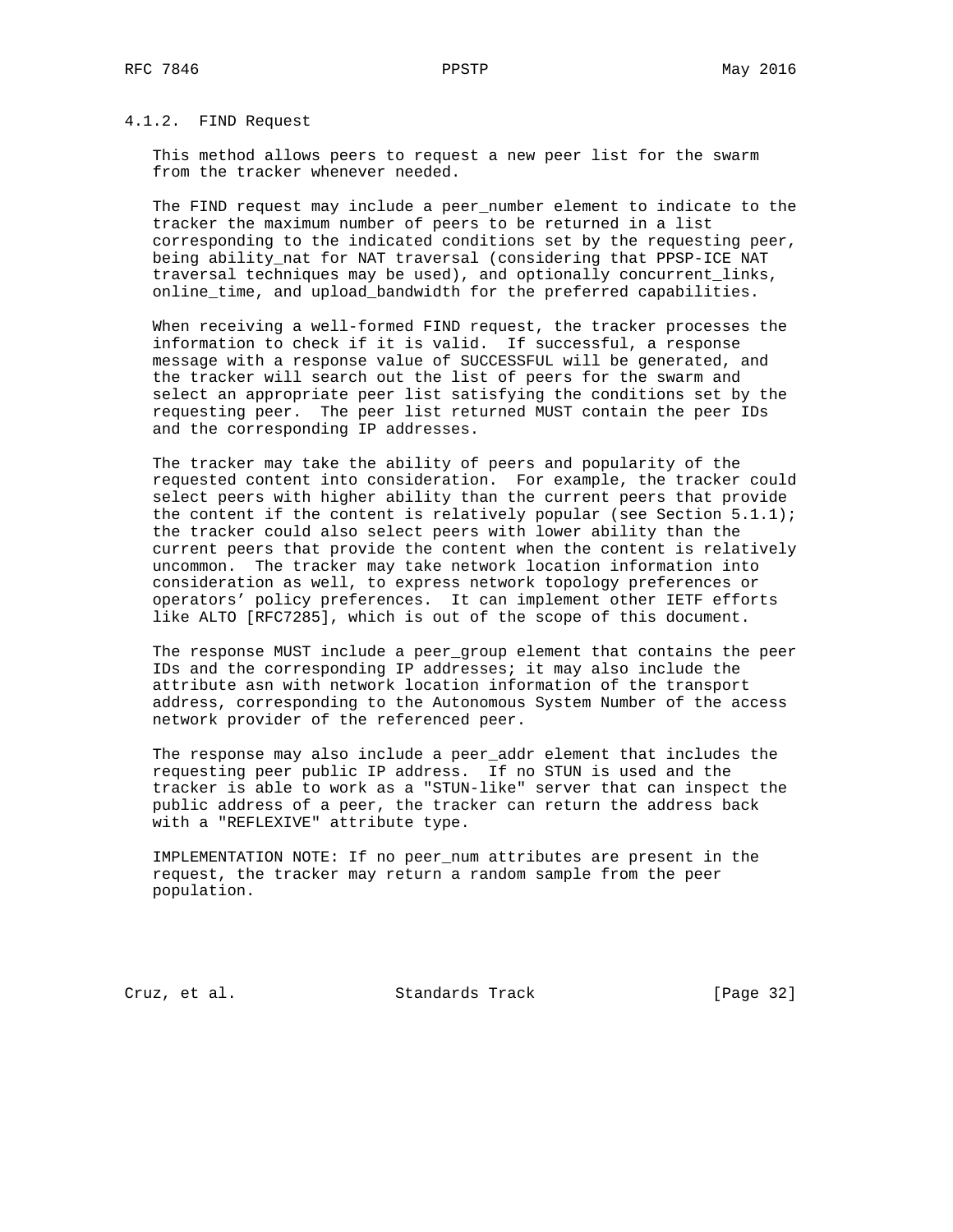# 4.1.2.1. Example

 An example of the message-body of a FIND request, where the peer requests from the tracker a list of not more than 5 peers in the swarm "1111" conforming to the characteristics expressed (concurrent links, online time, and upload bandwidth level) is as follows:

```
 {
       "PPSPTrackerProtocol": {
 "version": 1,
 "request_type": "FIND",
 "transaction_id": "12345",
         "peer_id": "656164657221",<br>"swarm_id": "1111",
          "swarm_id":
           "peer_num": {
 "peer_count": 5,
 "ability_nat": "STUN",
             "concurrent_links": "5",<br>"online time": "200",
             "online_time":
              "upload_bandwidth": "600"
          }
       }
     }
```
 An example of the message-body of a response for the above FIND request, including the requesting peer public IP address information, is as follows:

```
\{ "PPSPTrackerProtocol": {
         "version": 1,
         "response_type": 0,
         "error_code": 0,
 "transaction_id": "12345",
 "swarm_result": {
 "swarm_id": "1111",
 "result": 0,
            "peer_group": {
               "peer_info": [{
                  "peer_id": "656164657221",
                  "peer_addr": {
                    "ip_address": {
                       "address_type": "ipv4",
                       "address": "198.51.100.1"
\},
                     "port": 80,
                    "priority": 1,
```
Cruz, et al. Standards Track [Page 33]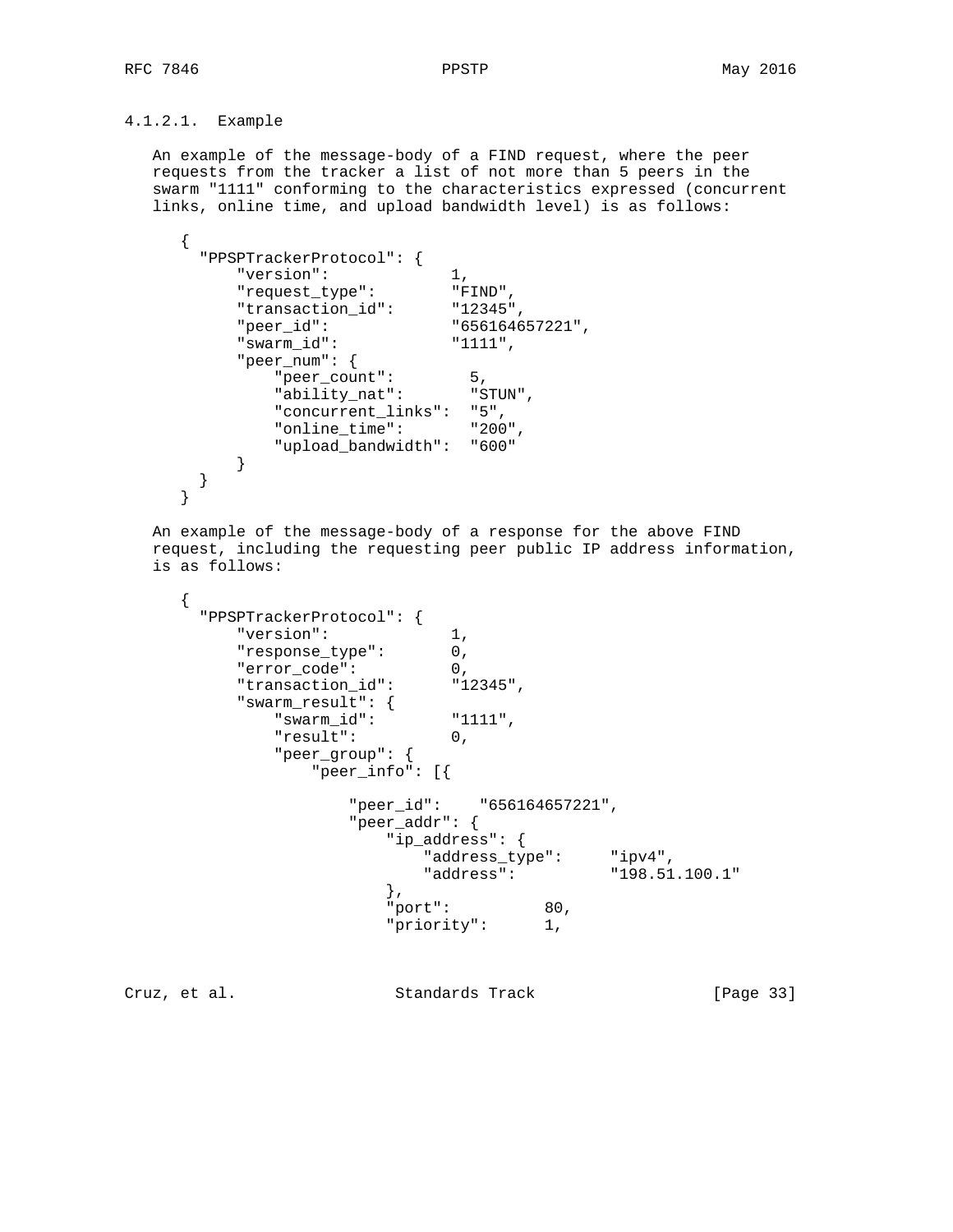```
 "type": "REFLEXIVE",
                       "connection": "wireless",
                    "asn": "64496"
 }
                } , \left\{ \right.{
                    "peer_id": "956264622298",
                    "peer_addr": {
                       "ip_address": {
                          "address_type": "ipv4",
                      "address": "198.51.100.22"<br>},
\},
                       "port": 80,
"priority": 1,
 "type": "REFLEXIVE",
                      "connection": "wireless",<br>"asn": "64496"
                   "asn":<br>}
 }
                \left\{ \begin{array}{c} \text{ } \\ \text{ } \\ \text{ } \\ \text{ } \end{array} \right.\{ "peer_id": "3332001256741",
                    "peer_addr": {
                       "ip_address": {
                         "address_type": "ipv4",<br>"address": "198.51.100.201"
                         "address":
\},
                       "port": 80,
                       "priority": 1,
                       "type": "REFLEXIVE",
                       "connection": "wireless",
                       "asn": "64496"
 }
                }]
             }
         }
      }
     }
```
4.1.3. STAT\_REPORT Request

 This method allows peers to send status and statistic data to trackers. The method is periodically initiated by the peer while it is active.

 The peer MUST set the request\_type to "STAT\_REPORT", set the peer\_id with the identifier of the peer, and generate and set the transaction\_id.

Cruz, et al. Standards Track [Page 34]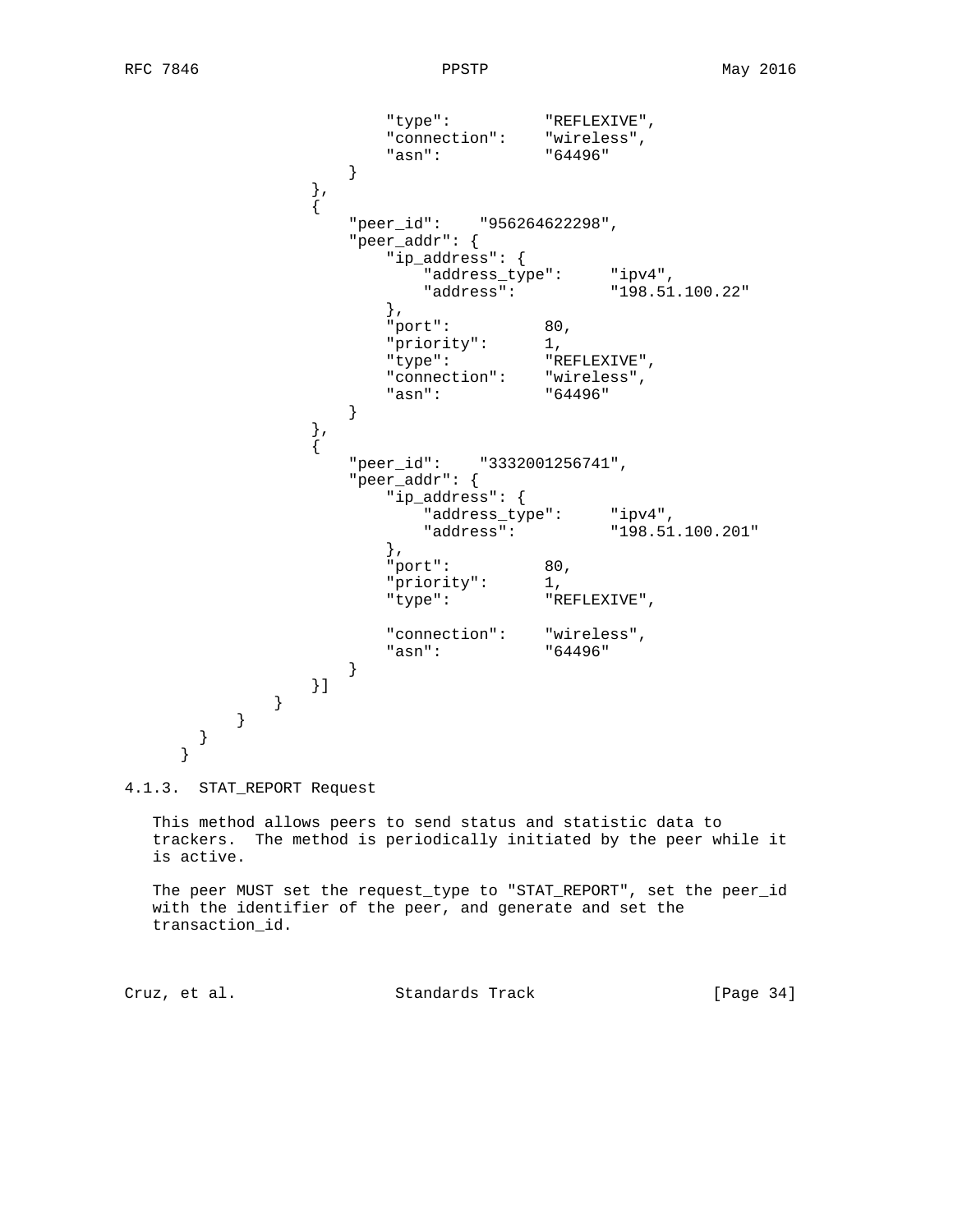The report may include multiple statistics elements describing several properties relevant to a specific swarm. These properties can be related with stream statistics and peer status information, including uploaded\_bytes, downloaded\_bytes, available\_bandwidth, concurrent\_links, etc.

 Other properties may be defined (see the guidelines in Section 7.1), for example, those related to incentives and reputation mechanisms. If no Statistics Group is included, the STAT\_REPORT is used as a "keep-alive" message to prevent the tracker from de-registering the peer when the "track timer" expires.

 If the request is valid, the tracker processes the received information for future use and generates a response message with a response value of SUCCESSFUL.

The response MUST have the same transaction\_id value as the request.

4.1.3.1. Example

An example of the message-body of a STAT\_REPORT request is:

```
 {
        "PPSPTrackerProtocol": {
           "version": 1,
          "request_type": "STAT_REPORT",<br>"transaction id": "12345",
           "transaction_id":
          "peer_id": "656164657221",
           "stat_report": {
               "type": "STREAM_STATS",
               "Stat": {
                     "swarm_id": "1111",
                     "uploaded_bytes": 512,
                    "downloaded bytes": 768,
                     "available_bandwidth": 1024000,
                     "concurrent_links": 5
 }
          }
       }
      }
```
Cruz, et al. Standards Track [Page 35]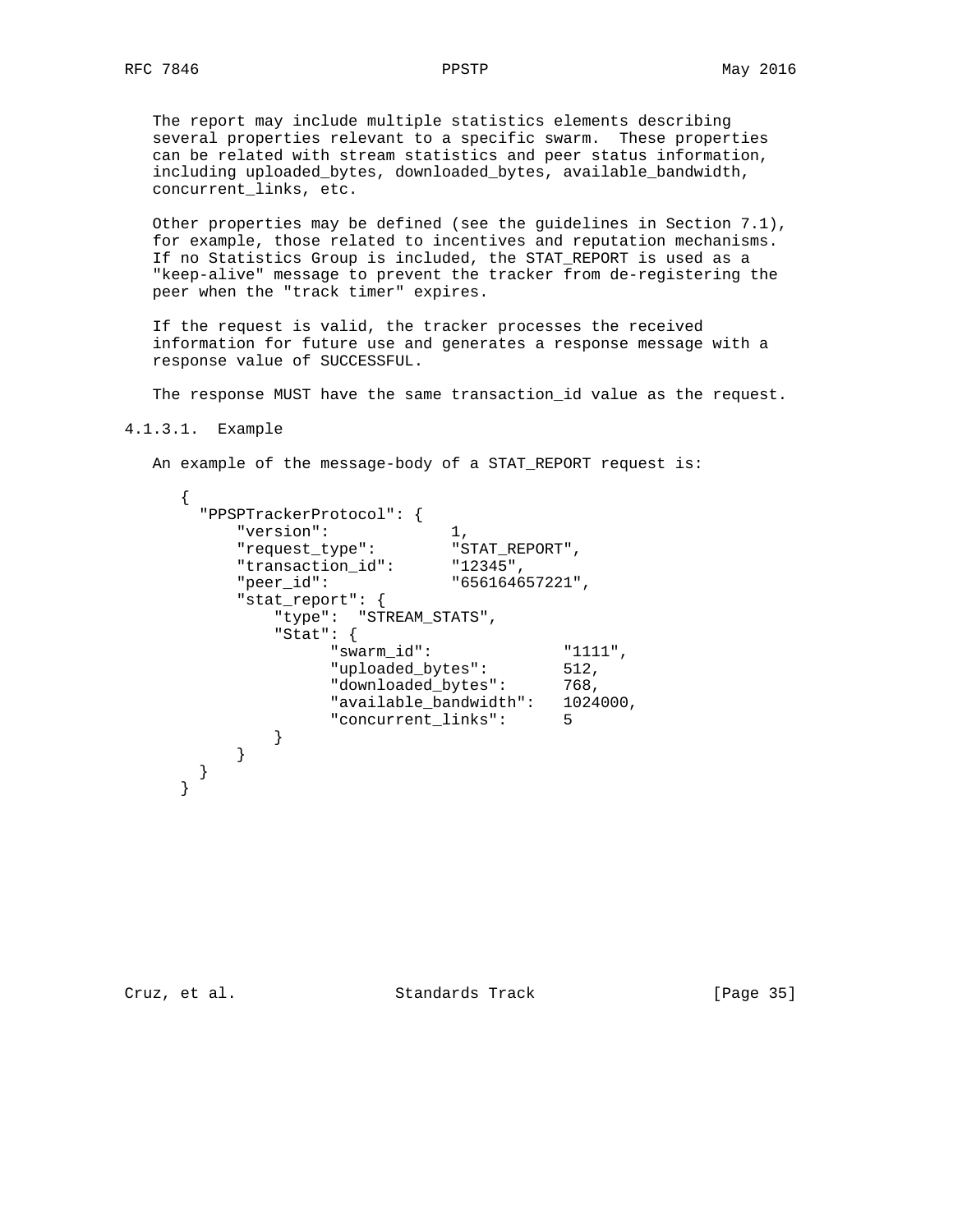An example of the message-body of a response for the START\_REPORT request is:

```
 {
       "PPSPTrackerProtocol": {
          "version": 1,
          "response_type": 0,
          "error_code": 0,
 "transaction_id": "12345",
 "swarm_result": {
 "swarm_id": "1111",
             .rm_result<br>"swarm_id": "1<br>"... 0
          }
       }
     }
```
4.2. Response Element in Response Messages

Table 7 indicates the response type and corresponding semantics.

| Response Type | Semantics            |
|---------------|----------------------|
|               | SUCCESSFUL<br>FAILED |

Table 7: Semantics for the Value of Response Type

 SUCCESSFUL: Indicates that the request has been processed properly and the desired operation has completed. The body of the response message includes the requested information and MUST include the same transaction\_id as the corresponding request.

 CONNECT: Returns information about the successful registration of the peer and/or of each swarm action requested. May additionally return the list of peers corresponding to the action attribute requested.

 FIND: Returns the list of peers corresponding to the requested scope.

STAT\_REPORT: Confirms the success of the requested operation.

 FAILED: Indicates that the request has not been processed properly. A corresponding error\_code SHOULD be set according to the conditions described in Section 4.3.

Cruz, et al. Standards Track [Page 36]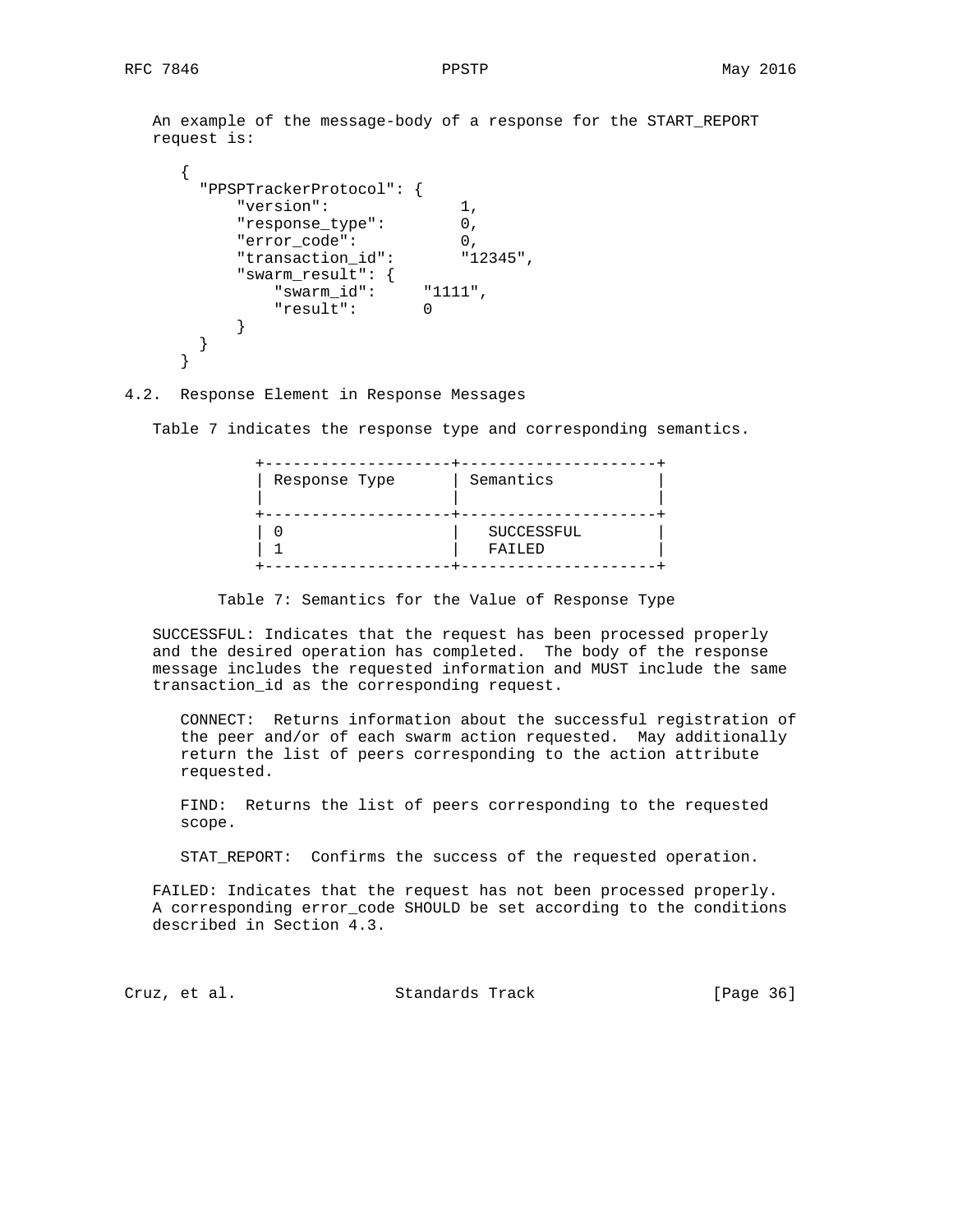4.3. Error and Recovery Conditions

 If the peer receives an invalid response, the same request with identical content including the same transaction\_id MUST be repeated.

 The transaction\_id on a request can be reused if and only if all of the content is identical, including date/time information. Details of the retry process (including time intervals to pause, number of retries to attempt, and timeouts for retrying) are implementation dependent.

 The tracker MUST be prepared to receive a request with a repeated transaction\_id.

 Error situations resulting from normal operation or from abnormal conditions (Section 2.3.2) MUST be responded to with response\_type set to 0x01 and with the adequate error\_code, as described here:

- o If the message is found to be incorrectly formed, the receiver MUST respond with a 01 (Bad Request) error\_code with an empty message-body (no peer\_addr and swarm\_result attributes).
- o If the version number of the protocol is for a version the receiver does not support, the receiver MUST respond with a 02 (Unsupported Version Number) error\_code with an empty message-body (no peer\_addr and swarm\_result attributes).
- o In the PEER REGISTERED and TRACKING states of the tracker, certain requests are not allowed (Section 2.3.2). The tracker MUST respond with a 03 (Forbidden Action) error\_code with an empty message-body (no peer\_addr and swarm\_result attributes).
- o If the tracker is unable to process a request message due to an unexpected condition, it SHOULD respond with a 04 (Internal Server Error) error\_code with an empty message-body (no peer\_addr and swarm\_result attributes).
- o If the tracker is unable to process a request message because it is in an overloaded state, it SHOULD respond with a 05 (Service Unavailable) error\_code with an empty message-body (no peer\_addr and swarm\_result attributes).
- o If authentication is required for the peer to make the request, the tracker SHOULD respond with a 06 (Authentication Required) error\_code with an empty message-body (no peer\_addr and swarm\_result attributes).

Cruz, et al. Standards Track [Page 37]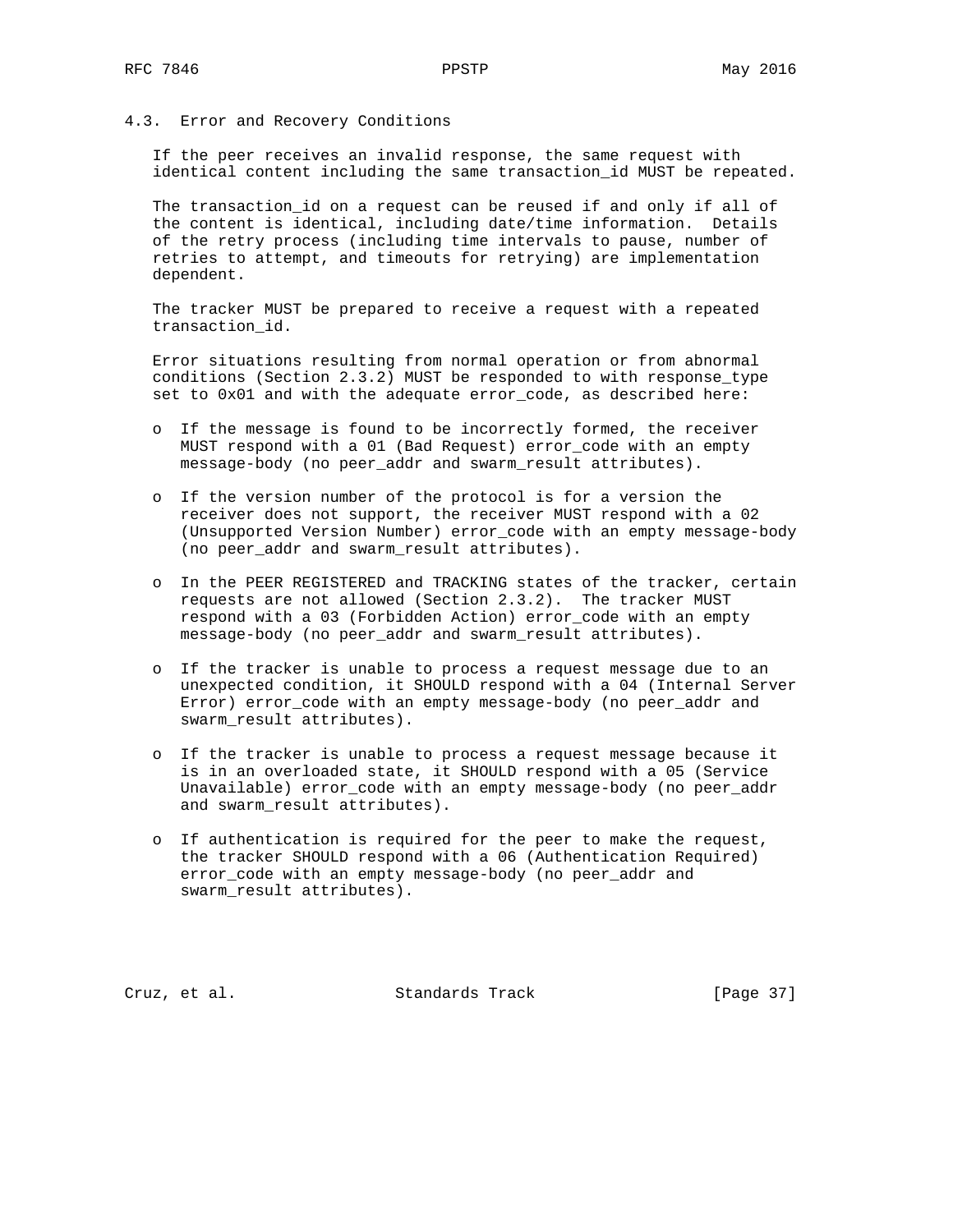4.4. Parsing of Unknown Fields in message-body

 This document only details object members used by this specification. Extensions may include additional members within JSON objects defined in this document. PPSTP implementations MUST ignore unknown members when processing PPSTP messages.

5. Operations and Manageability

 This section provides the operational and management aspects that are required to be considered in implementations of PPSTP. These aspects follow the recommendations expressed in [RFC5706].

5.1. Operational Considerations

 PPSTP provides communication between trackers and peers and is conceived as a "client-server" mechanism, allowing the exchange of information about the participant peers sharing multimedia streaming content.

 The "server" component, i.e., the tracker, is a logical entity that can be envisioned as a centralized service (implemented in one or more physical nodes) or a fully distributed service.

 The "client" component can be implemented at each peer participating in the streaming of content.

5.1.1. Installation and Initial Setup

 Content providers wishing to use PPSP for content distribution should set up at least a PPSP tracker and a service portal (public web server) to publish links of the content descriptions, for access to their on-demand or live original content sources. Content and service providers should also create conditions to generate peer IDs and any required security certificates, as well as chunk IDs and swarm IDs for each streaming content. The configuration processes for the PPSP tracking facility, the service portal, and content sources are not standardized, enabling flexibility for implementers.

 The swarm IDs of available content, as well as the addresses of the PPSP tracking facility, can be distributed to end users in various ways, but it is common practice to include both the swarm ID and the corresponding PPSP tracker addresses (as URLs) in the MPD of the content, which is obtainable (a link) from the service portal.

 The available content could have different importance attribute values to indicate whether the content is popular or not. However, it is a totally implementation design and outside the scope of this

Cruz, et al. Standards Track [Page 38]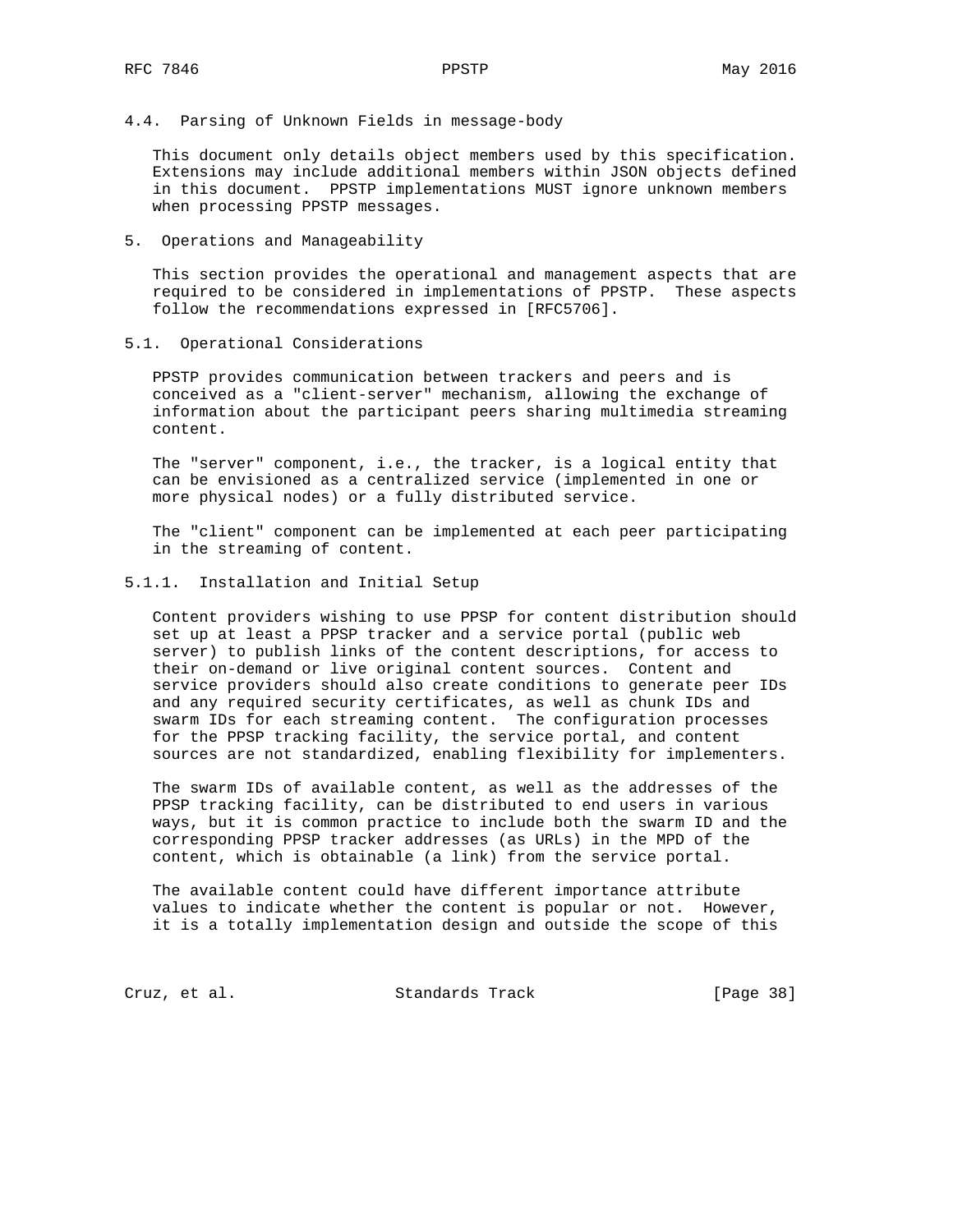specification. For example, the importance attribute values of the content could be set by content providers when distributing them or could be determined by the tracker based on the statistics of the requests from the peers that request the content. The tracker could set an upper threshold to decide that the content is popular enough when the importance attribute value is higher than the upper threshold. The tracker could also set a lower threshold to decide that the content is uncommon enough when the importance attribute value is lower than the lower threshold.

 End users browse and search for desired content in the service portal and select by clicking the links of the corresponding MPDs. This action typically requires security certificates or authorization tokens from an enrollment service (end-user registration) and then launches the Client Media Player (with PPSP awareness), which will then, using PPSTP, contact the PPSP tracker to join the corresponding swarm and obtain the transport addresses of other PPSP peers in order to start streaming the content.

#### 5.1.2. Migration Path

 There is no previous standard protocol providing functionality similar to PPSTP. However, some popular proprietary protocols, e.g., BitTorrent, are used in existing systems. There is no way for PPSTP to migrate to proprietary protocols like the BitTorrent tracker protocol. Because PPSTP is an application-level protocol, there is no harm in PPSTP having no migration path. However, proprietary protocols migrating to standard protocols like PPSTP can solve the problems raised in [RFC6972]. It is also possible for systems to use PPSTP as the management protocol to work with exiting propriety peer protocols like the BitTorrent peer protocol.

#### 5.1.3. Requirements on Other Protocols and Functional Components

 For security reasons, when using the Peer-to-Peer Streaming Peer Protocol (PPSPP) with PPSTP, the mechanisms described in Section 6.1 should be observed.

5.1.4. Impact on Network Operation

 As the messaging model of PPSTP aligns with HTTP and the semantics of its messages, the impact on network operation is similar to using HTTP.

Cruz, et al. Standards Track [Page 39]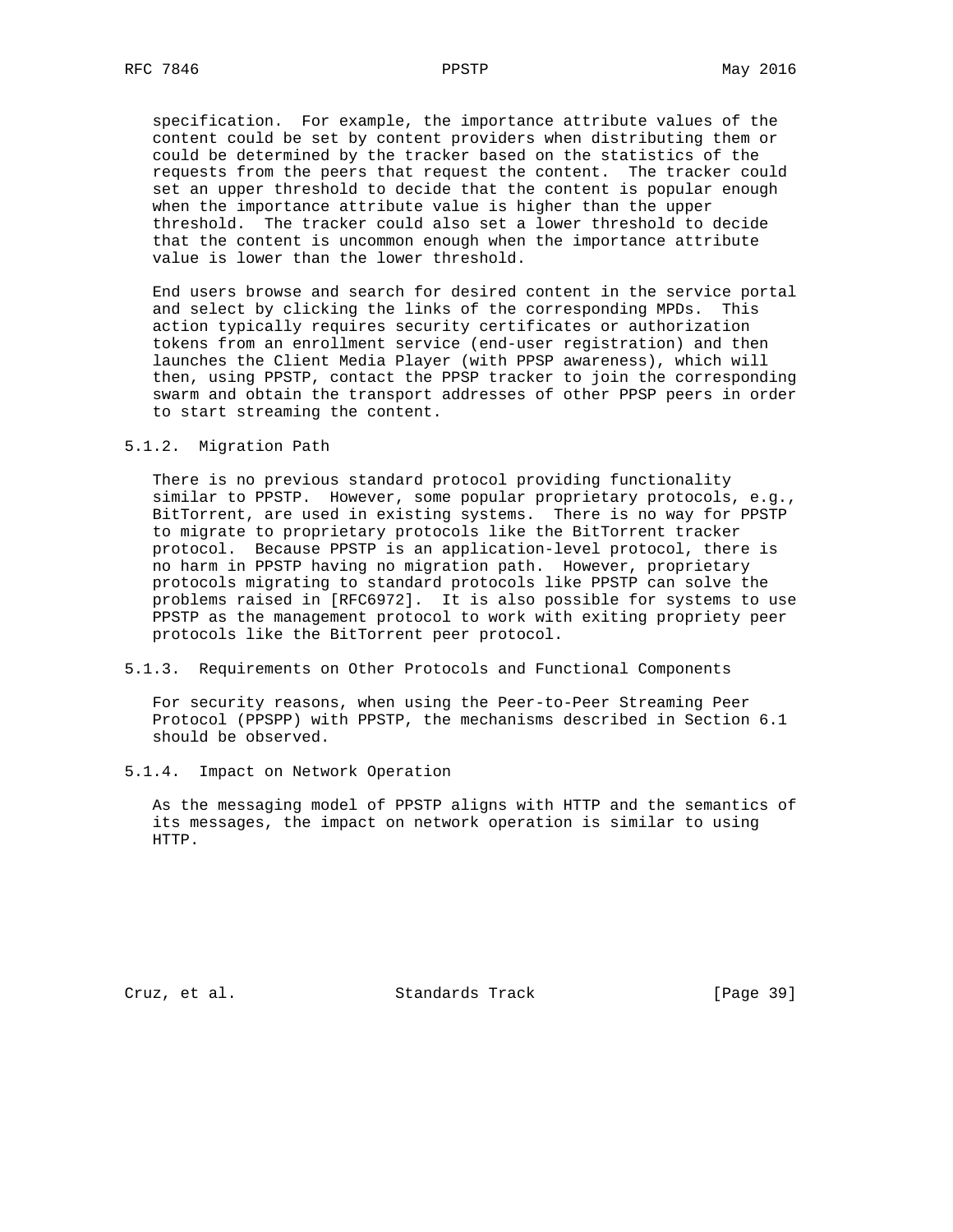## 5.1.5. Verifying Correct Operation

 The correct operation of PPSTP can be verified both at the tracker and at the peer by logging the behavior of PPSTP. Additionally, the PPSP tracker collects the status of the peers, including the peers' activity; such information can be used to monitor and obtain the global view of the operation.

#### 5.2. Management Considerations

 The management considerations for PPSTP are similar to other solutions using HTTP for large-scale content distribution. The PPSP tracker can be realized by geographically distributed tracker nodes or multiple server nodes in a data center. As these nodes are akin to WWW nodes, their configuration procedures, detection of faults, measurement of performance, usage accounting, and security measures can be achieved by standard solutions and facilities.

#### 5.2.1. Interoperability

 Interoperability refers to allowing information sharing and operations between multiple devices and multiple management applications. For PPSTP, distinct types of devices host PPSTP trackers and peers. Therefore, support for multiple standard schema languages, management protocols, and information models, suited to different purposes, was considered in the PPSTP design. Specifically, management functionality for PPSTP devices can be achieved with the Simple Network Management Protocol (SNMP) [RFC3410], syslog [RFC5424], and the Network Configuration Protocol (NETCONF) [RFC6241].

### 5.2.2. Management Information

 PPSP trackers may implement SNMP management interfaces, namely, the Application Management MIB [RFC2564], without the need to instrument the tracker application itself. The channel, connections, and transaction objects of the Application Management MIB can be used to report the basic behavior of the PPSP tracker service.

 The Application Performance Measurement MIB (APM-MIB) [RFC3729] and the Transport Performance Metrics MIB (TPM-MIB) [RFC4150] can be used with PPSTP to provide adequate metrics for the analysis of performance for transaction flows in the network, in direct relationship to the transport of PPSTP.

 The Host Resources MIB [RFC2790] can be used to supply information on the hardware, the operating system, and the installed and running software on a PPSP tracker host.

Cruz, et al. Standards Track [Page 40]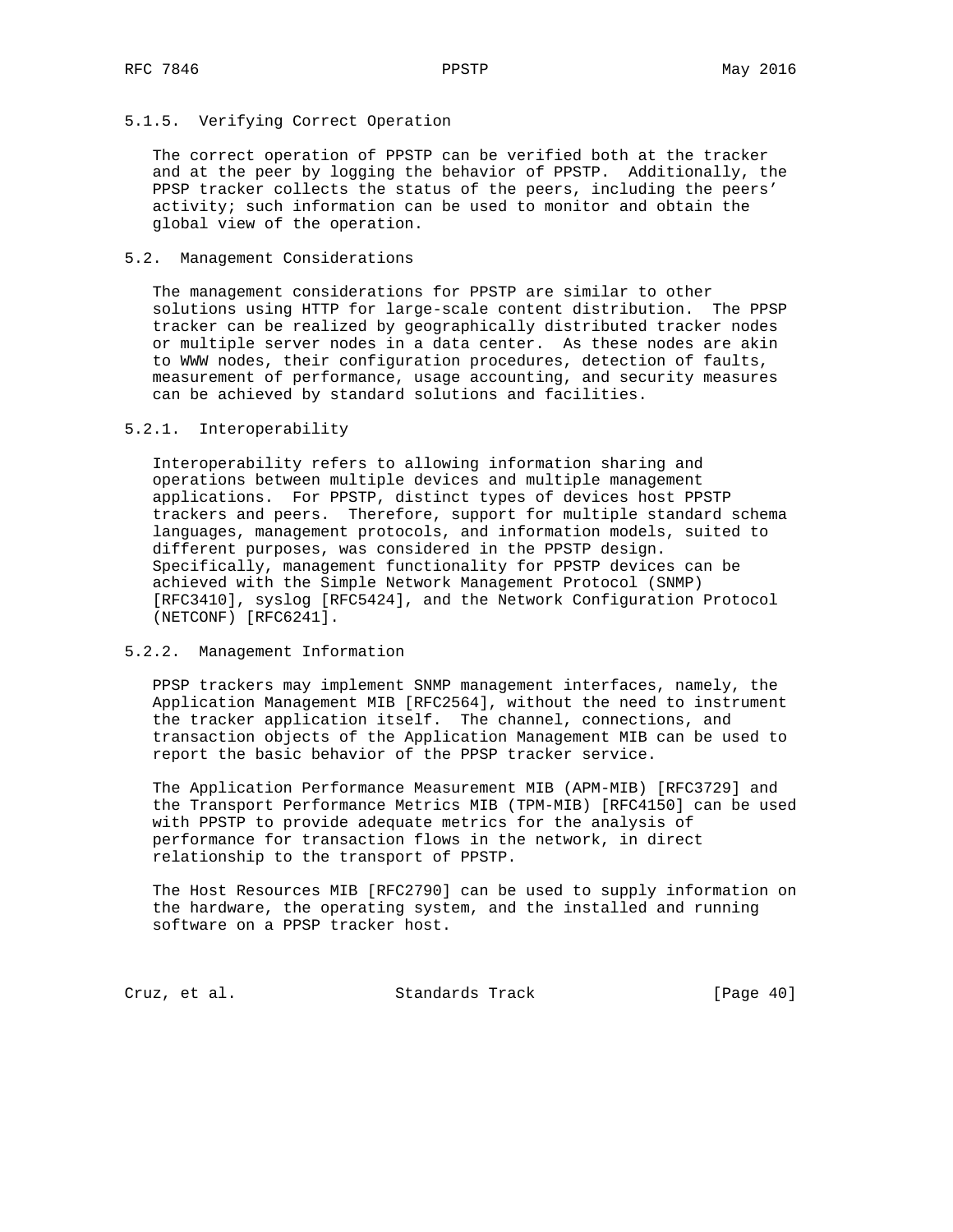The TCP-MIB [RFC4022] can additionally be considered for network monitoring.

 Logging is an important functionality for PPSTP trackers and peers; it is done via syslog [RFC5424].

#### 5.2.3. Fault Management

 As PPSP tracker failures can be mainly attributed to host or network conditions, the facilities previously described for verifying the correct operation of PPSTP and the management of PPSP tracker servers appear sufficient for PPSTP fault monitoring.

#### 5.2.4. Configuration Management

 PPSP tracker deployments, when realized by geographically distributed tracker nodes or multiple server nodes in a data center, may benefit from a standard way of replicating atomic configuration updates over a set of server nodes. This functionality can be provided via NETCONF [RFC6241].

### 5.2.5. Accounting Management

 PPSTP implementations, primarily in content provider environments, can benefit from accounting standardization efforts as described in [RFC2975], which indicates that accounting management is "concerned with the collection of resource consumption data for the purposes of capacity and trend analysis, cost allocation, auditing, and billing".

# 5.2.6. Performance Management

 Because PPSTP is transaction oriented, its performance in terms of availability and responsiveness can be measured with the facilities of the APM-MIB [RFC3729] and the TPM-MIB [RFC4150].

## 5.2.7. Security Management

 Standard SNMP notifications for PPSP tracker management [RFC5590] and syslog messages [RFC5424] can be used to alert operators to the conditions identified in the security considerations (Section 6).

 The statistics collected about the operation of PPSTP can be used for detecting attacks (e.g., the receipt of malformed messages, messages out of order, or messages with invalid timestamps). However, collecting such endpoint properties may also raise some security issues. For example, the statistics collected by the tracker may be disclosed to an unauthorized third party that has malicious intentions. To address such risk, the provider of the tracker should

Cruz, et al. Standards Track [Page 41]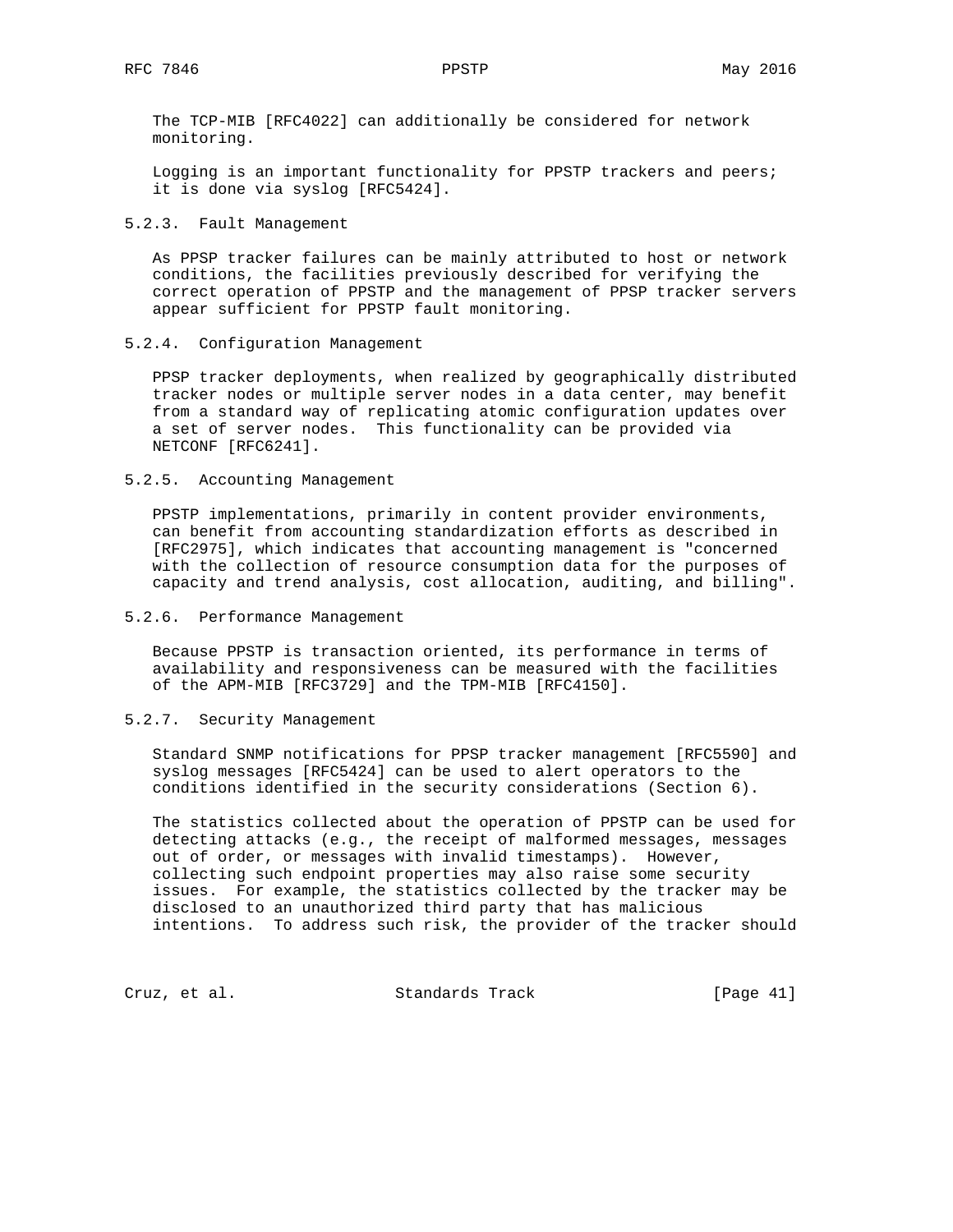6. Security Considerations

 P2P streaming systems are subject to attacks by malicious or unfriendly peers/trackers that may eavesdrop on signaling, forge/deny information/knowledge about streaming content and/or its availability, impersonate a valid participant, or launch DoS attacks on a chosen victim.

 No security system can guarantee complete security in an open P2P streaming system where participants may be malicious or uncooperative. The goal of the security considerations described here is to provide sufficient protection for maintaining some security properties during tracker-peer communication even in the face of a large number of malicious peers and/or eventual distrustful trackers (under the distributed tracker deployment scenario).

 Since the protocol uses HTTP to transfer signaling, most of the security considerations described in [RFC7230] and [RFC7231] also apply. Due to the transactional nature of the communication between peers and tracker, the method for adding authentication and data security services can be the OAuth 2.0 Authorization [RFC6749] with a bearer token, which provides the peer with the information required to successfully utilize an access token to make protected requests to the tracker.

#### 6.1. Authentication between Tracker and Peers

 To protect PPSTP signaling from attackers pretending to be valid peers (or peers other than themselves), all messages received in the tracker SHOULD be received from authorized peers. For that purpose, a peer SHOULD enroll in the system via a centralized enrollment server. The enrollment server is expected to provide a proper peer ID for the peer and information about the authentication mechanisms. The specification of the enrollment method and the provision of identifiers and authentication tokens is out of the scope of this specification.

 Transport Layer Security (TLS) [RFC5246] MUST be used in the communication between peers and tracker to provide privacy and data integrity. Software engineers developing and service providers deploying the tracker should make themselves familiar with the Best Current Practices (BCP) on configuring HTTP over TLS [RFC7525].

Cruz, et al. Standards Track [Page 42]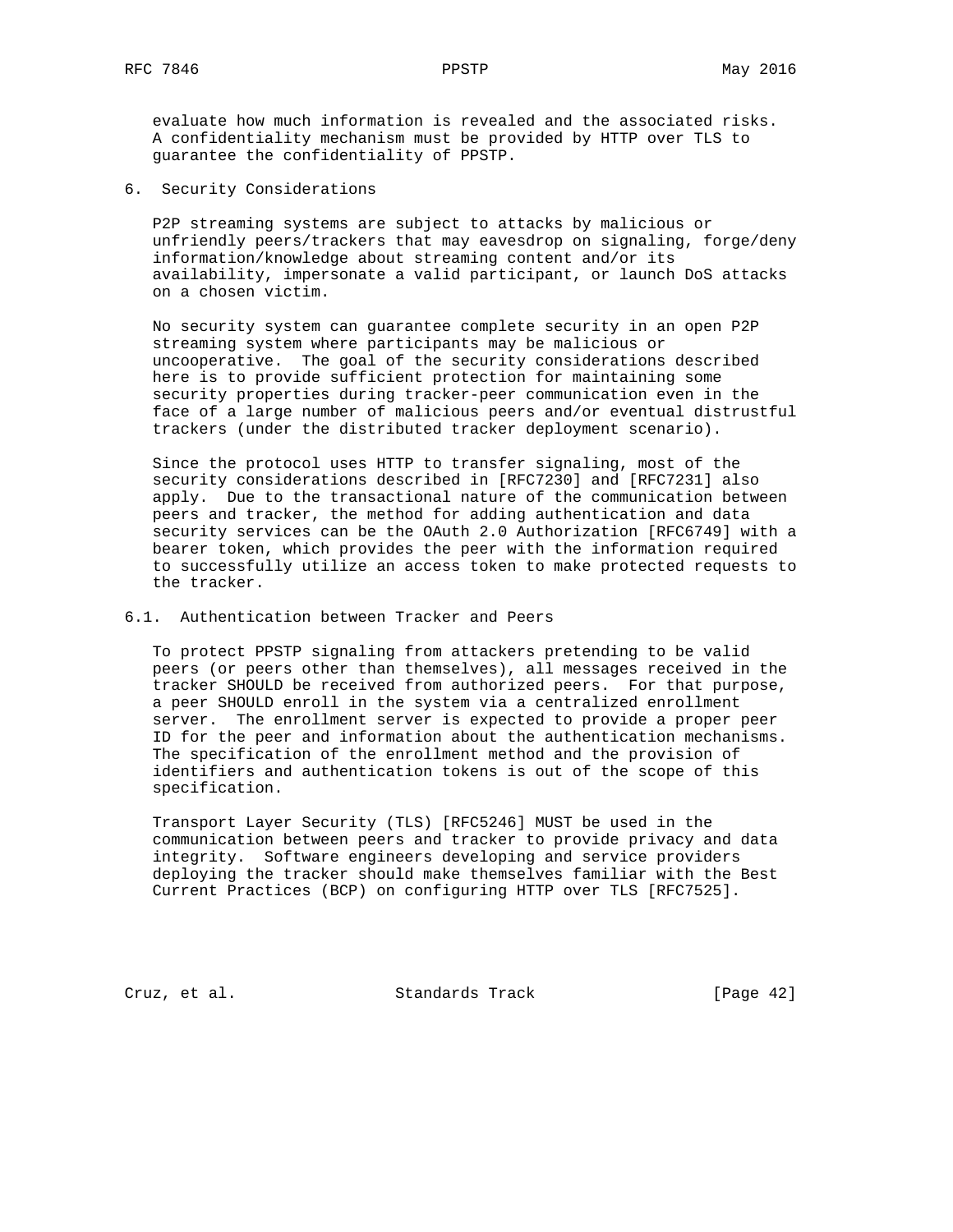OAuth 2.0 Authorization [RFC6749] SHOULD also be considered when digest authentication [RFC7616] and HTTPS client certificates are required.

6.2. Content Integrity Protection against Polluting Peers/Trackers

 Malicious peers may claim ownership of popular content to the tracker and try to serve polluted (i.e., decoy content or even virus/trojan infected content) to other peers. Since trackers do not exchange content information among peers, it is difficult to detect whether or not a peer is polluting the content. Usually, this kind of pollution can be detected by the Peer-to-Peer Streaming Peer Protocol (PPSPP) [RFC7574] with requiring the use of Merkle Hash Tree scheme for protecting the integrity of the content. More details can be seen in Section 5 of [RFC7574].

 Some attackers that disrupt P2P streaming on behalf of content providers may provide false or modified content or peer list information to achieve certain malicious goals. Peers connecting to those portals or trackers provided by the attackers may be redirected to some corrupted malicious content. However, there is no standard way for peers to avoid this kind of situation completely. Peers can have mechanisms to detect undesirable content or results themselves. For example, if a peer finds that the portal returned some undesired content information or the tracker returned some malicious peer lists, the peer may choose to quit the swarm or switch to other P2P streaming services provided by other content providers.

6.3. Residual Attacks and Mitigation

 To mitigate the impact of Sybil attackers impersonating a large number of valid participants by repeatedly acquiring different peer identities, the enrollment server SHOULD carefully regulate the rate of peer/tracker admission.

 There is no guarantee that peers honestly report their status to the tracker, or serve authentic content to other peers as they claim to the tracker. It is expected that a global trust mechanism, where the credit of each peer is accumulated from evaluations for previous transactions, may be taken into account by other peers when selecting partners for future transactions, helping to mitigate the impact of such malicious behaviors. A globally trusted tracker may also take part in the trust mechanism by collecting evaluations, computing credit values, and providing them to joining peers.

Cruz, et al. Standards Track [Page 43]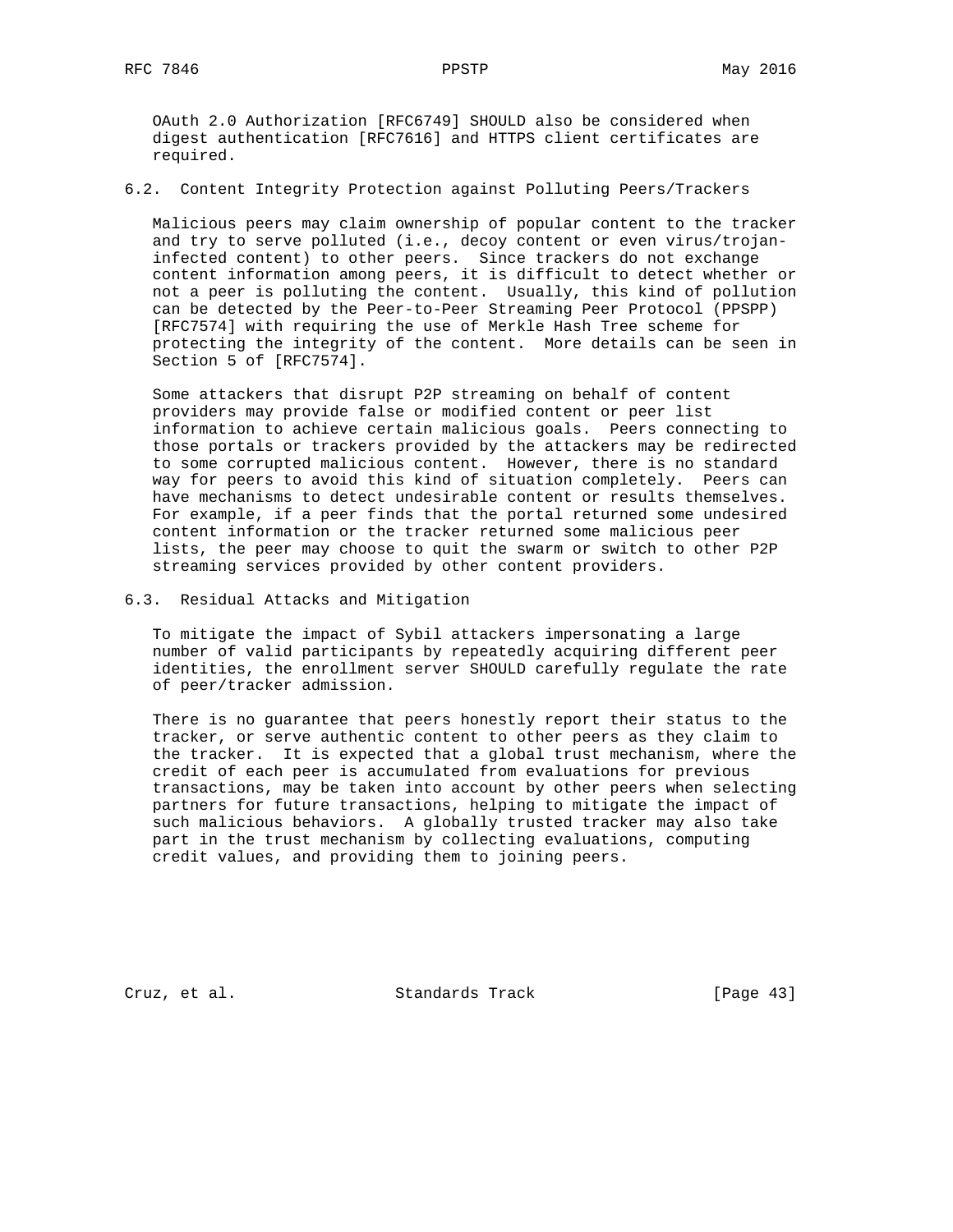## 6.4. Pro-incentive Parameter Trustfulness

 Property types for STAT\_REPORT messages may consider additional pro incentive parameters (see the guidelines for extension in Section 7), which can enable the tracker to improve the performance of the whole P2P streaming system. Trustworthiness of these pro-incentive parameters is critical to the effectiveness of the incentive mechanisms. Furthermore, the amount of both uploaded and downloaded data should be reported to the tracker to allow checking for inconsistencies between the upload and download report and to establish an appropriate credit/trust system.

 One such solution could be a reputation-incentive mechanism, based on the notions of reputation, social awareness, and fairness. The mechanism would promote cooperation among participants (via each peer's reputation) based on the history of past transactions, such as, count of chunk requests (sent and received) in a swarm, contribution time of the peer, cumulative uploaded and downloaded content, JOIN and LEAVE timestamps, attainable rate, etc.

 Alternatively, exchange of cryptographic receipts signed by receiving peers can be used to attest to the upload contribution of a peer to the swarm, as suggested in [Contracts].

## 6.5 Privacy for Peers

 PPSTP provides mechanisms in which the peers can send messages containing IP addresses, ports, and other information to the tracker. A tracker or a third party who is able to intercept such messages can store and process the obtained information in order to analyze peers' behaviors and communication patterns. Such analysis can lead to privacy risks. For example, an unauthorized party may snoop on the data transmission from the peer to a tracker in order to introduce some corrupted chunks.

 The Peer-to-Peer Streaming Peer Protocol (PPSPP) [RFC7574] has already introduced some mechanisms to protect streamed content; see Sections 12.3 and 12.4 of [RFC7574]. For PPSTP, peer implementations as well as tracker implementations MUST support the "https" URI scheme [RFC2818] and Transport Layer Security (TLS) [RFC5246]. In addition, a peer should be cognizant about potential trackers tracking through queries of peers, e.g., by using HTTP cookies. PPSTP as specified in this document does not rely on HTTP cookies. Thus, peers may decide not to return cookies received from the tracker, in order to make additional tracking more difficult.

Cruz, et al. Standards Track [Page 44]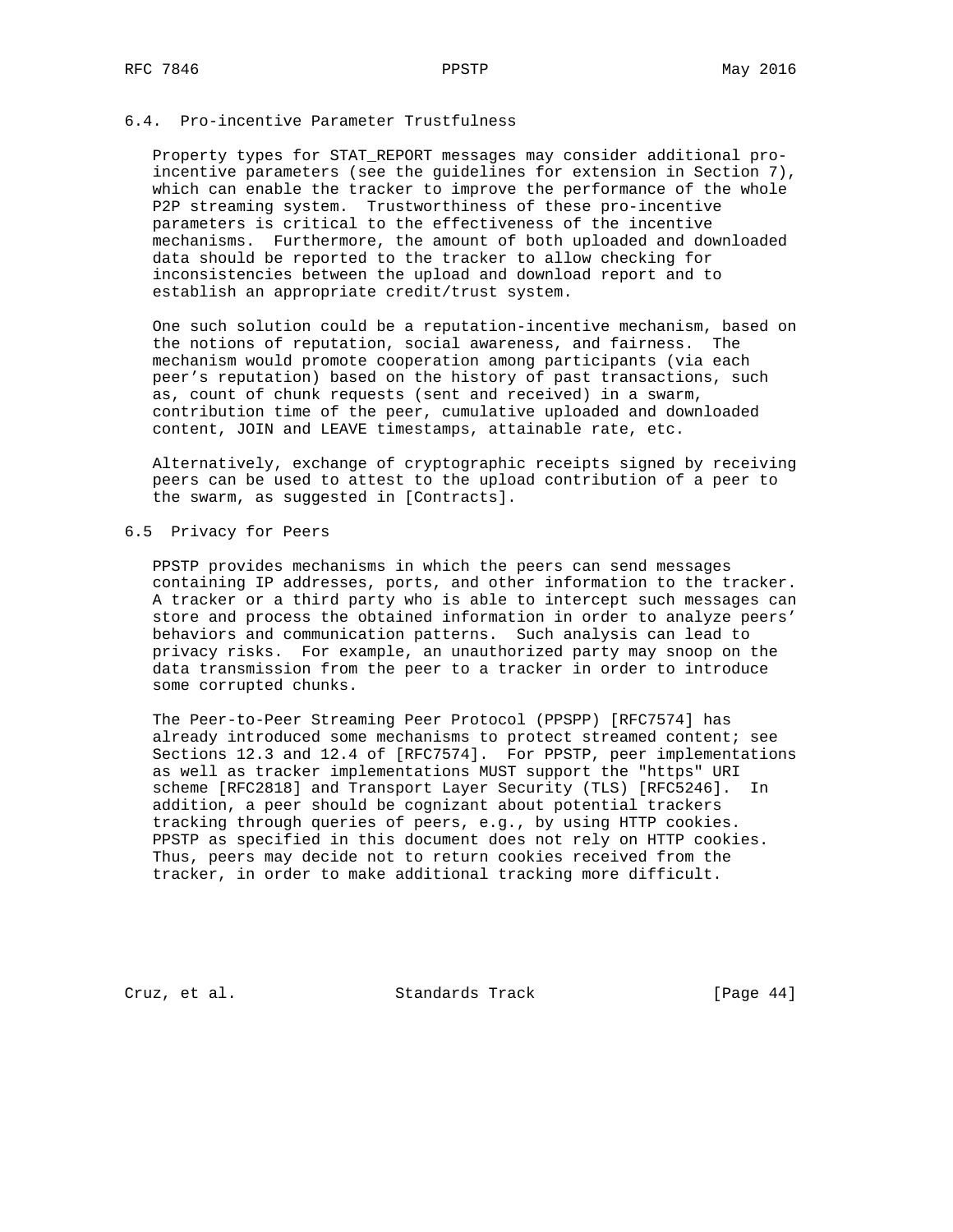7. Guidelines for Extending PPSTP

 Extension mechanisms allow designers to add new features or to customize existing features of a protocol for different operating environments [RFC6709].

 Extending a protocol implies either the addition of features without changing the protocol itself or the addition of new elements creating new versions of an existing schema and therefore new versions of the protocol.

 In PPSTP, this means that an extension MUST NOT alter an existing protocol schema as the changes would result in a new version of an existing schema, not an extension of an existing schema, typically non-backwards-compatible.

 Additionally, a designer MUST remember that extensions themselves may also be extensible.

 Extensions MUST adhere to the principles described in this section in order to be considered valid.

 Extensions MUST be documented in Standards Track RFCs if there are requirements for coordination, interoperability, and broad distribution.

7.1. Forms of PPSTP Extension

 In PPSTP, two extension mechanisms can be used: a Request-Response Extension or a Protocol-Level Extension.

 o Request-Response Extension: Adding elements or attributes to an existing element mapping in the schema is the simplest form of extension. This form should be explored before any other. This task can be accomplished by extending an existing element mapping.

 For example, an element mapping for the Statistics Group can be extended to include additional elements needed to express status information about the activity of the peer, such as online time for the stat element.

 o Protocol-Level Extension: If there is no existing element mapping that can be extended to meet the requirements and the existing PPSTP request and response message structures are insufficient, then extending the protocol should be considered in order to define new operational requests and responses.

Cruz, et al. Standards Track [Page 45]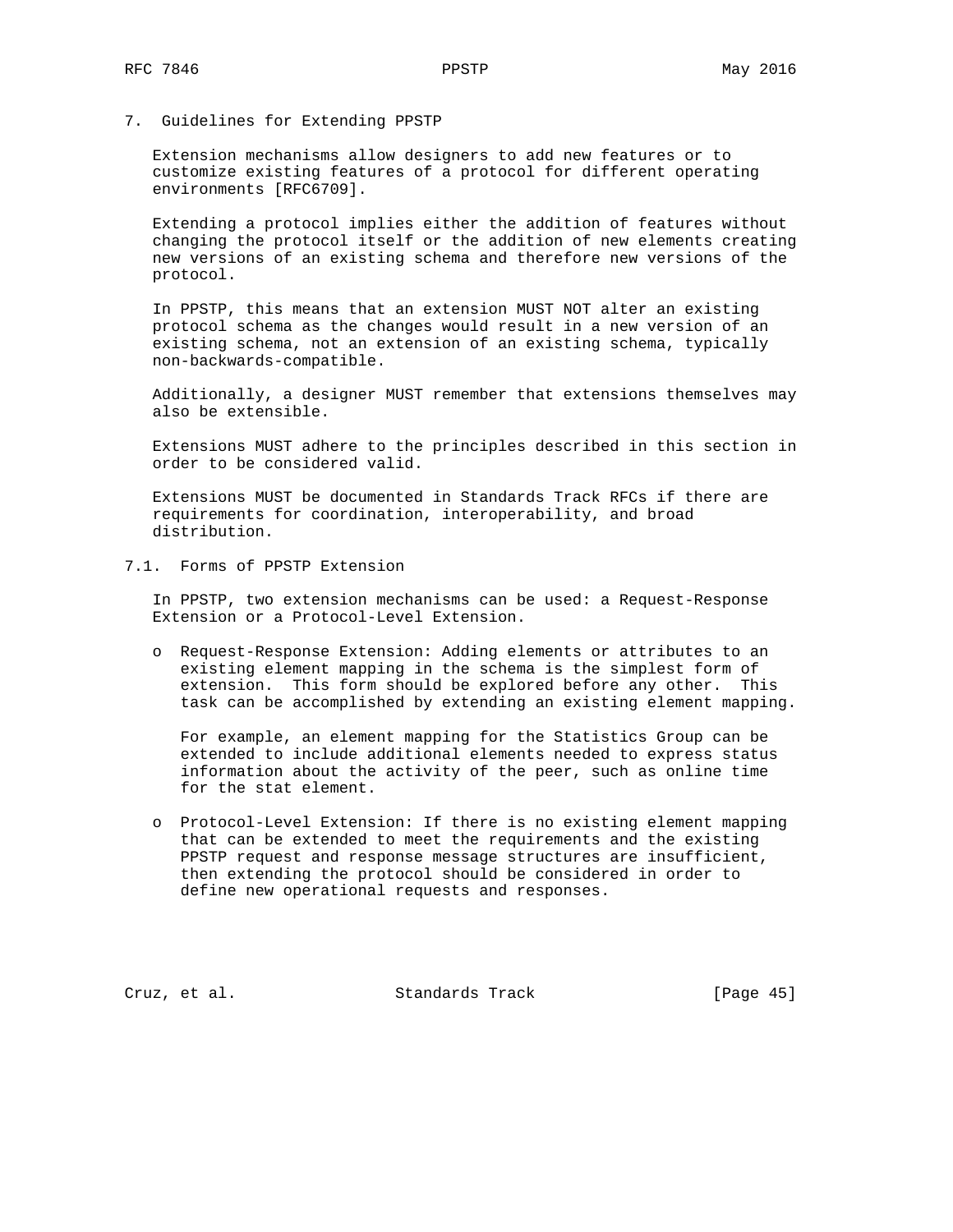For example, to enhance the level of control and the granularity of the operations, a new version of the protocol with new messages (JOIN, DISCONNECT), a retro-compatible change in semantics of an existing CONNECT request/response, and an extension in STAT\_REPORT could be considered.

 As illustrated in Figure 6, the peer would use an enhanced CONNECT request to perform the initial registration in the system. Then it would join a first swarm as SEEDER, later join a second swarm as LEECH, and then disconnect from the latter swarm but remain as SEEDER for the first one. When deciding to leave the system, the peer disconnects gracefully from it:



Figure 6: Example of a Session for a PPSTP Extended Version

Cruz, et al. Standards Track [Page 46]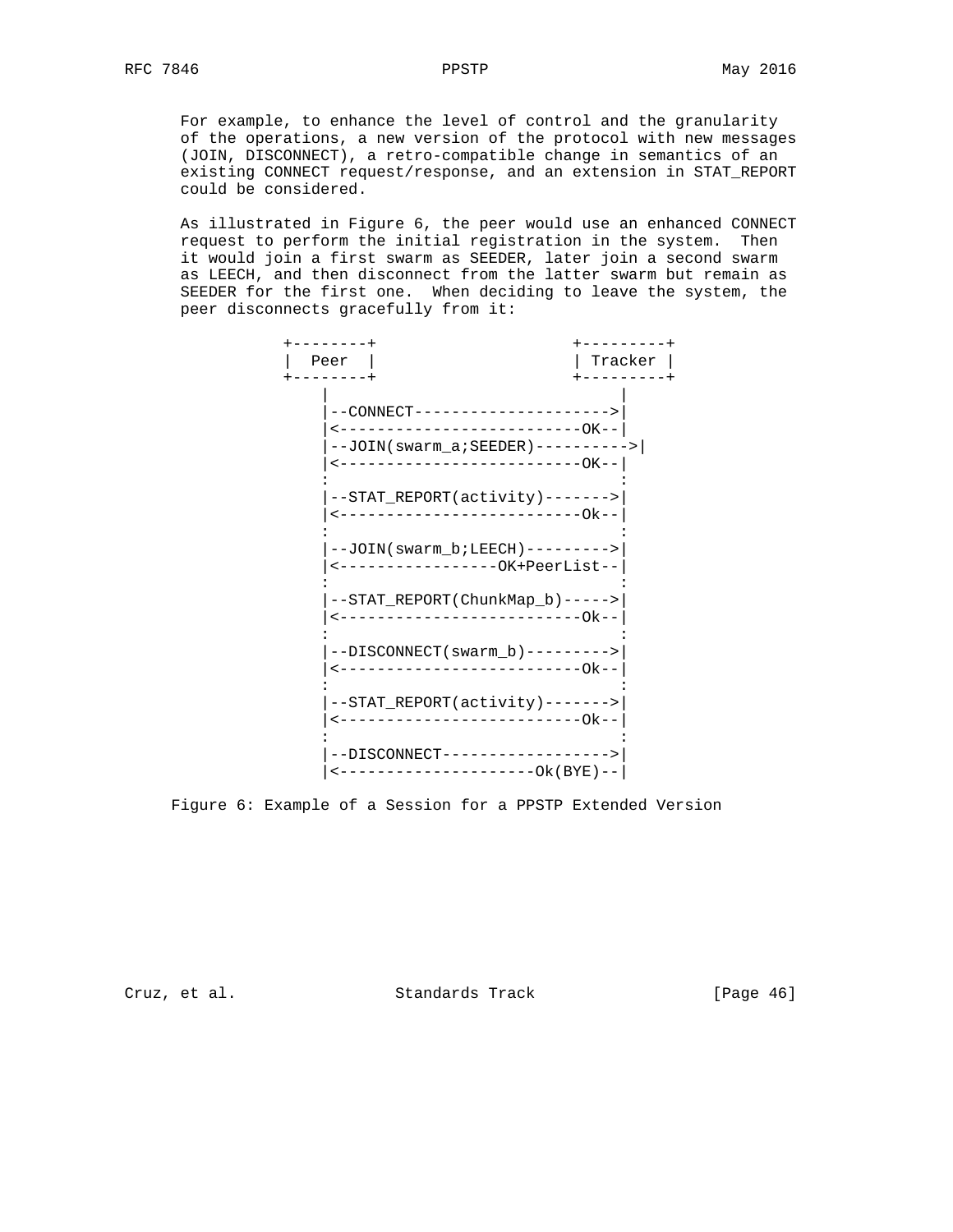# 7.2. Issues to Be Addressed in PPSTP Extensions

 There are several issues that all extensions should take into consideration.

- o Overview of the Extension: It is RECOMMENDED that extensions to PPSTP have a protocol overview section that discusses the basic operation of the extension. The most important processing rules for the elements in the message flows SHOULD also be mentioned.
- o Backward Compatibility: The new extension MUST be backward compatible with the base PPSTP specified in this document.
- o Syntactic Issues: Extensions that define new request/response methods SHOULD use all capitals for the method name, keeping with a long-standing convention in many protocols, such as HTTP. Method names are case sensitive in PPSTP. Method names SHOULD be shorter than 16 characters and SHOULD attempt to convey the general meaning of the request or response.
- o Semantic Issues: PPSTP extensions MUST clearly define the semantics of the extensions. Specifically, the extension MUST specify the behaviors expected from both the peer and the tracker in processing the extension, with the processing rules in temporal order of the common messaging scenario.

 Processing rules generally specify actions to be taken on receipt of messages and expiration of timers.

 The extension SHOULD specify procedures to be taken in exceptional conditions that are recoverable. Handling of unrecoverable errors does not require specification.

- o Security Issues: As security is an important component of any protocol, designers of PPSTP extensions need to carefully consider security requirements, e.g., authorization requirements and requirements for end-to-end integrity.
- o Examples of Usage: The specification of the extension SHOULD give examples of message flows and message formatting and include examples of messages containing new syntax. Examples of message flows should be given to cover common cases and at least one failure or unusual case.

Cruz, et al. Standards Track [Page 47]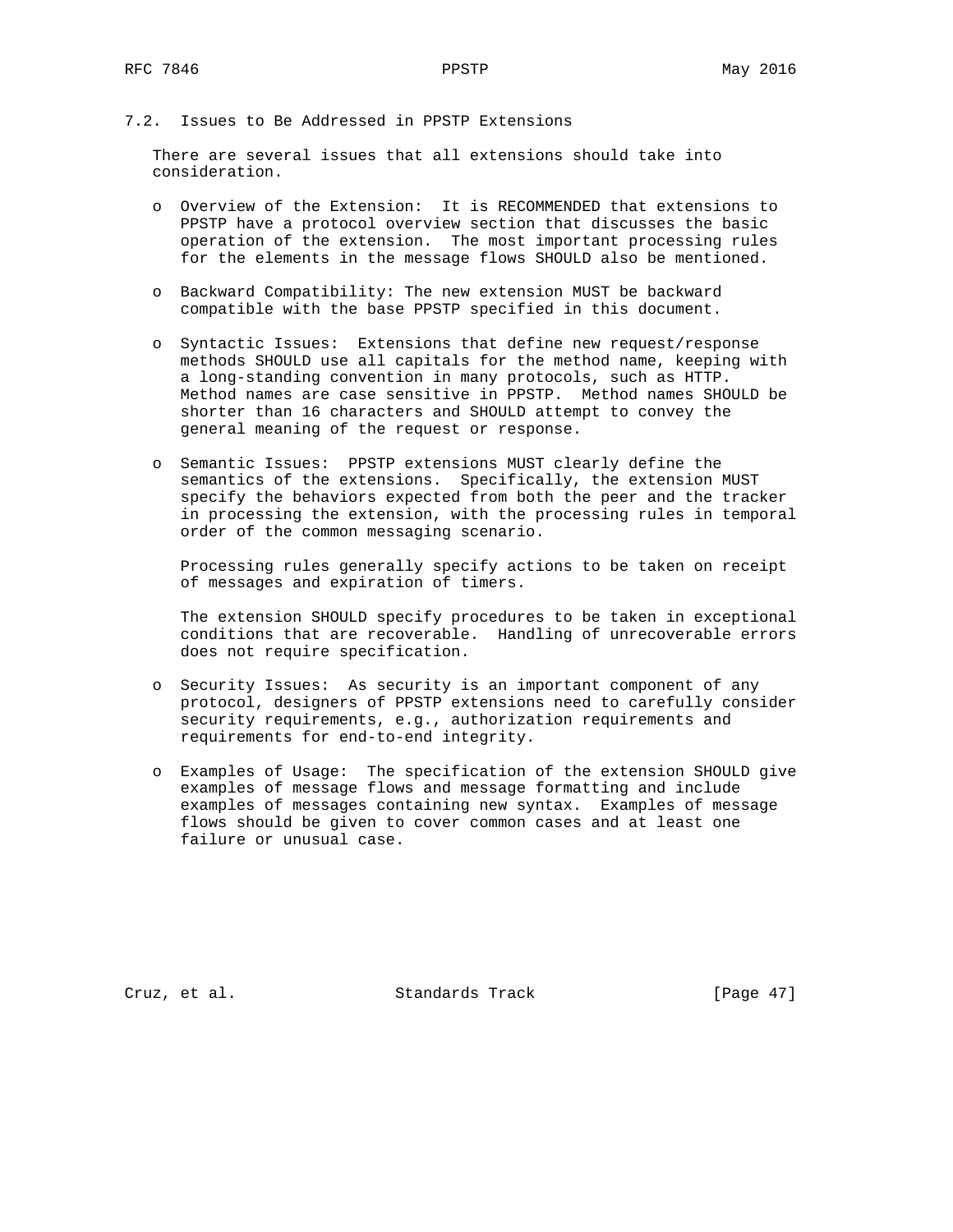## 8. IANA Considerations

8.1. MIME Type Registry

This document registers "application/ppsp-tracker+json" media types.

Type name: application

Subtype name: ppsp-tracker+json

Required parameters: n/a

Optional parameters: n/a

 Encoding considerations: Encoding considerations are identical to those specified for the "application/json" media type. See [RFC7159].

Security considerations: See Section 6 of RFC 7846.

 Interoperability considerations: This document specifies the format of conforming messages and the interpretation thereof.

Published specification: RFC 7846.

 Applications that use this media type: PPSP trackers and peers either stand alone or are embedded within other applications.

Additional information:

 Magic number(s): n/a File extension(s): n/a Macintosh file type code(s): n/a

Fragment identifier considerations: n/a

 Person & email address to contact for further information: See Authors' Addresses section.

Intended usage: COMMON

Restrictions on usage: none

Author: See Authors' Addresses section of RFC 7846.

Change controller: IESG (iesg@ietf.org)

Cruz, et al. Standards Track [Page 48]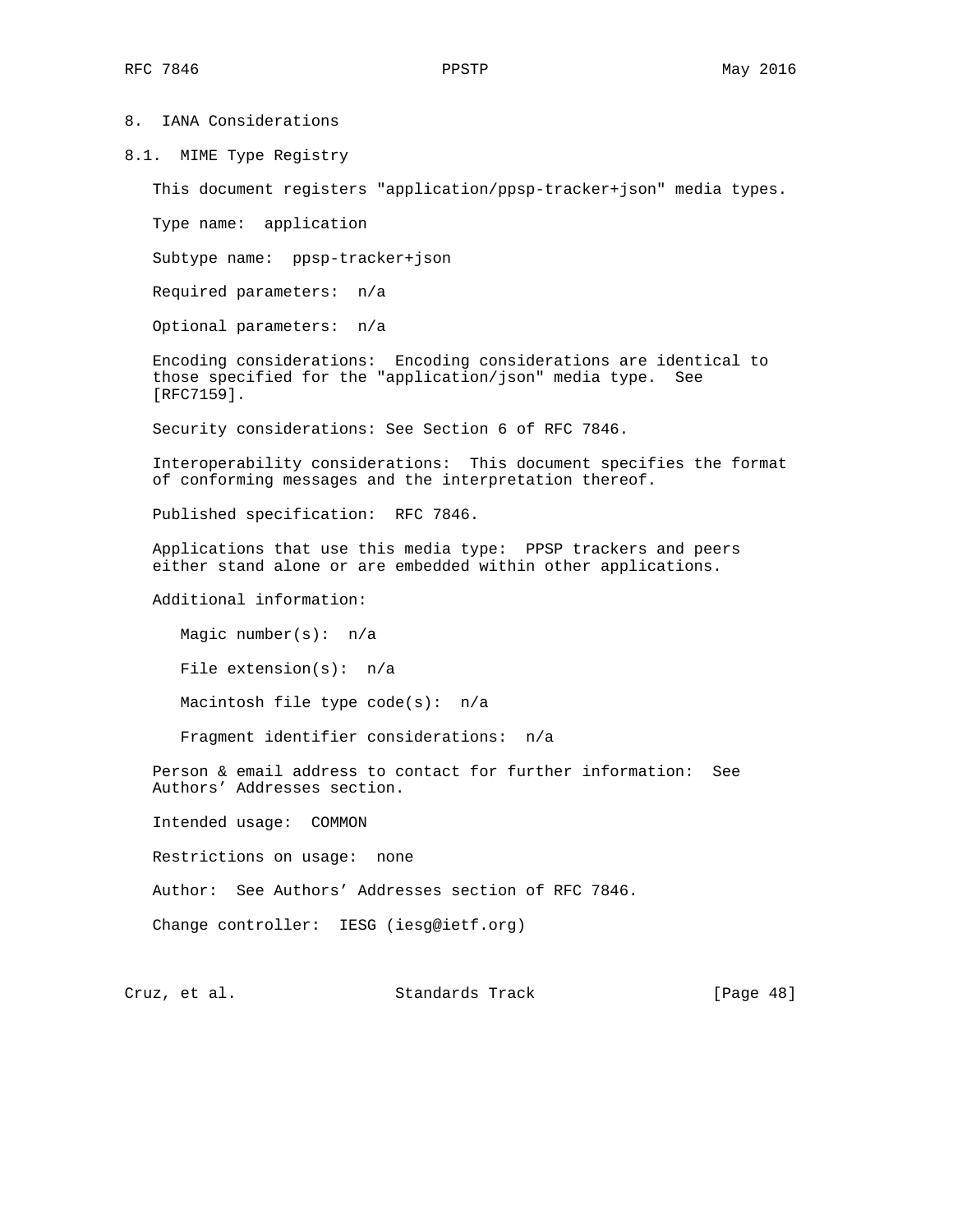8.2. PPSTP Version Number Registry

 IANA has created the "PPSTP Version Number Registry". Values are integers in the range 0-255, with initial assignments and reservations given in Table 2. New PPSTP version types are assigned after IETF Review [RFC5226] to ensure that proper documentation regarding the new version types and their usage has been provided.

## 8.3. PPSTP Request Type Registry

 IANA has created the "PPSTP Request Type Registry". Values are strings listed in Table 8. New PPSTP request types are assigned after IETF Review [RFC5226] to ensure that proper documentation regarding the new request types and their usage has been provided.

 +----------------------+-------------------------------------------+ | request\_type | Description |

| " CONNECT"    | Returns information about the successful<br>registration of the peer and/or of each<br>swarm action requested. May additionally<br>return the list of peers corresponding to<br>the action attribute<br>requested. |
|---------------|--------------------------------------------------------------------------------------------------------------------------------------------------------------------------------------------------------------------|
| "FIND"        | Returns the list of peers corresponding<br>to the requested scope.                                                                                                                                                 |
| "STAT REPORT" | Confirms the success of the requested<br>operation.                                                                                                                                                                |

Table 8: The PPSTP Request Type Registry

Cruz, et al. Standards Track [Page 49]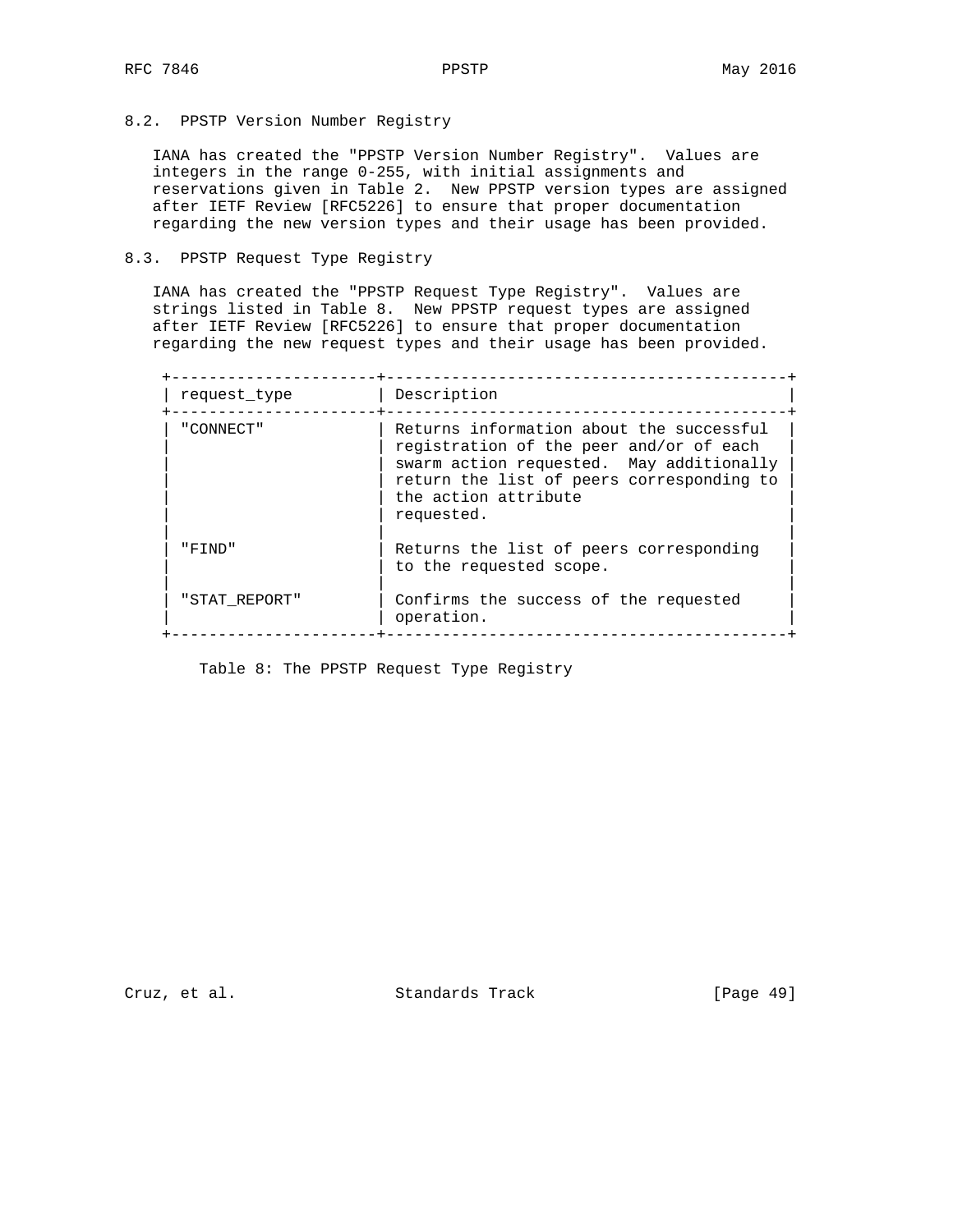# 8.4. PPSTP Error Code Registry

 IANA has created the "PPSTP Error Code Registry". Values are the strings listed in Table 9. New PPSTP error codes are assigned after IETF Review [RFC5226] to ensure that proper documentation regarding the new error codes and their usage has been provided.

| error code | Description                |
|------------|----------------------------|
| 00         | No Error                   |
| 01         | Bad Request                |
| 02         | Unsupported Version Number |
| 03         | Forbidden Action           |
| 04         | Internal Server Error      |
| 05         | Service Unavailable        |
| 06         | Authentication Required    |

Table 9: The PPSTP Error Code Registry

Cruz, et al. Standards Track [Page 50]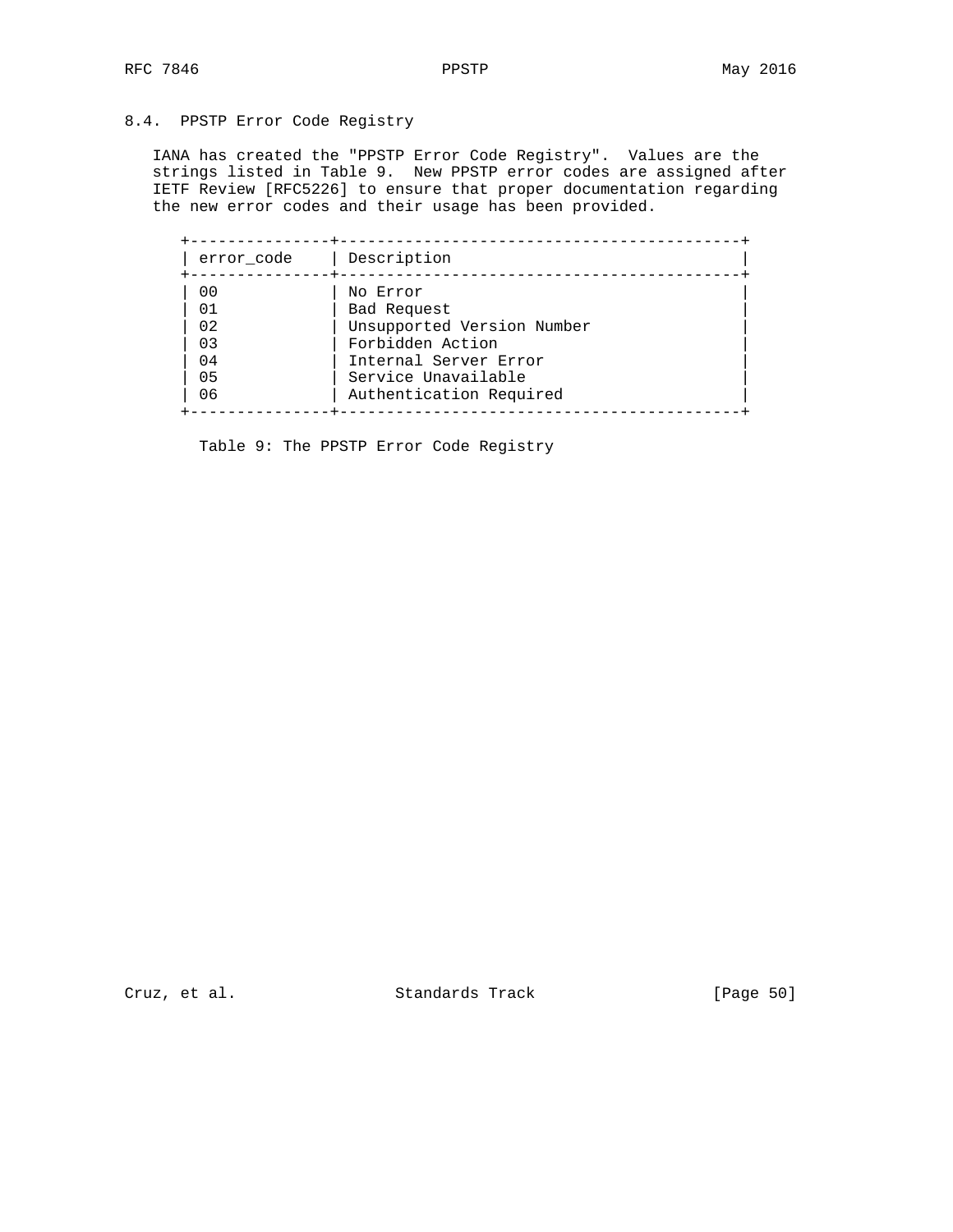# 9. References

- 9.1. Normative References
	- [RFC2119] Bradner, S., "Key words for use in RFCs to Indicate Requirement Levels", BCP 14, RFC 2119, DOI 10.17487/RFC2119, March 1997, <http://www.rfc-editor.org/info/rfc2119>.
	- [RFC2818] Rescorla, E., "HTTP Over TLS", RFC 2818, DOI 10.17487/RFC2818, May 2000, <http://www.rfc-editor.org/info/rfc2818>.
	- [RFC3629] Yergeau, F., "UTF-8, a transformation format of ISO 10646", STD 63, RFC 3629, DOI 10.17487/RFC3629, November 2003, <http://www.rfc-editor.org/info/rfc3629>.
	- [RFC3986] Berners-Lee, T., Fielding, R., and L. Masinter, "Uniform Resource Identifier (URI): Generic Syntax", STD 66, RFC 3986, DOI 10.17487/RFC3986, January 2005, <http://www.rfc-editor.org/info/rfc3986>.
	- [RFC5245] Rosenberg, J., "Interactive Connectivity Establishment (ICE): A Protocol for Network Address Translator (NAT) Traversal for Offer/Answer Protocols", RFC 5245, DOI 10.17487/RFC5245, April 2010, <http://www.rfc-editor.org/info/rfc5245>.
	- [RFC5246] Dierks, T. and E. Rescorla, "The Transport Layer Security (TLS) Protocol Version 1.2", RFC 5246, DOI 10.17487/RFC5246, August 2008, <http://www.rfc-editor.org/info/rfc5246>.
	- [RFC5389] Rosenberg, J., Mahy, R., Matthews, P., and D. Wing, "Session Traversal Utilities for NAT (STUN)", RFC 5389, DOI 10.17487/RFC5389, October 2008, <http://www.rfc-editor.org/info/rfc5389>.
	- [RFC5590] Harrington, D. and J. Schoenwaelder, "Transport Subsystem for the Simple Network Management Protocol (SNMP)", STD 78, RFC 5590, DOI 10.17487/RFC5590, June 2009, <http://www.rfc-editor.org/info/rfc5590>.
	- [RFC5766] Mahy, R., Matthews, P., and J. Rosenberg, "Traversal Using Relays around NAT (TURN): Relay Extensions to Session Traversal Utilities for NAT (STUN)", RFC 5766, DOI 10.17487/RFC5766, April 2010, <http://www.rfc-editor.org/info/rfc5766>.

| Standards Track<br>Cruz, et al. | [Page 51] |  |
|---------------------------------|-----------|--|
|---------------------------------|-----------|--|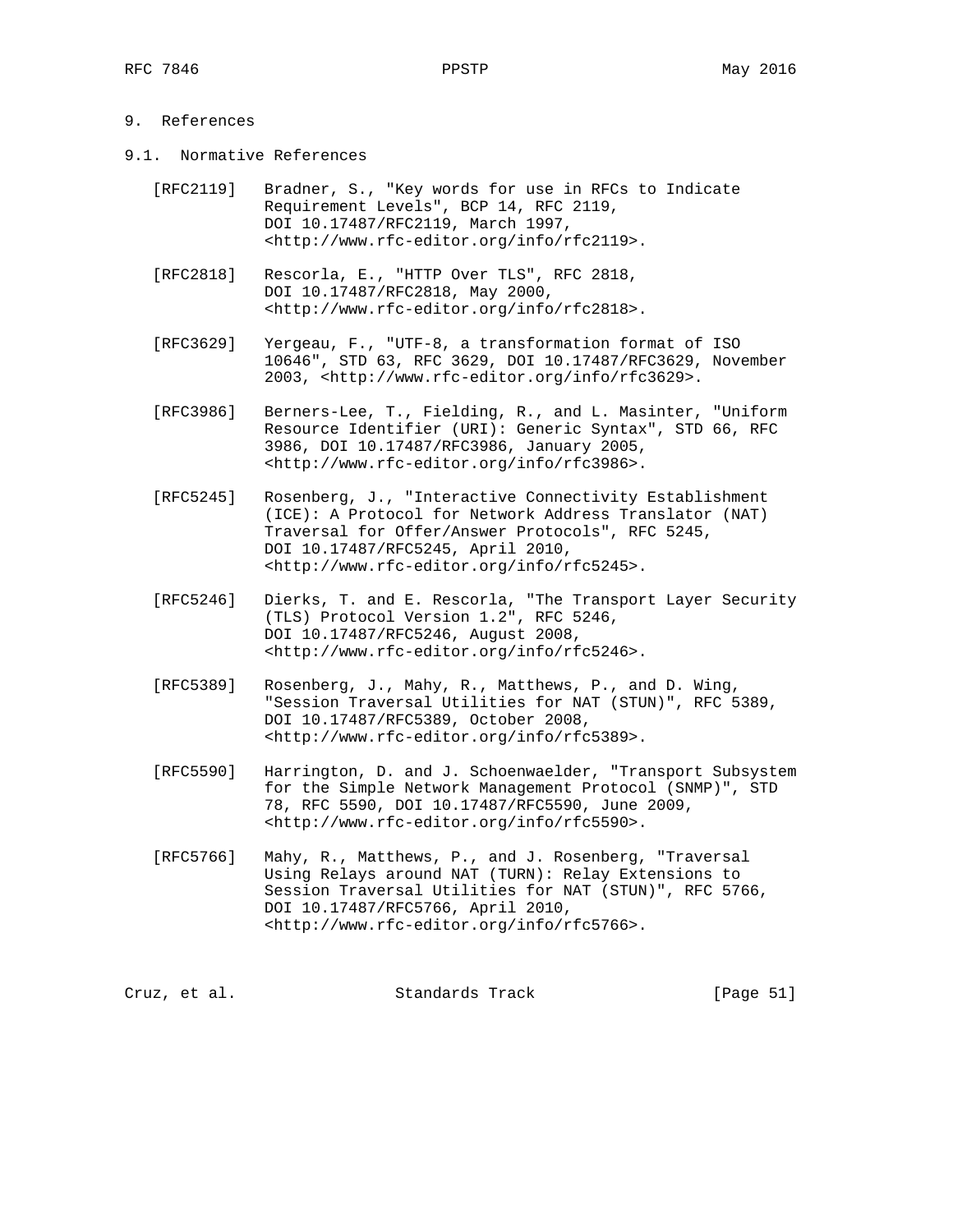- [RFC5952] Kawamura, S. and M. Kawashima, "A Recommendation for IPv6 Address Text Representation", RFC 5952, DOI 10.17487/RFC5952, August 2010, <http://www.rfc-editor.org/info/rfc5952>.
- [RFC6241] Enns, R., Ed., Bjorklund, M., Ed., Schoenwaelder, J., Ed., and A. Bierman, Ed., "Network Configuration Protocol (NETCONF)", RFC 6241, DOI 10.17487/RFC6241, June 2011, <http://www.rfc-editor.org/info/rfc6241>.
- [RFC6749] Hardt, D., Ed., "The OAuth 2.0 Authorization Framework", RFC 6749, DOI 10.17487/RFC6749, October 2012, <http://www.rfc-editor.org/info/rfc6749>.
- [RFC7159] Bray, T., Ed., "The JavaScript Object Notation (JSON) Data Interchange Format", RFC 7159, DOI 10.17487/RFC7159, March 2014, <http://www.rfc-editor.org/info/rfc7159>.
- [RFC7230] Fielding, R., Ed., and J. Reschke, Ed., "Hypertext Transfer Protocol (HTTP/1.1): Message Syntax and Routing", RFC 7230, DOI 10.17487/RFC7230, June 2014, <http://www.rfc-editor.org/info/rfc7230>.
- [RFC7231] Fielding, R., Ed., and J. Reschke, Ed., "Hypertext Transfer Protocol (HTTP/1.1): Semantics and Content", RFC 7231, DOI 10.17487/RFC7231, June 2014, <http://www.rfc-editor.org/info/rfc7231>.
- [RFC7285] Alimi, R., Ed., Penno, R., Ed., Yang, Y., Ed., Kiesel, S., Previdi, S., Roome, W., Shalunov, S., and R. Woundy, "Application-Layer Traffic Optimization (ALTO) Protocol", RFC 7285, DOI 10.17487/RFC7285, September 2014, <http://www.rfc-editor.org/info/rfc7285>.
- [RFC7574] Bakker, A., Petrocco, R., and V. Grishchenko, "Peer-to- Peer Streaming Peer Protocol (PPSPP)", RFC 7574, DOI 10.17487/RFC7574, July 2015, <http://www.rfc-editor.org/info/rfc7574>.
- [RFC7616] Shekh-Yusef, R., Ed., Ahrens, D., and S. Bremer, "HTTP Digest Access Authentication", RFC 7616, DOI 10.17487/RFC7616, September 2015, <http://www.rfc-editor.org/info/rfc7616>.

Cruz, et al. Standards Track [Page 52]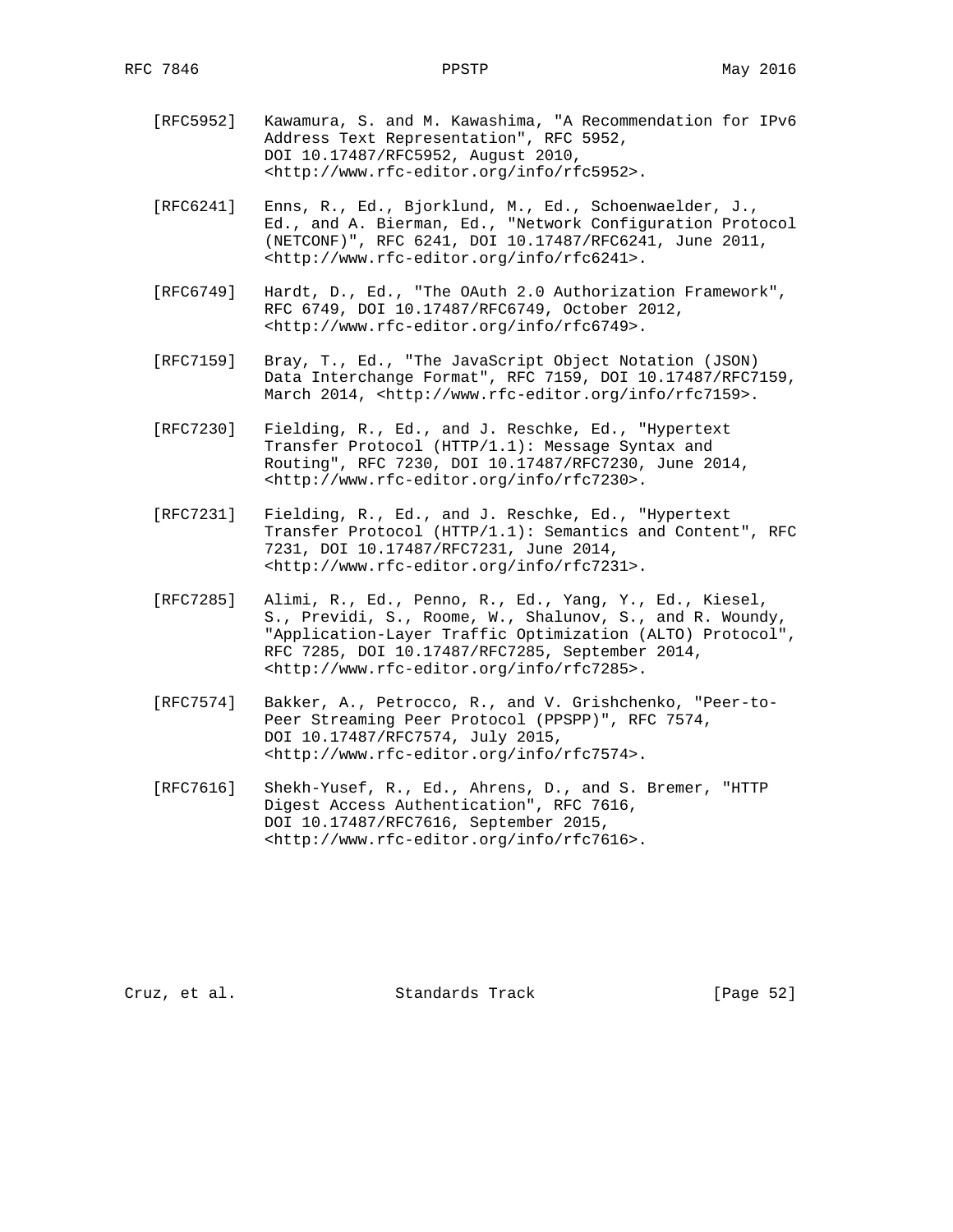# 9.2. Informative References

- [Contracts] Piatek, M., Krishnamurthy, A., Venkataramani, A., Yang, R., Zhang, D., and A. Jaffe, "Contracts: Practical Contribution Incentives for P2P Live Streaming", NSDI: USENIX Symposium on Networked Systems Design and Implementation, April 2010.
- [RFC2564] Kalbfleisch, C., Krupczak, C., Presuhn, R., and J. Saperia, "Application Management MIB", RFC 2564, DOI 10.17487/RFC2564, May 1999, <http://www.rfc-editor.org/info/rfc2564>.
- [RFC2790] Waldbusser, S. and P. Grillo, "Host Resources MIB", RFC 2790, DOI 10.17487/RFC2790, March 2000, <http://www.rfc-editor.org/info/rfc2790>.
- [RFC2975] Aboba, B., Arkko, J., and D. Harrington, "Introduction to Accounting Management", RFC 2975, DOI 10.17487/RFC2975, October 2000, <http://www.rfc-editor.org/info/rfc2975>.
- [RFC3410] Case, J., Mundy, R., Partain, D., and B. Stewart, "Introduction and Applicability Statements for Internet- Standard Management Framework", RFC 3410, DOI 10.17487/RFC3410, December 2002, <http://www.rfc-editor.org/info/rfc3410>.
- [RFC3729] Waldbusser, S., "Application Performance Measurement MIB", RFC 3729, DOI 10.17487/RFC3729, March 2004, <http://www.rfc-editor.org/info/rfc3729>.
- [RFC4022] Raghunarayan, R., Ed., "Management Information Base for the Transmission Control Protocol (TCP)", RFC 4022, DOI 10.17487/RFC4022, March 2005, <http://www.rfc-editor.org/info/rfc4022>.
- [RFC4122] Leach, P., Mealling, M., and R. Salz, "A Universally Unique IDentifier (UUID) URN Namespace", RFC 4122, DOI 10.17487/RFC4122, July 2005, <http://www.rfc-editor.org/info/rfc4122>.
- [RFC4150] Dietz, R. and R. Cole, "Transport Performance Metrics MIB", RFC 4150, DOI 10.17487/RFC4150, August 2005, <http://www.rfc-editor.org/info/rfc4150>.

Cruz, et al. Standards Track [Page 53]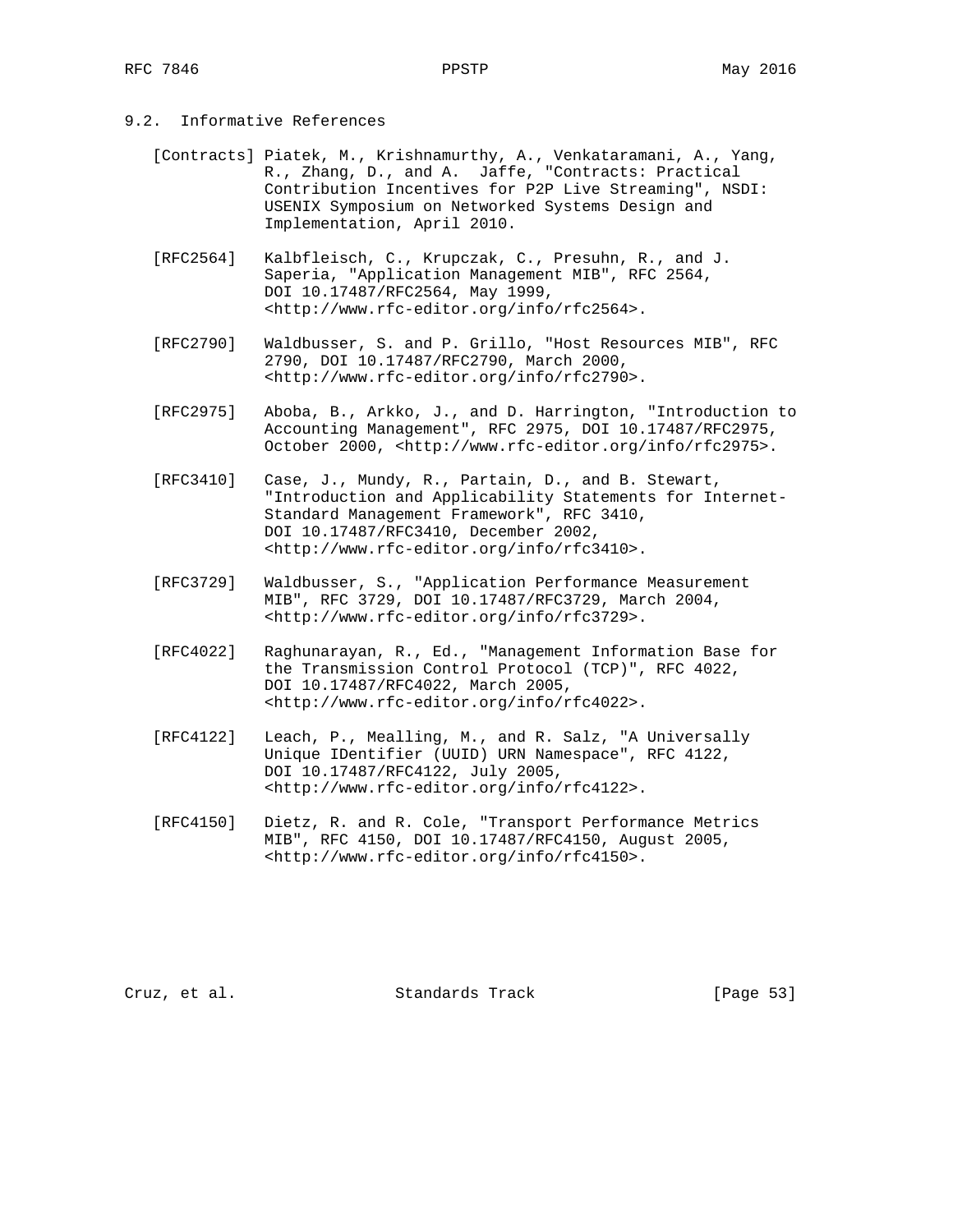- [RFC5226] Narten, T. and H. Alvestrand, "Guidelines for Writing an IANA Considerations Section in RFCs", BCP 26, RFC 5226, DOI 10.17487/RFC5226, May 2008, <http://www.rfc-editor.org/info/rfc5226>.
- [RFC5424] Gerhards, R., "The Syslog Protocol", RFC 5424, DOI 10.17487/RFC5424, March 2009, <http://www.rfc-editor.org/info/rfc5424>.
- [RFC5706] Harrington, D., "Guidelines for Considering Operations and Management of New Protocols and Protocol Extensions", RFC 5706, DOI 10.17487/RFC5706, November 2009, <http://www.rfc-editor.org/info/rfc5706>.
- [RFC6709] Carpenter, B., Aboba, B., Ed., and S. Cheshire, "Design Considerations for Protocol Extensions", RFC 6709, DOI 10.17487/RFC6709, September 2012, <http://www.rfc-editor.org/info/rfc6709>.
- [RFC6972] Zhang, Y. and N. Zong, "Problem Statement and Requirements of the Peer-to-Peer Streaming Protocol (PPSP)", RFC 6972, DOI 10.17487/RFC6972, July 2013, <http://www.rfc-editor.org/info/rfc6972>.
- [RFC7525] Sheffer, Y., Holz, R., and P. Saint-Andre, "Recommendations for Secure Use of Transport Layer Security (TLS) and Datagram Transport Layer Security (DTLS)", BCP 195, RFC 7525, DOI 10.17487/RFC7525, May 2015, <http://www.rfc-editor.org/info/rfc7525>.

[SARACEN] Sarecen P2P, <http://www.saracen-p2p.eu/>.

#### Acknowledgments

 The authors appreciate the contributions made by Yingjie Gu in the early stages of the specification. Also, they thank the following people for their help and comments: Zhang Yunfei, Liao Hongluan, Roni Even, Dave Cottlehuber, Bhumip Khasnabish, Wu Yichuan, Peng Jin, Chi Jing, Zong Ning, Song Haibin, Chen Wei, Zhijia Chen, Christian Schmidt, Lars Eggert, David Harrington, Henning Schulzrinne, Kangheng Wu, Martin Stiemerling, Jianyin Zhang, Johan Pouwelse, Riccardo Petrocco, and Arno Bakker.

 The views and conclusions contained herein are those of the authors and should not be interpreted as necessarily representing the official policies or endorsements, either expressed or implied, of the SARACEN project [SARACEN], the European Commission, Huawei, or China Mobile.

Cruz, et al. Standards Track [Page 54]